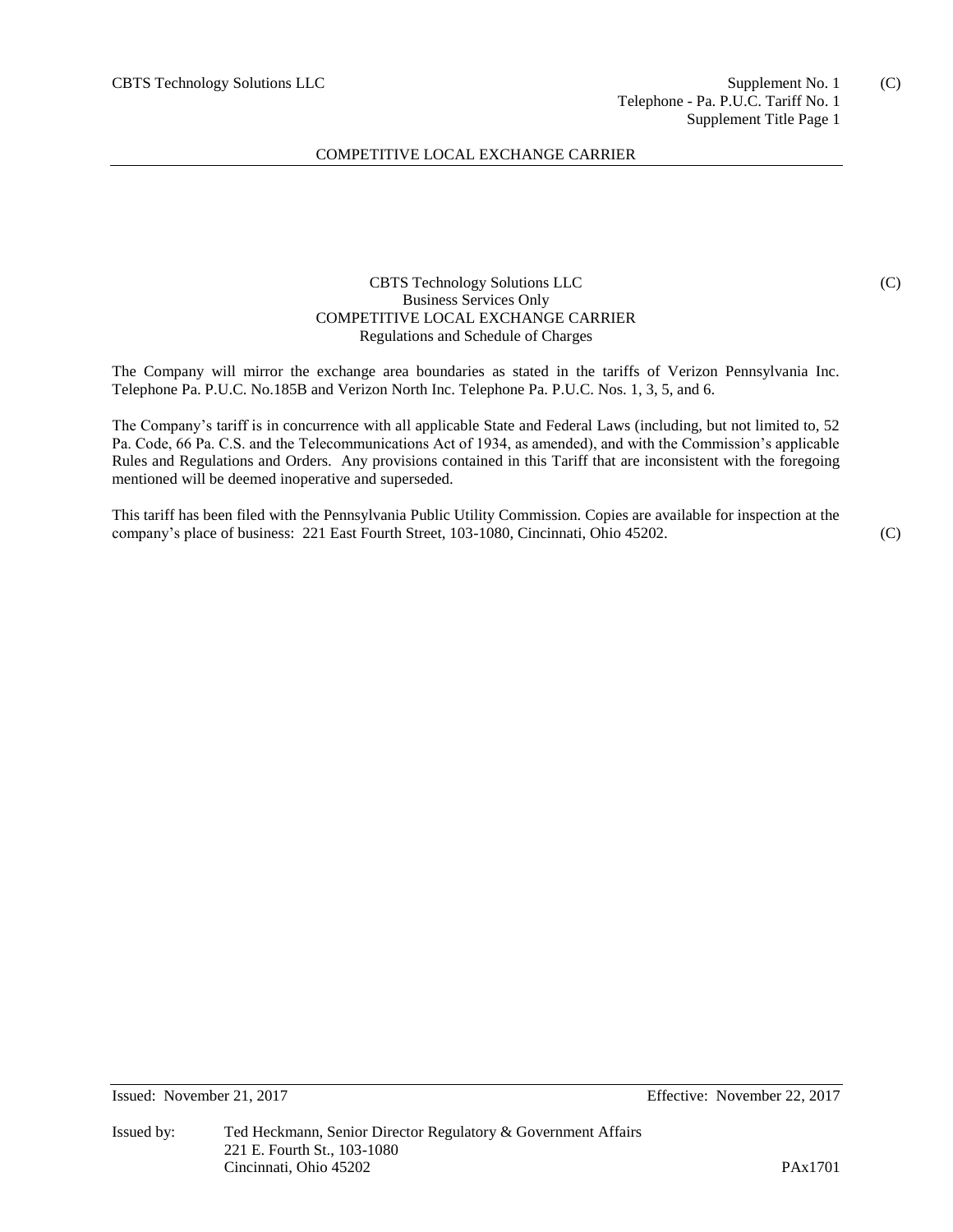## COMPETITIVE LOCAL EXCHANGE CARRIER

## CBTS Technology Solutions LLC Business Services Only COMPETITIVE LOCAL EXCHANGE CARRIER Regulations and Schedule of Charges

The Company will mirror the exchange area boundaries as stated in the tariffs of Verizon Pennsylvania Inc. Telephone Pa. P.U.C. No.185B and Verizon North Inc. Telephone Pa. P.U.C. Nos. 1, 3, 5, and 6.

The Company's tariff is in concurrence with all applicable State and Federal Laws (including, but not limited to, 52 Pa. Code, 66 Pa. C.S. and the Telecommunications Act of 1934, as amended), and with the Commission's applicable Rules and Regulations and Orders. Any provisions contained in this Tariff that are inconsistent with the foregoing mentioned will be deemed inoperative and superseded.

This tariff has been filed with the Pennsylvania Public Utility Commission. Copies are available for inspection at the company's place of business: 221 East Fourth Street, 103-1080, Cincinnati, Ohio 45202.

(C)

(C)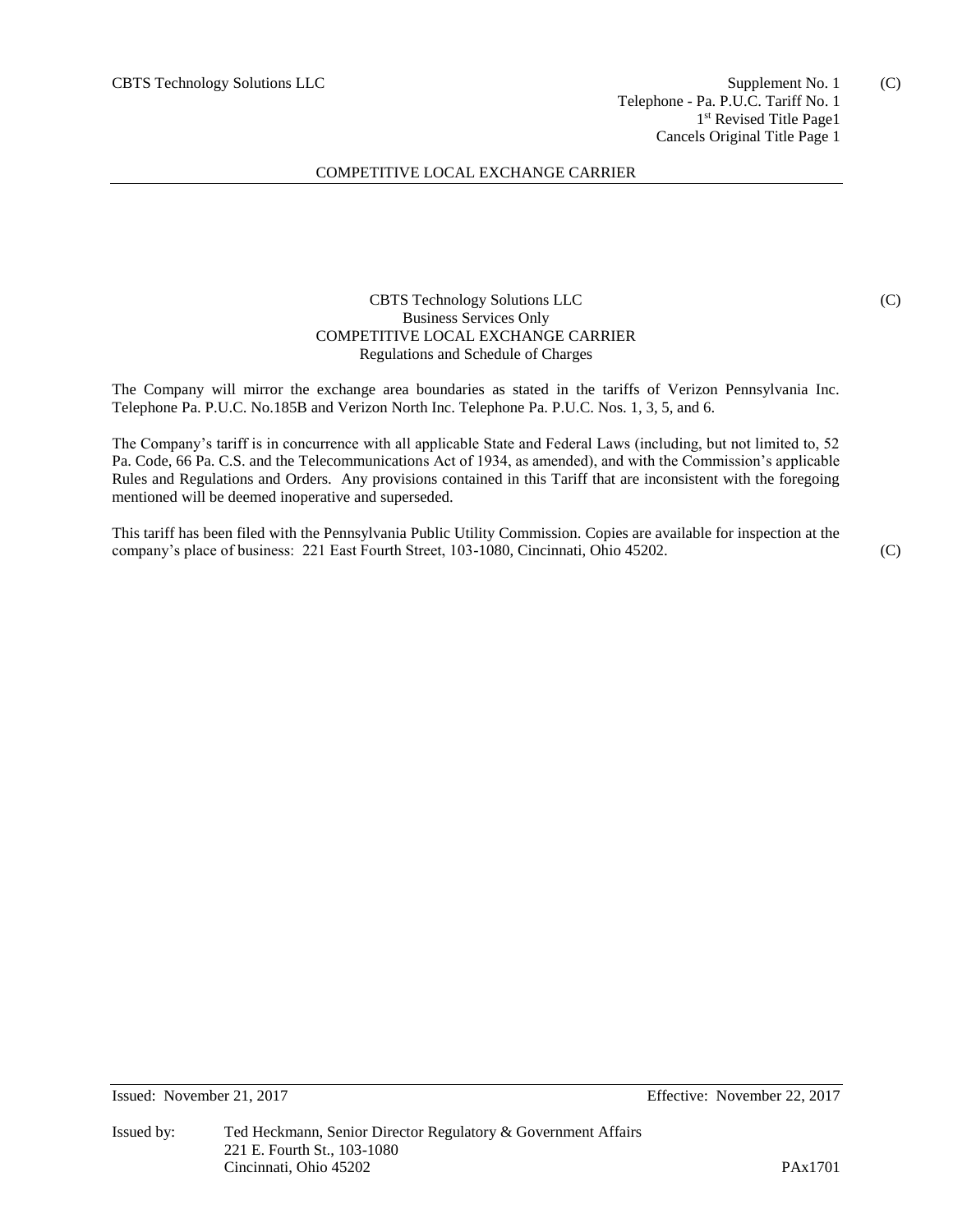(C)

## COMPETITIVE LOCAL EXCHANGE CARRIER

## LIST OF MODIFICATIONS

Supplement Title Page 1 Supplement No. 1 1<sup>st</sup> Revised Title Page 1 1<sup>st</sup> Revised Page 2 1<sup>st</sup> Revised Page 3

Updates Company Name Updates List of Modifications page Updates Check Sheet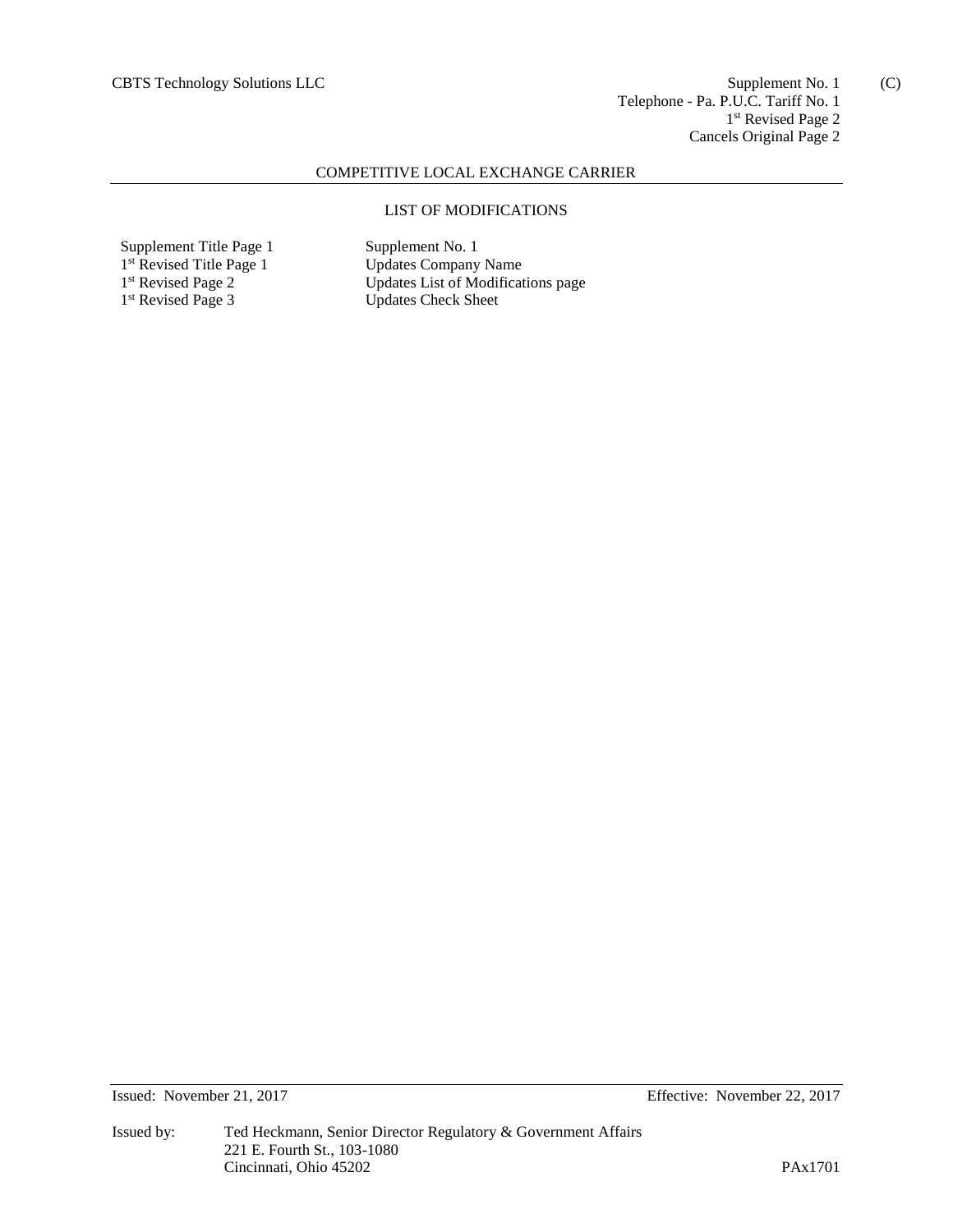(C)

#### COMPETITIVE LOCAL EXCHANGE CARRIER

## CHECK SHEET

Pages of this tariff, as listed below, are effective as of the date shown at the bottom of the respective pages. Original and revised pages, as named below, comprise all changes from the original tariff and are currently in effect as of the date on the bottom of this page.

| Page                     | Revision                 | Page | Revision | Page | Revision |
|--------------------------|--------------------------|------|----------|------|----------|
| Supplement Title Page 1* |                          | 32   | Original | 64   | Original |
| Title Page 1             | 1 <sup>st</sup> Revised* | 33   | Original | 65   | Original |
| $\overline{c}$           | 1 <sup>st</sup> Revised* | 34   | Original | 66   | Original |
| 3                        | 1 <sup>st</sup> Revised* | 35   | Original | 67   | Original |
| $\overline{\mathcal{A}}$ | Original                 | 36   | Original | 68   | Original |
| 5                        | Original                 | 37   | Original | 69   | Original |
| 6                        | Original                 | 38   | Original | 70   | Original |
| 7                        | Original                 | 39   | Original | 71   | Original |
| 8                        | Original                 | 40   | Original |      |          |
| 9                        | Original                 | 41   | Original |      |          |
| 10                       | Original                 | 42   | Original |      |          |
| 11                       | Original                 | 43   | Original |      |          |
| 12                       | Original                 | 44   | Original |      |          |
| 13                       | Original                 | 45   | Original |      |          |
| 14                       | Original                 | 46   | Original |      |          |
| 15                       | Original                 | 47   | Original |      |          |
| 16                       | Original                 | 48   | Original |      |          |
| 17                       | Original                 | 49   | Original |      |          |
| 18                       | Original                 | 50   | Original |      |          |
| 19                       | Original                 | 51   | Original |      |          |
| 20                       | Original                 | 52   | Original |      |          |
| 21                       | Original                 | 53   | Original |      |          |
| 22                       | Original                 | 54   | Original |      |          |
| 23                       | Original                 | 55   | Original |      |          |
| 24                       | Original                 | 56   | Original |      |          |
| 25                       | Original                 | 57   | Original |      |          |
| 26                       | Original                 | 58   | Original |      |          |
| 27                       | Original                 | 59   | Original |      |          |
| 28                       | Original                 | 60   | Original |      |          |
| 29                       | Original                 | 61   | Original |      |          |
| 30                       | Original                 | 62   | Original |      |          |
| 31                       | Original                 | 63   | Original |      |          |

\* - Indicates those pages included with this filing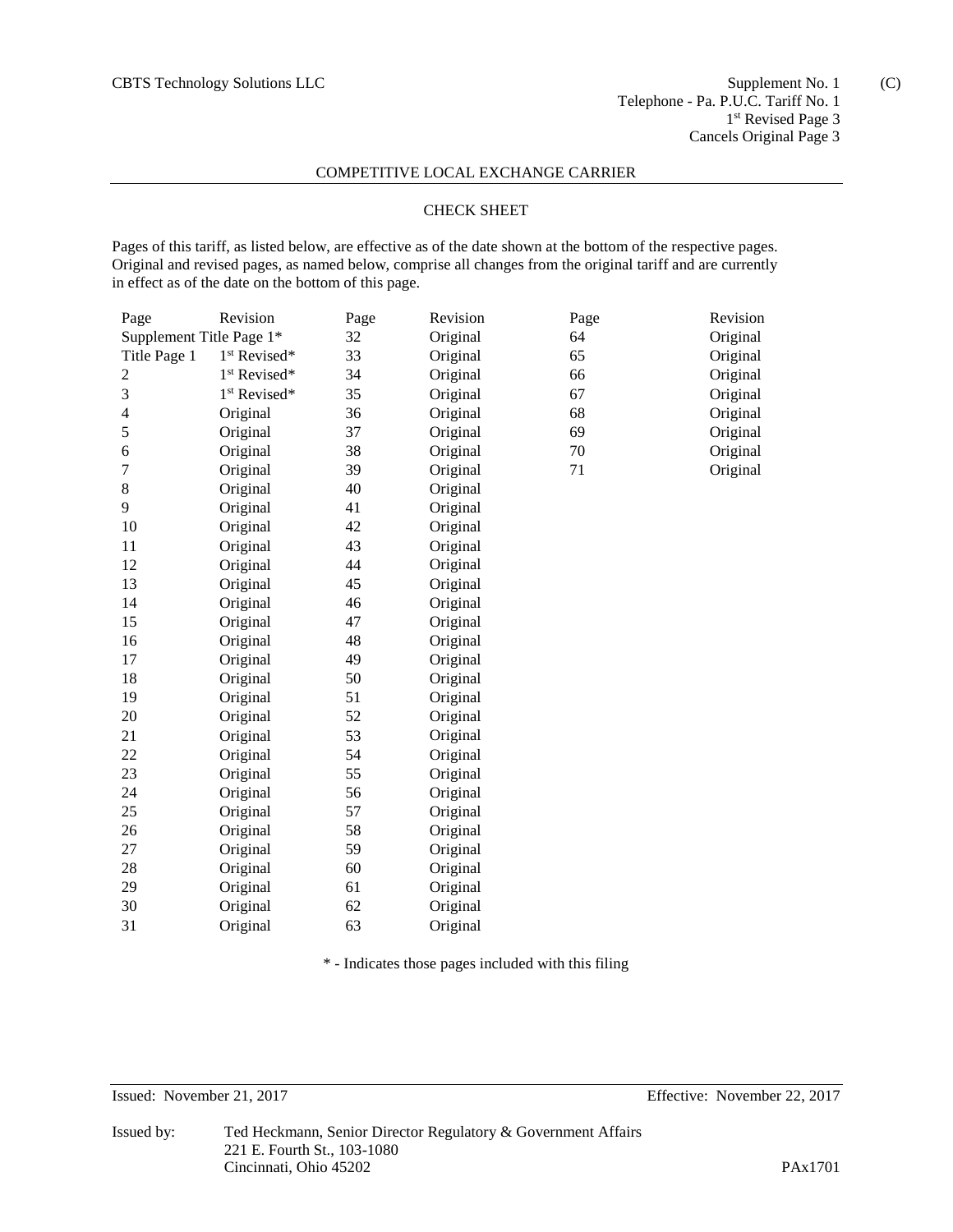# TABLE OF CONTENTS

|    |             |                |                                                                                  | Page |
|----|-------------|----------------|----------------------------------------------------------------------------------|------|
|    |             |                |                                                                                  |      |
|    |             |                |                                                                                  |      |
|    |             |                |                                                                                  |      |
| 1. |             |                | Application of Tariff and Definitions                                            |      |
|    |             |                |                                                                                  |      |
|    | 1.1         |                |                                                                                  |      |
|    | 1.2         |                |                                                                                  |      |
|    | 1.3         |                |                                                                                  |      |
| 2. | Regulations |                |                                                                                  |      |
|    | 2.1         |                |                                                                                  |      |
|    | 2.2         | 2.2.1          |                                                                                  |      |
|    |             | 2.2.2<br>2.2.3 |                                                                                  |      |
|    |             | 2.2.4          |                                                                                  |      |
|    |             | 2.2.5<br>2.2.6 |                                                                                  |      |
|    | 2.3         |                |                                                                                  |      |
|    |             | 2.3.1          |                                                                                  |      |
|    |             | 2.3.2          | Connections of Customer-Provided Terminal Equipment and Communications Systems21 |      |
|    | 2.4         |                |                                                                                  |      |
|    |             | 2.4.2          |                                                                                  |      |
|    |             | 2.4.3          |                                                                                  |      |
|    |             | 2.4.4          |                                                                                  |      |
|    |             | 2.4.5          |                                                                                  |      |
|    |             | 2.4.6          |                                                                                  |      |
|    |             | 2.4.7          |                                                                                  |      |
|    |             | 2.4.8          |                                                                                  |      |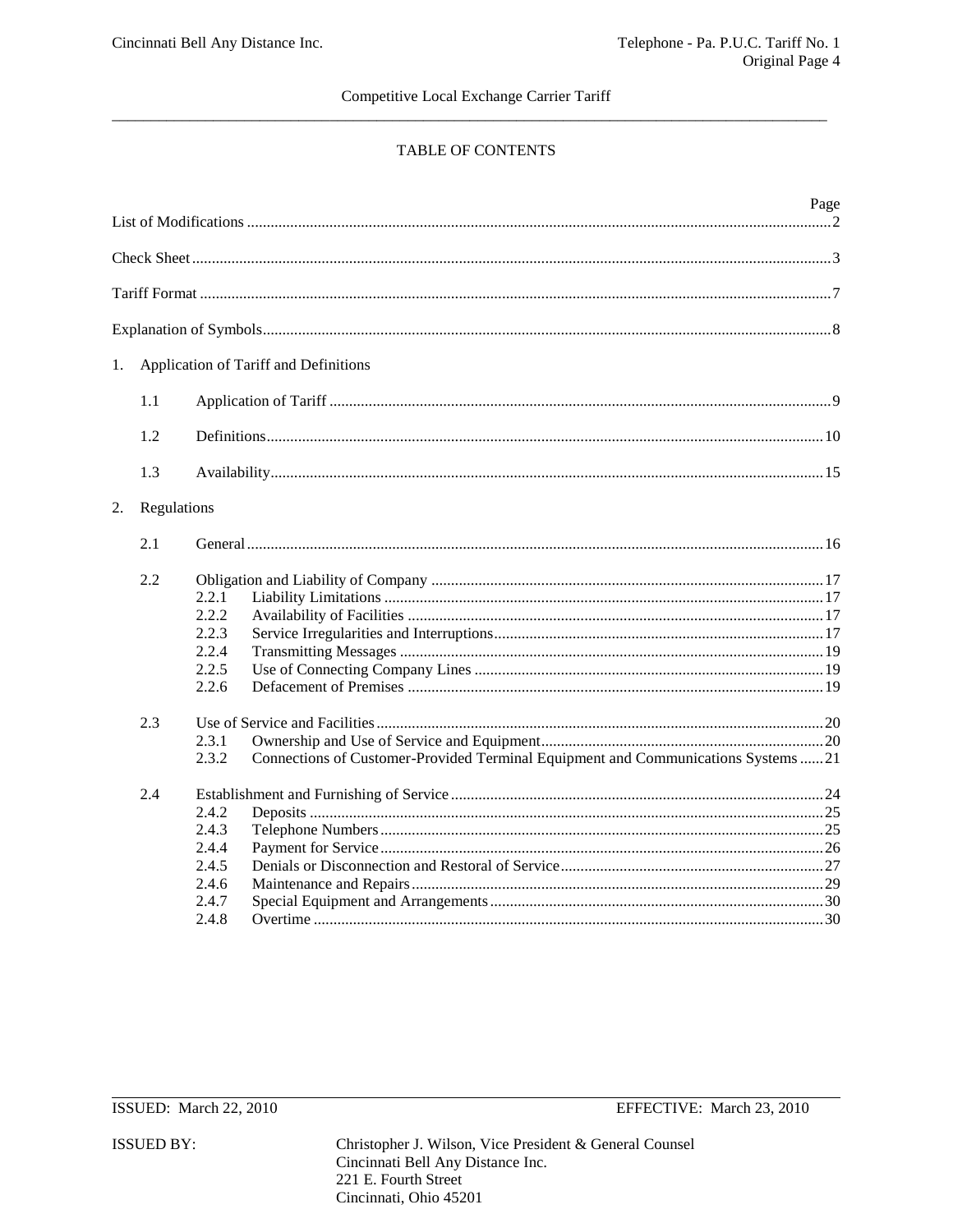## TABLE OF CONTENTS

| 2.4  | Establishment and Furnishing of Service (Continued) |  |
|------|-----------------------------------------------------|--|
|      | 2.4.9                                               |  |
|      | 2.4.10                                              |  |
|      | 2.4.11                                              |  |
|      | 2.4.12<br>2.4.13                                    |  |
|      |                                                     |  |
| 2.5  |                                                     |  |
|      | 2.5.1                                               |  |
|      | 2.5.2                                               |  |
| 2.6  |                                                     |  |
|      | 2.6.1                                               |  |
|      | 2.6.2                                               |  |
| 2.7  |                                                     |  |
|      | 2.7.1                                               |  |
|      | 2.7.2                                               |  |
|      | 2.7.3                                               |  |
| 2.8  |                                                     |  |
| 2.9  |                                                     |  |
|      | 2.9.1                                               |  |
|      | 2.9.2                                               |  |
|      | 2.9.3                                               |  |
| 2.10 |                                                     |  |
|      | 2.10.1                                              |  |
|      | 2.10.2                                              |  |
|      | 2.10.3                                              |  |
|      | 2.10.4                                              |  |
|      | 2.10.5                                              |  |
|      | 2.10.6                                              |  |
|      | Directory Listings                                  |  |
| 3.1  |                                                     |  |
| 3.2  |                                                     |  |
| 3.3  |                                                     |  |

ISSUED BY:

 $3.$ 

Cincinnati, Ohio 45201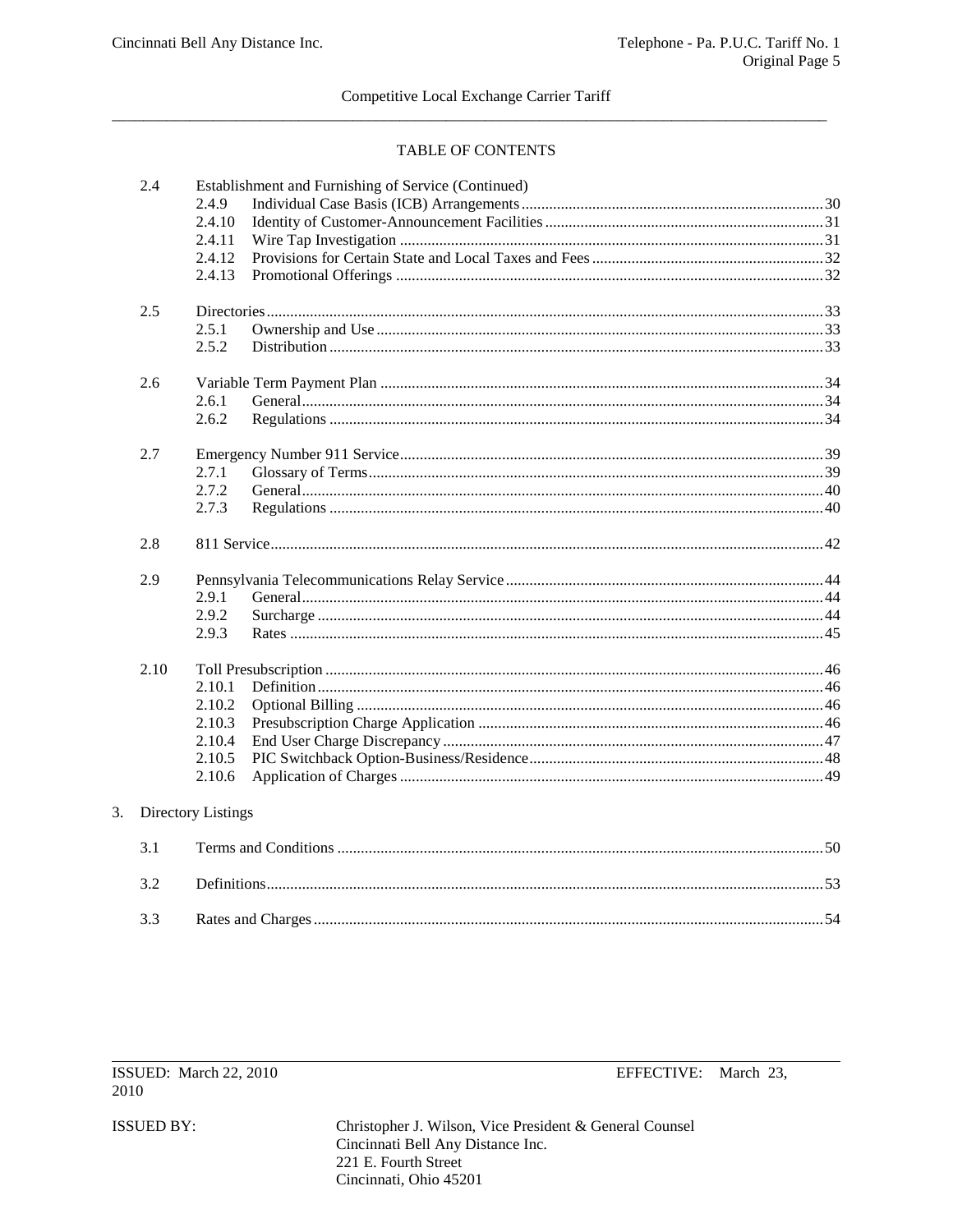# TABLE OF CONTENTS

|    | 4. Directory Assistance Service |                                        |  |
|----|---------------------------------|----------------------------------------|--|
|    | 4.1                             |                                        |  |
|    | 4.2                             |                                        |  |
| 5. |                                 | <b>Operator Assistance</b>             |  |
|    | 5.1                             |                                        |  |
|    | 5.2                             |                                        |  |
| 6. |                                 | <b>Business Exchange Service</b>       |  |
|    | 6.1                             |                                        |  |
|    | 6.2                             |                                        |  |
|    | 6.3                             |                                        |  |
| 7. | PRI Service                     |                                        |  |
|    | 7.1                             |                                        |  |
|    | 7.2                             | Terms and Conditions<br>7.2.1<br>7.2.2 |  |
|    | 7.3                             |                                        |  |
| 8. |                                 | <b>Exchange Areas</b>                  |  |
|    | 8.1                             |                                        |  |
|    | 8.2                             |                                        |  |

| ISSUED: March 22, 2010<br>2010 | EFFECTIVE: March 23,                                                                         |  |
|--------------------------------|----------------------------------------------------------------------------------------------|--|
| ISSUED BY:                     | Christopher J. Wilson, Vice President & General Counsel<br>Cincinnati Bell Any Distance Inc. |  |
|                                | 221 E. Fourth Street<br>Cincinnati, Ohio 45201                                               |  |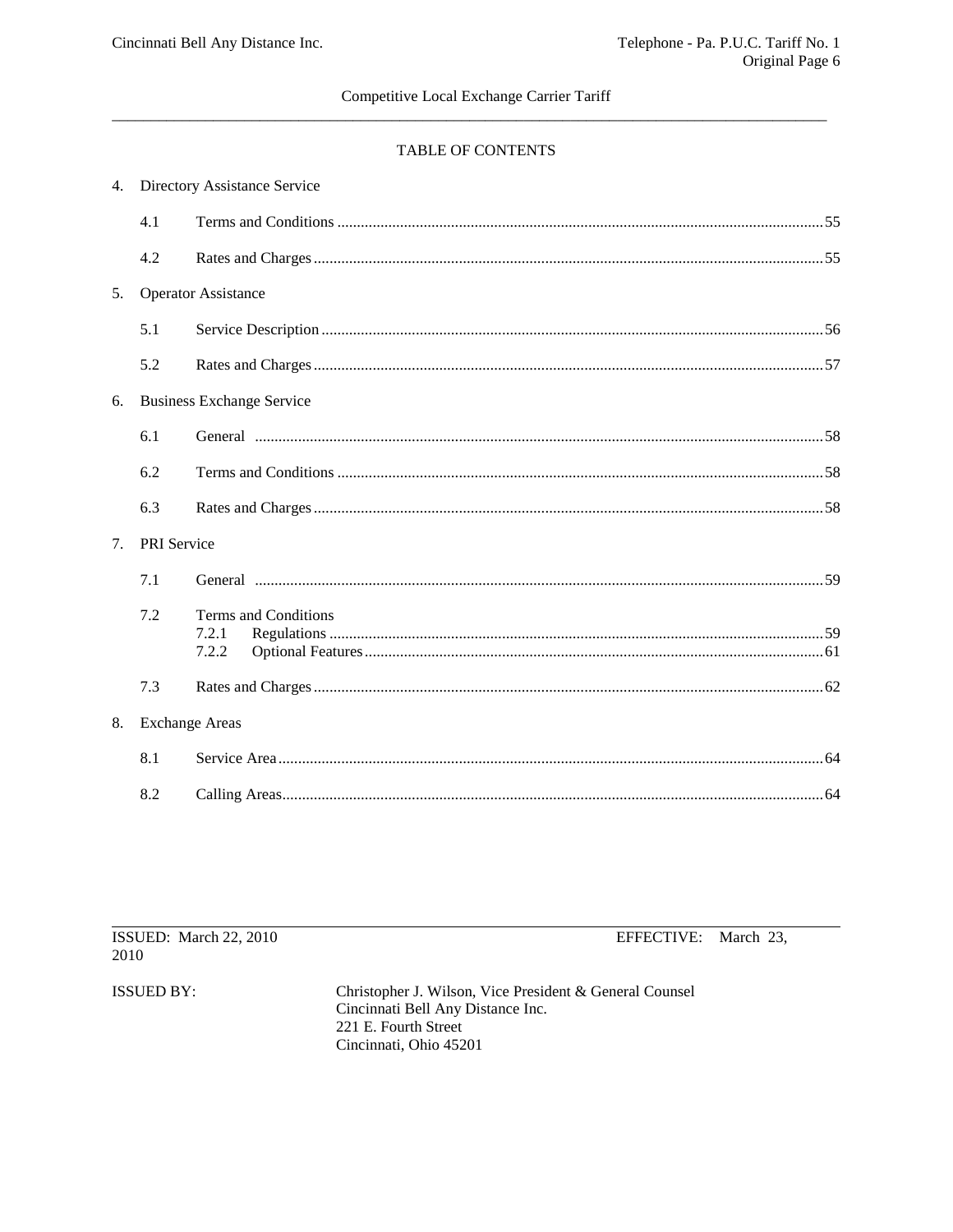# TARIFF FORMAT

A. Page Numbering – Page numbers appear in the upper right corner of the page. Pages are numbered sequentially. However, new pages are occasionally added to the Tariff. When a new page is added between pages already in effect, a decimal is added. For example, a new page added between pages 14 and 15 would be 14.1.

B. Page Revision Numbers – Revision numbers also appear in the upper right corner of each page. These numbers are used to determine the most current page version on file with the Pennsylvania Public Utility Commission. For example, the 4th revised Page 14 cancels the 3rd revised page 14. Because of various suspension periods, deferrals, etc., the most current page number on file with the Pennsylvania Public Utility Commission is not always the Tariff page in effect. Consult the Check Sheet for the page currently in effect.

C. Paragraph Numbering Sequence – There are nine levels of paragraph coding. Each level of coding is subservient to its next highest level:

2. 2.1 2.1.1 2.1.1.A. 2.1.1.A.1. 2.1.1.A.1.(a). 2.1.1.A.1.(a).I. 2.1.1.A.1.(a).I.(i) 2.1.1.A.1.(a).I.(i)(1).

D. Check Sheets - When a Tariff filing is made with the Pennsylvania Public Utility Commission, un updated Check Sheet accompanies the Tariff filing. The Check Sheet lists pages contained in the Tariff, with a cross reference to the current revision number. When new pages are added, the Check Sheet is changed to reflect the revision. All revisions made in a given filing are designated with an asterisk  $(*)$ . There will be no other symbols used on this page if these are the only changes made to it (i.e. the format. Etc, remain the same, just revised revisions levels on some pages). The tariff user should refer to the latest check Sheet to find out if a particular page is the most current on file with the Pennsylvania Public Utility Commission.

```
2010
```
ISSUED: March 22, 2010 EFFECTIVE: March 23,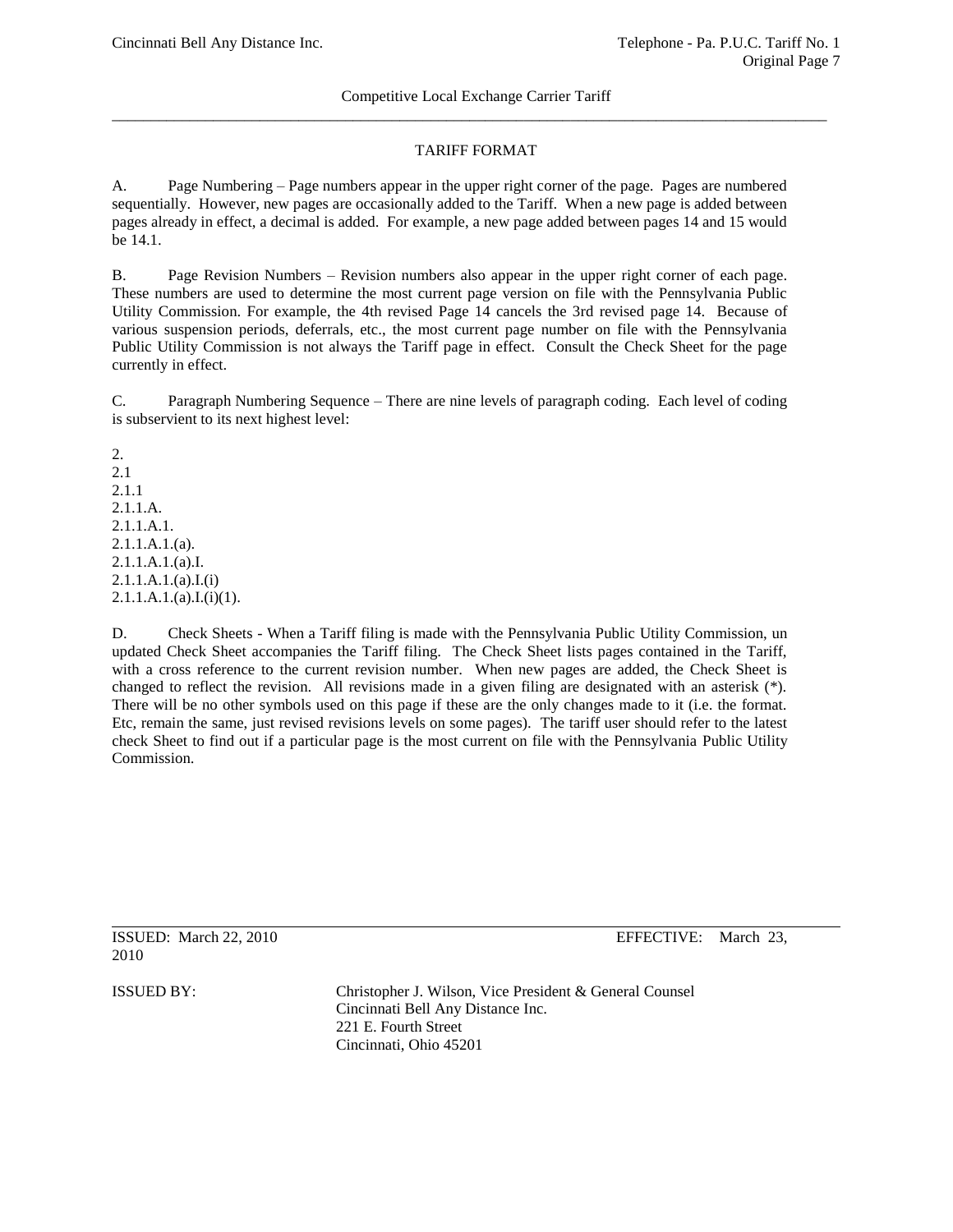## EXPLANATION OF SYMBOLS USED IN THIS TARIFF

The following symbols are used in this tariff for the purpose indicated below:

- I To signify increased rate.<br>D To signify decreased rate.
- D To signify decreased rate.<br>C To signify all other change
- To signify all other changes.

2010

ISSUED: March 22, 2010 EFFECTIVE: March 23,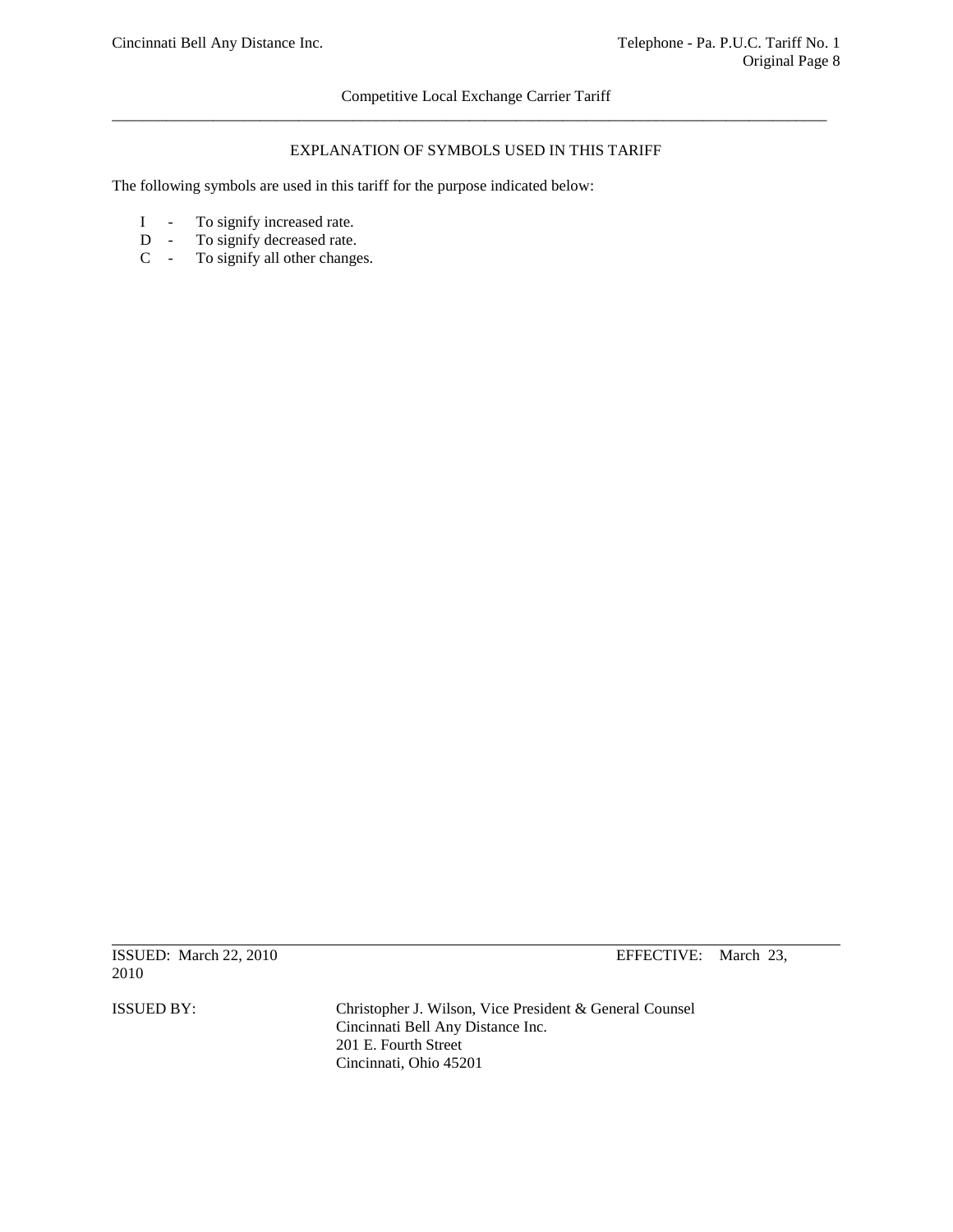## 1. APPLICATION OF TARIFF AND DEFINITIONS

## 1.1 APPLICATION OF TARIFF

This tariff sets forth the service offerings, rates, terms and conditions applicable to the furnishing of intrastate communications service by Cincinnati Bell Any Distance Inc. to customers within the Commonwealth of Pennsylvania. Local exchange business services will be provided in the exchanges listed in this tariff and will reflect the same calling areas of the local exchange carriers with whom the Company has an interconnection or resale agreement in effect. The services in this tariff will be provided on both a facilities-based and resale basis.

ISSUED: March 22, 2010 EFFECTIVE: March 23, 2010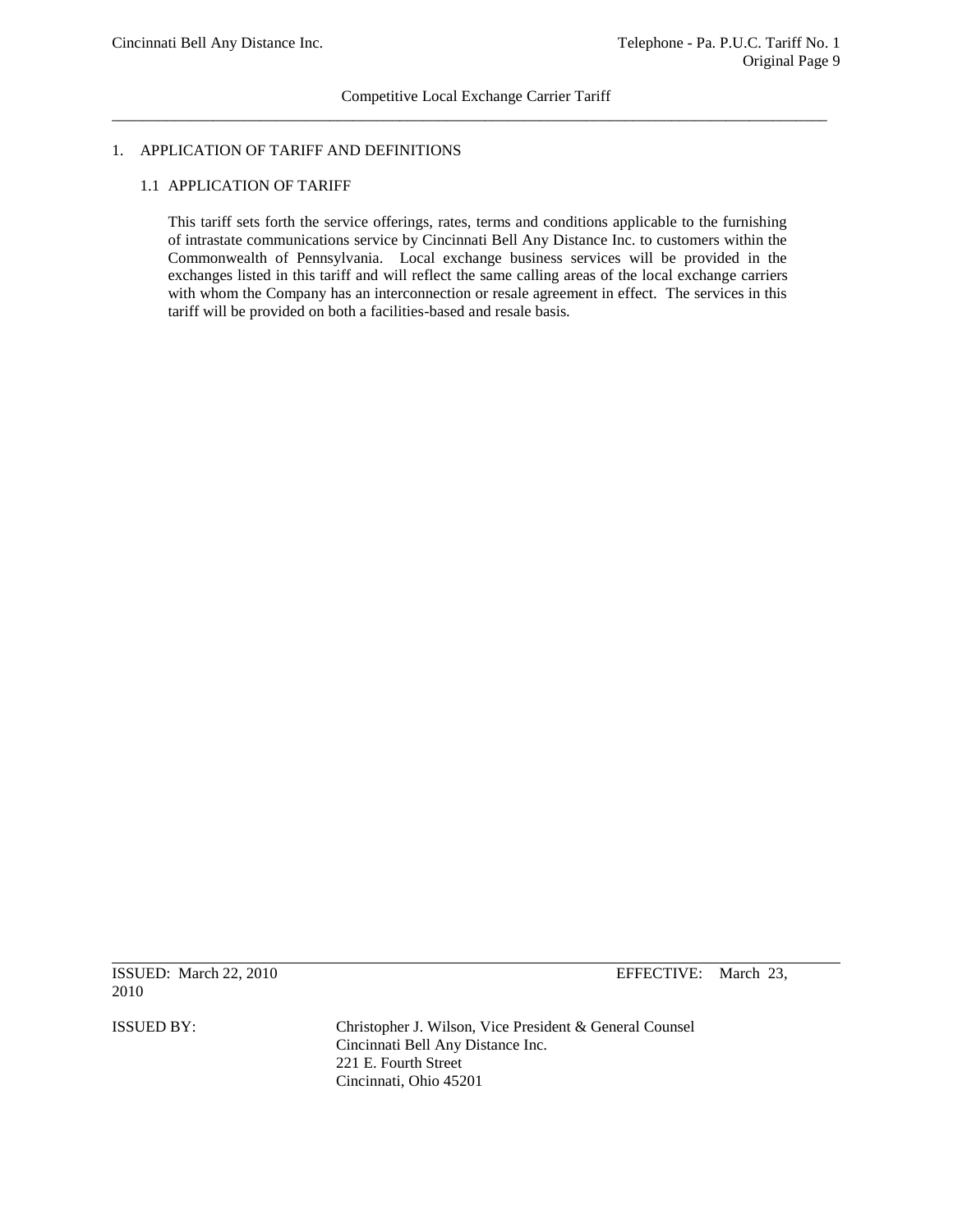## 1. APPLICATION OF TARIFF AND DEFINITIONS

#### 1.2 DEFINITIONS

Certain terms used generally throughout this tariff are defined as follows.

#### 1.2.1 Central Office

A switching unit in a telecommunications system providing service to the general public, that has the necessary equipment and operating arrangements for terminating and interconnecting lines and trunks.

## 1.2.2 Central Office Line

A circuit used within a central office to connect to an individual line or any type of trunk.

1.2.3 Company

Cincinnati Bell Any Distance Inc. (CBAD) which is the issuer of this tariff. Also refers to the underlying provider whose facilities CBAD uses to furnish service.

1.2.4 Commission

The Pennsylvania Public Utility Commission (PA. P.U.C.).

1.2.5 Contract

The service agreement between a customer and the Company under which facilities for the customer's use are furnished, in accordance with the provisions of this tariff.

1.2.6 Customer

The person, firm, corporation or other entity that orders service and is responsible for the payment of charges and for compliance with the Company's tariff regulations.

2010

ISSUED: March 22, 2010 EFFECTIVE: March 23,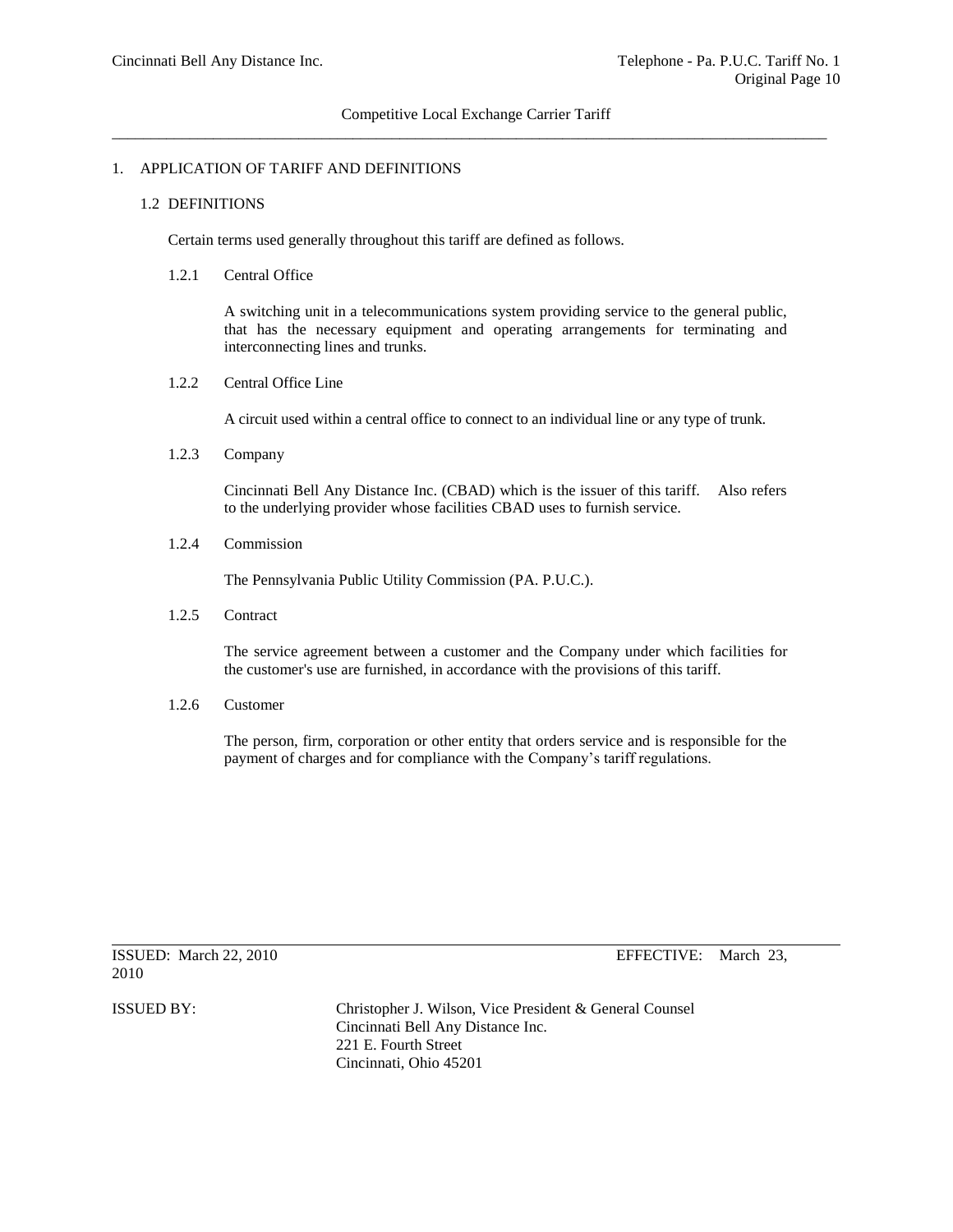## 1. APPLICATION OF TARIFF AND DEFINITIONS

- 1.2 DEFINITIONS (Continued)
	- 1.2.7 Demarcation Point (Network Interface)

The point of demarcation and/or interconnection between Company communications facilities and terminal equipment, protective apparatus or wiring at a customer's premises. Company-installed facilities at or constituting the demarcation point will consist of wire or a jack conforming to Subpart F of Part 68 of the FCC's rules. "Premises" as used in this section generally means a dwelling unit, other building or a legal unit of real property such as a lot on which a dwelling unit is located, as determined by the Company's reasonable and nondiscriminatory standard operating practices. The "minimum point of entry" as used in this section will be either (1) the closest practicable point to where the wiring crosses a property line or (2) the closest practicable point to where the wiring enters a multiunit building or buildings.

The Company's reasonable and nondiscriminatory standard operating practices will determine which of (1) or (2) will apply. The Company is not precluded from establishing reasonable classifications of multiunit premises for purposes of determining which of (1) or (2) above will apply. Multiunit premises include, but are not limited to, commercial, shopping center and campus situations.

(A) Single Unit Installations

For single unit installations existing as of December 27, 1991, and installations installed after that date, the demarcation point will be a point within twelve inches of the protector or, where there is no protector, within twelve inches of where the telephone wire enters the customer's premises.

#### (B) Multiunit Installations

- (1) In multiunit premises existing as of December 27, 1991, the demarcation point will be determined in accordance with the Company's reasonable and nondiscriminatory standard operating practices; provided, however, that where there are multiple demarcation points within the multiunit premises, a demarcation point for a customer will not be further inside the customer's premises than a point twelve inches from where the wiring enters the customer's premises.
- (2) In multiunit premises in which wiring is installed after December 27, 1991, including additions, modifications and rearrangements of wiring existing prior to that date, the multiunit premises owner will determine the location of the demarcation point or points. The multiunit premises owner will determine whether there will be a single demarcation point location for all customers or separate locations for each customer; provided, however, that where there are multiple demarcation points within the multiunit premises, a demarcation point for a customer will not be further inside the customer's premises than a point twelve inches from where the wiring enters the customer's premises.

ISSUED: March 22, 2010 EFFECTIVE: March 23, 2010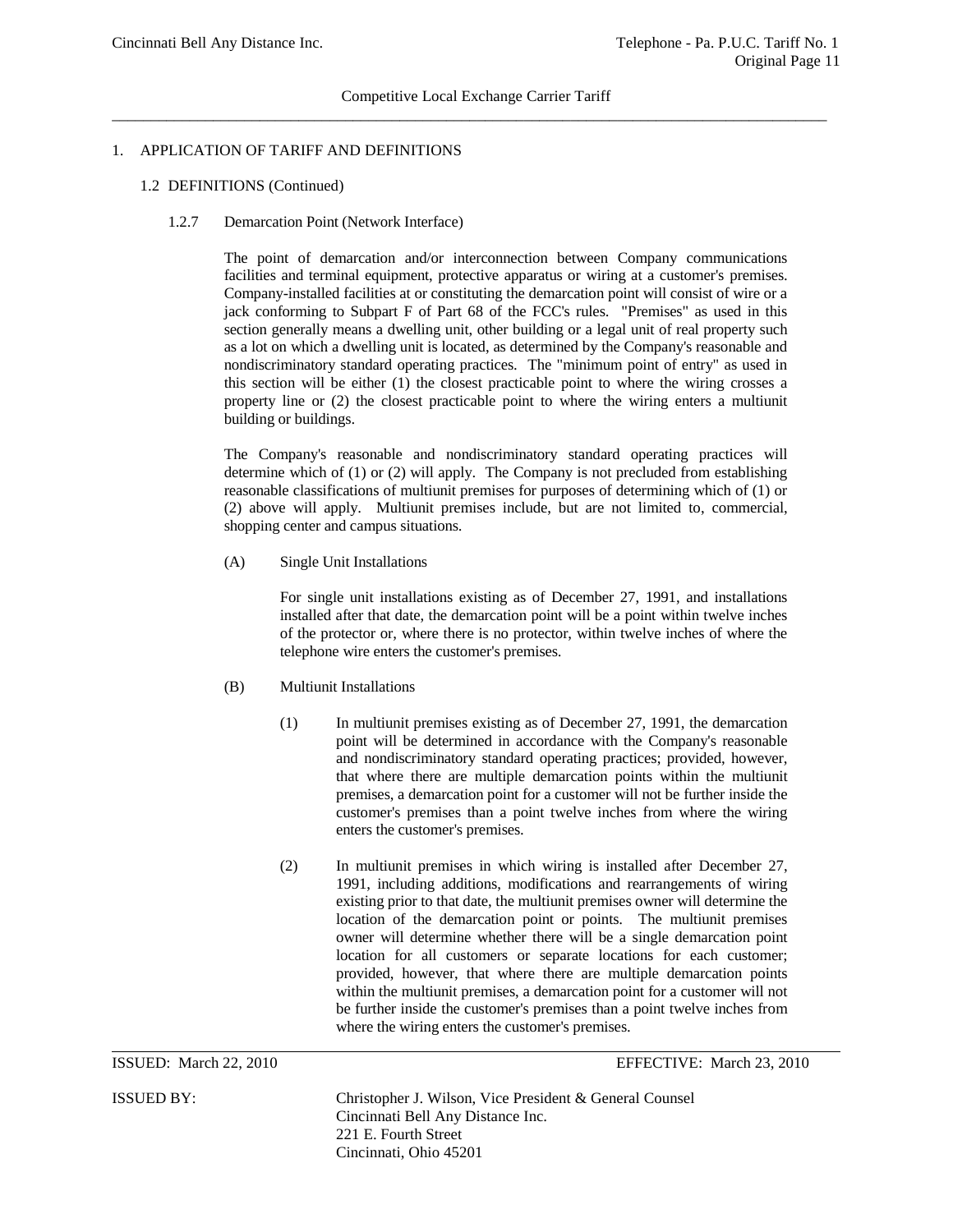#### 1. APPLICATION OF TARIFF AND DEFINITIONS

#### 1.2 DEFINITIONS (Continued)

1.2.8 Direct Inward Dialing (DID)

A service attribute that routes incoming calls directly to stations, bypassing a central answering point.

1.2.9 Directory Listing

The publication in the alphabetical directory of information pertaining to a customer's telephone number.

1.2.10 Exchange

A unit established for the administration of telecommunications service in a specified area, which usually embraces a city, town, or village and its environs. It consists of one or more central offices together with the associated plant used in furnishing telecommunications service within that area.

1.2.11 Individual Case Basis (ICB)

A service arrangement in which the regulations, rates and charges are developed based on the specific circumstances of the customer's situation

1.2.12 Initial Service Period

The minimum length of time a customer is obligated to pay for service whether or not the customer retains the service for the minimum length of time. Unless stated otherwise in this tariff, the minimum period is 30 days.

1.2.13 Local Calling

A completed call or telephonic communication between a calling station and any other station within the local service area of the calling station.

1.2.14 Local Exchange Service

Telephone service furnished between points located within an area where there is no toll charge. Unless otherwise specified, local calling areas in this tariff shall be the same as the local calling areas of MCImetro Access Transmission d/b/a Verizon Access Transmission Services

ISSUED: March 22, 2010 EFFECTIVE: March 23, 2010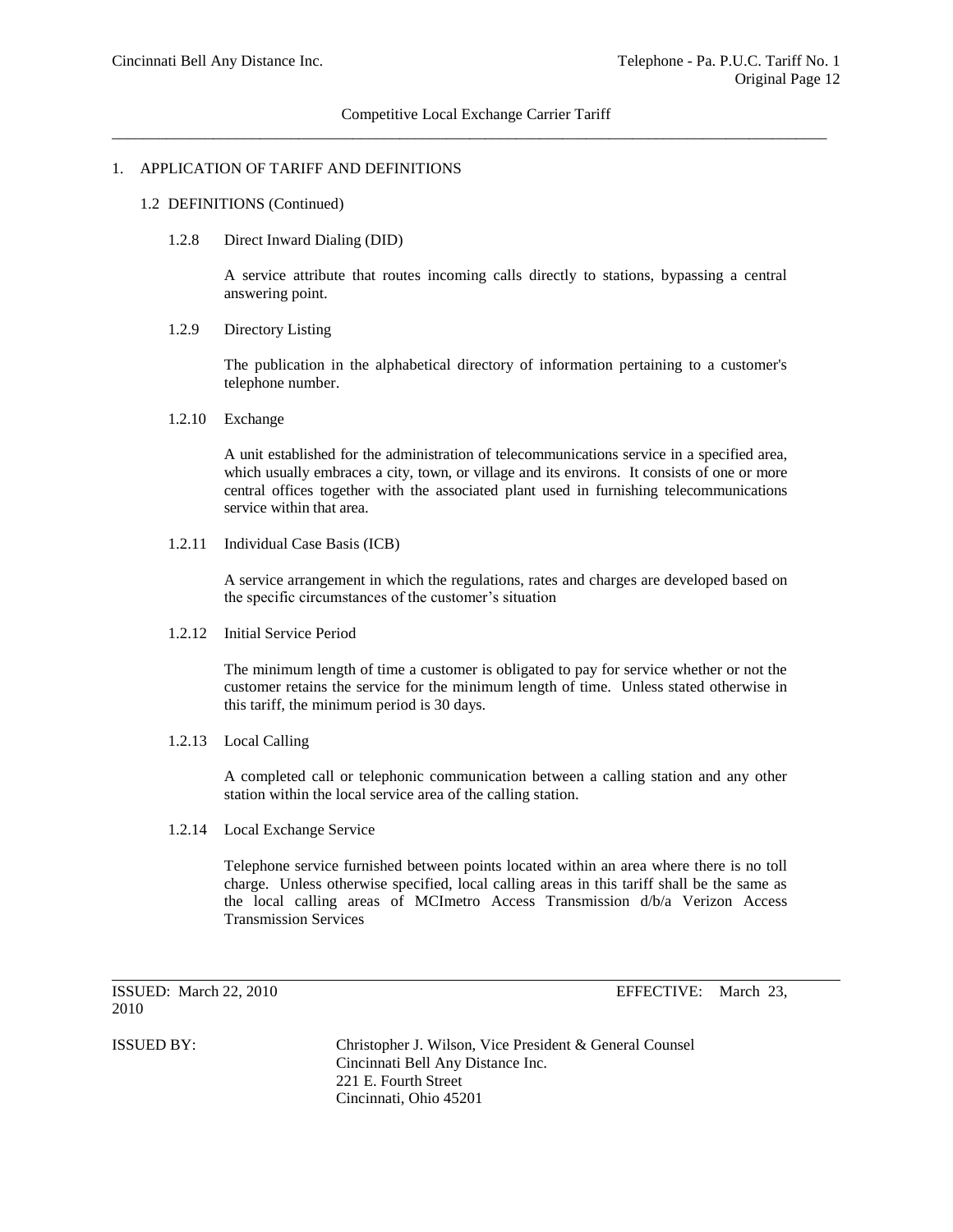#### 1. APPLICATION OF TARIFF AND DEFINITIONS

- 1.2 DEFINITIONS (Continued)
	- 1.2.15 Non-Recurring Charges

The one-time initial charges for service or facilities, including but not limited to charges for construction, installation, or special fees.

1.2.16 Private Branch Exchange (PBX)

An arrangement of equipment consisting of switchboards, dial switching equipment, wiring, telephone station apparatus, or a combination thereof. It provides for the interconnection of service lines associated with switching equipment located on a premises or extended to another premises relating to the same customer.

1.2.17 PA. P.U.C.

Pennsylvania Public Utility Commission. Also referred to as the "Commission."

1.2.18 Recurring Charges

The monthly charges to the customer for services, facilities and equipment, which continue on the agreed upon duration of the service.

1.2.19 Resale of Services

Resale of services is available only to carriers which are certified by the GPSC to provide intrastate local exchange services.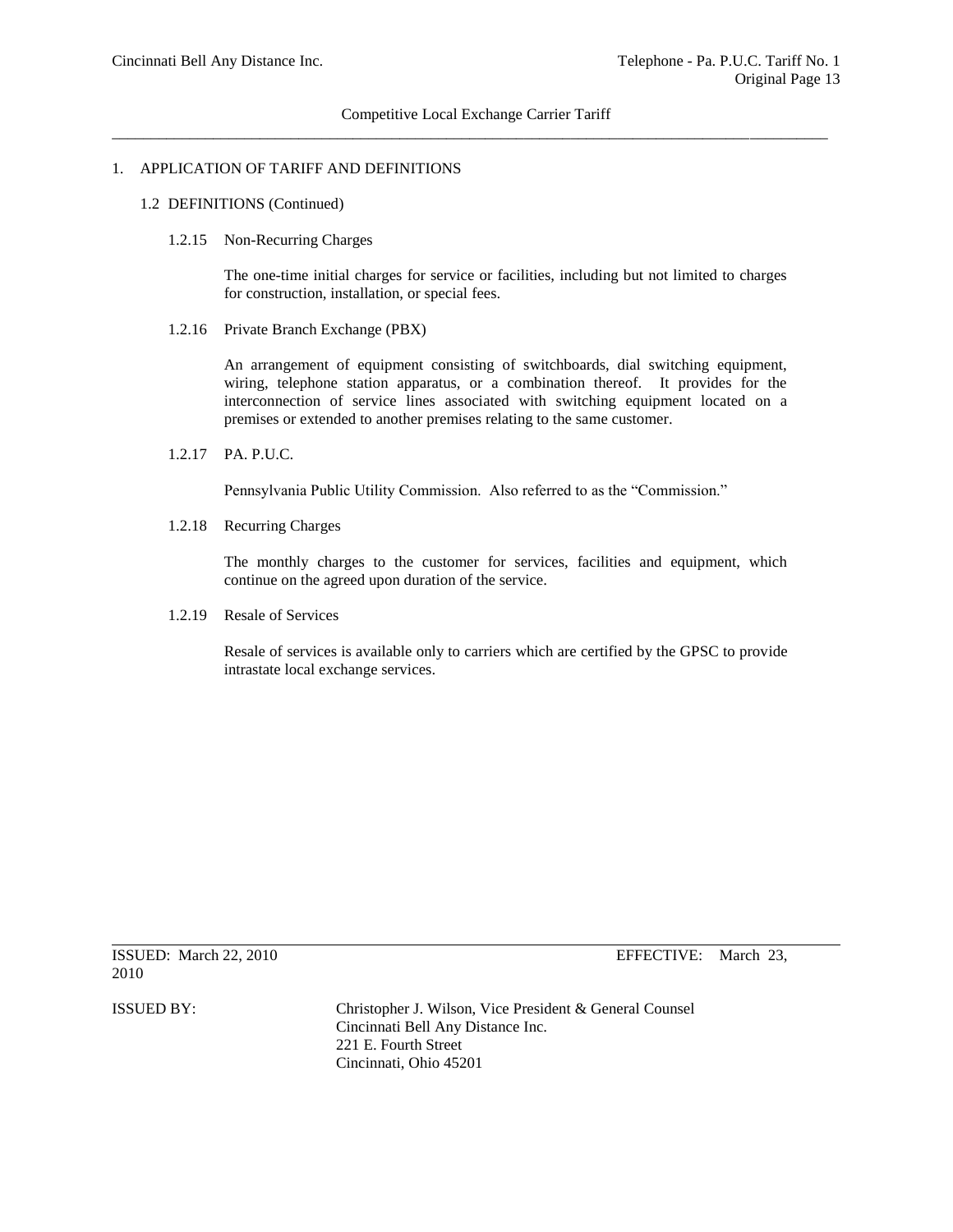## 1. APPLICATION OF TARIFF AND DEFINITIONS

- 1.2 DEFINITIONS (Continued)
	- 1.2.20 Services

The Company's telecommunications services offered on the Company's network.

1.2.21 Termination Charge

A charge applied to a customer when service is terminated before the expiration of the initial service period, or a charge applied where a basic termination charge is specified.

ISSUED: March 22, 2010 EFFECTIVE: March 23, 2010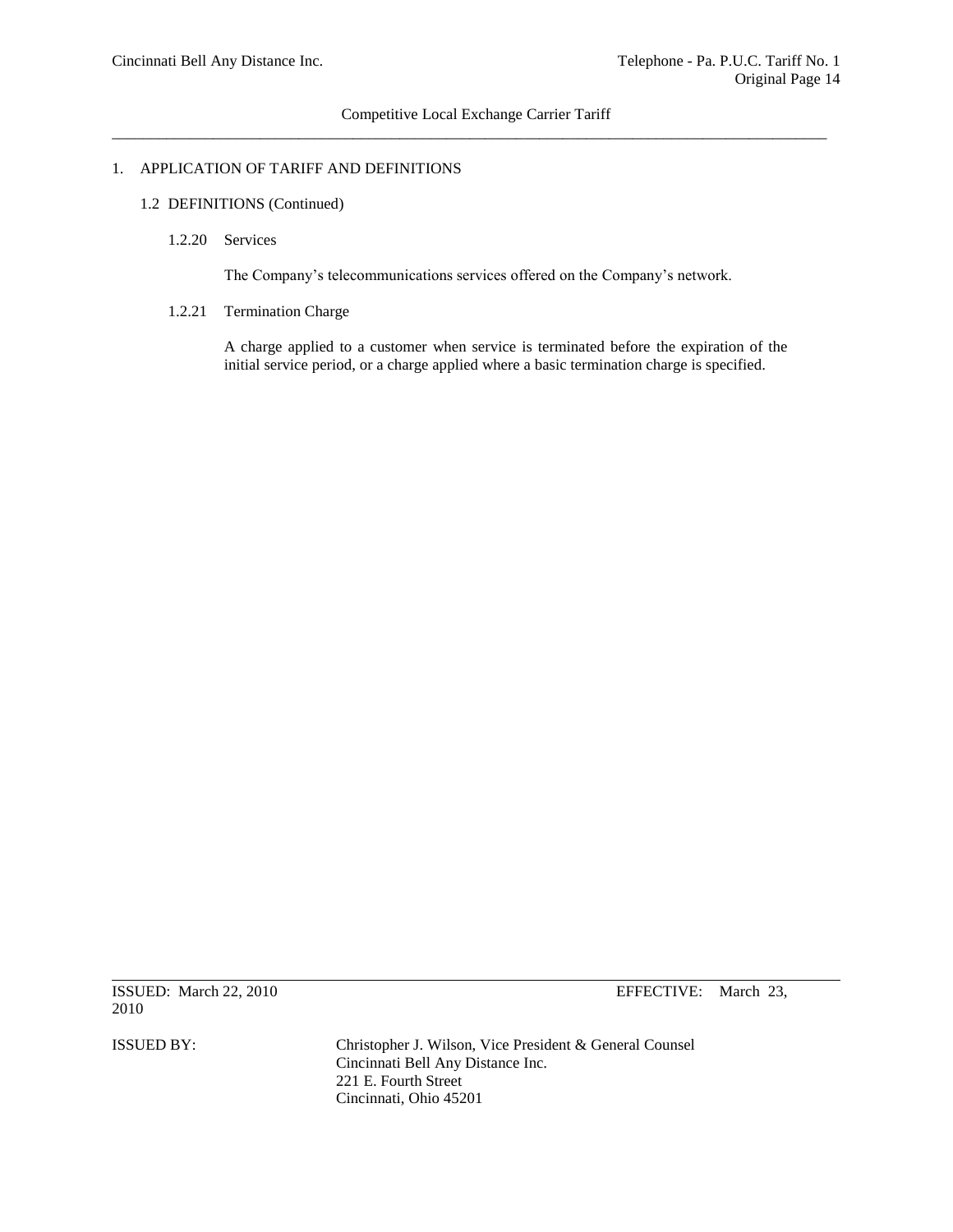## 1. APPLICATION OF TARIFF AND DEFINITIONS

## 1.3 AVAILABILITY

The furnishing of service under this tariff is subject to the availability on a continuing basis of all the necessary facilities and is limited to the capacity of the Company's facilities to furnish service from time to time as required at the sole discretion of the Company.

The Company shall not be liable for any act or omission of any other company or companies furnishing a portion of the service, or for damages associated with service, channels, or equipment which it does not furnish, or for damages which result from the operation of Customer-provided systems, equipment, facilities or services which are interconnected with Company services.

ISSUED: March 22, 2010 EFFECTIVE: March 23, 2010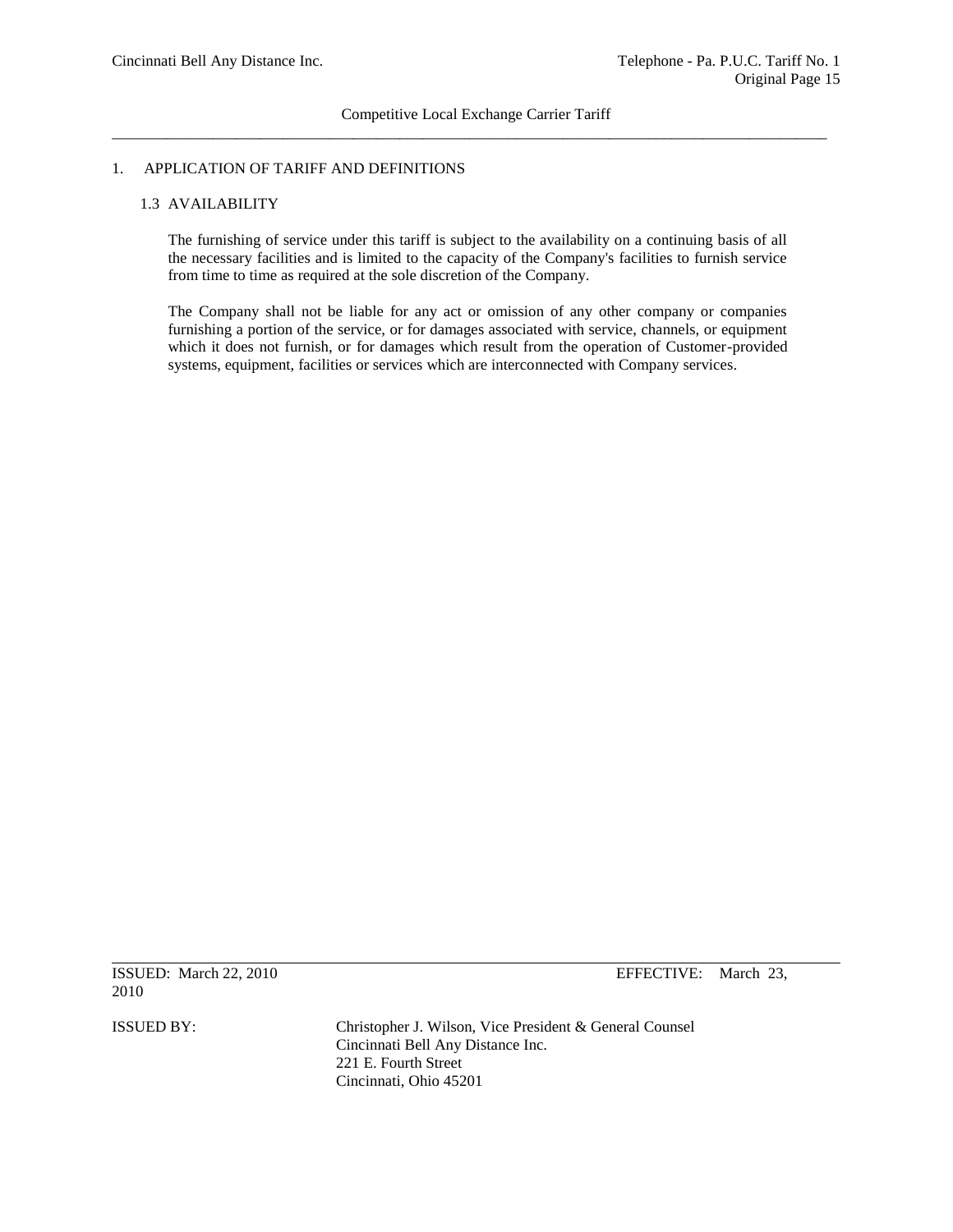## 2. REGULATIONS

## 2.1 GENERAL

- 2.1.1 The regulations in Section 2 apply to all services contained within this tariff unless otherwise noted.
- 2.1.2 Revisions to this tariff which affect neither the service to subscribers (customers) nor the rate, classification, or charge to subscribers (customers) are authorized without further Order of the Commission. These revisions will be made in accordance with the Order granting such authority.

Such revisions include:

- A. Additions, deletions, corrections or rearrangements of items listed under Table of Contents, Index, Explanation of Symbols, and Explanation of Abbreviations;
- B. Rearrangements or corrections in paragraph references, headings, or numerical designations; and
- C. Changes to reflect revisions in names of other companies and in the names of exchanges of other companies approved by this Commission in connection with applications filed by other telephone companies.

Each revision will be effective on the date to be shown on the revised tariff sheets covering the changes, the effective date to be one day after the date of filing copies of the revised sheets with the Commission.

2.1.3 A move to a different continuous property is charged for as new installation of service. A new initial period applies at the new location and a termination charge applies at the old location, except as provided for elsewhere in this tariff, if the move occurs prior to the expiration of the initial service period.

ISSUED: March 22, 2010 EFFECTIVE: March 23, 2010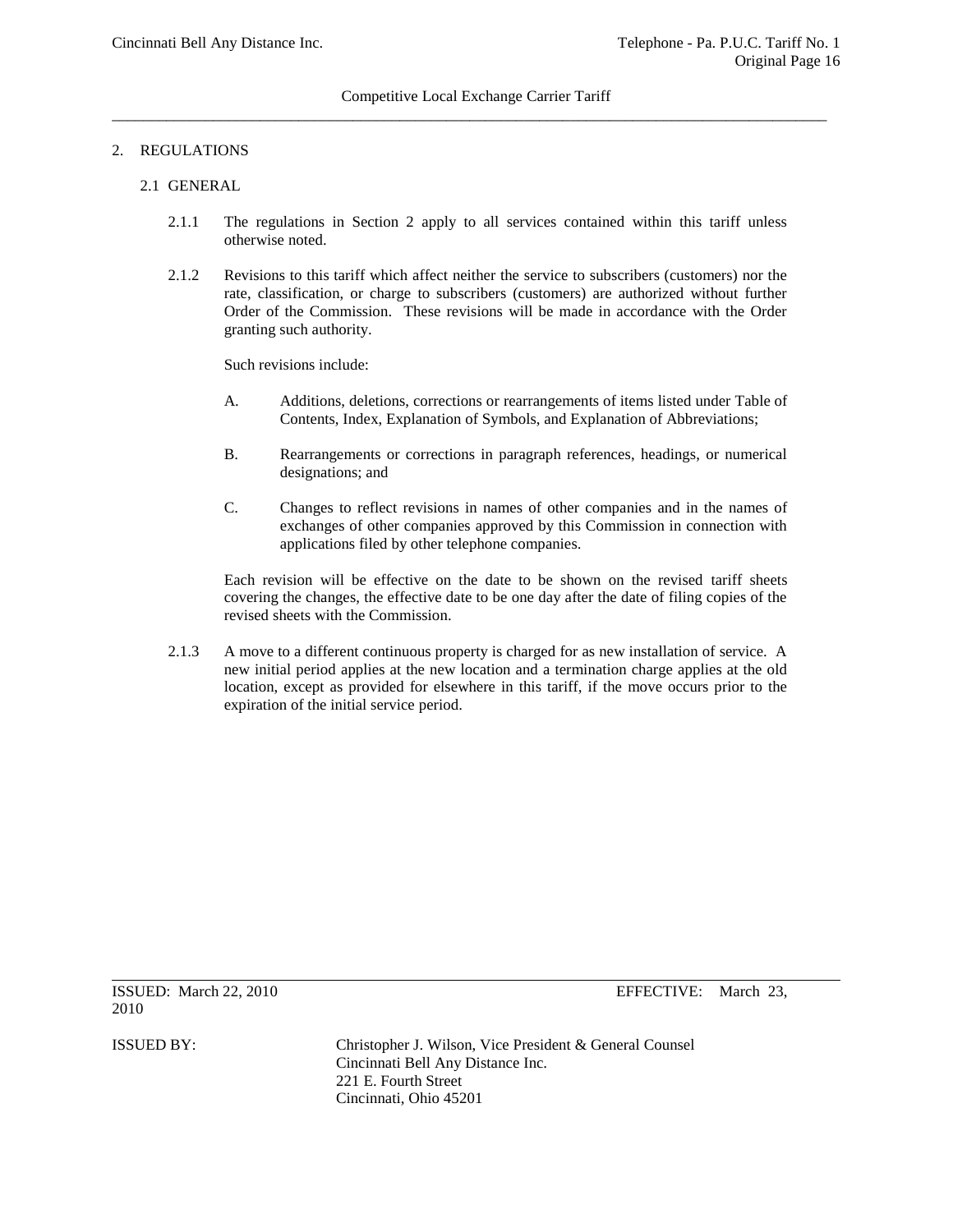## 2. REGULATIONS

#### 2.2 OBLIGATION AND LIABILITY OF COMPANY

## 2.2.1 Liability Limitations

Approval of language contained in this tariff by the PA. P.U.C. does not constitute a determination by the Commission that the limitation of liability imposed by the Company should be upheld in a court of law. Approval by the Commission merely recognizes that since it is a court's responsibility to adjudicate negligence and consequent damage claims, it is also the court's responsibility to determine the validity of any exculpatory clauses.

#### 2.2.2 Availability of Facilities

The Company's obligation to furnish service or to continue to furnish service is dependent on its ability to obtain, retain, and maintain without unreasonable expense suitable rights and facilities, and to provide for the installation of those facilities required incident to the furnishing and maintenance of that service.

## 2.2.3 Service Irregularities and Interruptions

In the event of an interruption to service which is not due to the negligence or willful act of the customer, there will be allowed a prorata adjustment of the monthly charges involved, for the service and facilities rendered useless and inoperative by reason of the interruption, during the time said interruption continues in excess of twenty-four hours from the time it is reported to the Telephone Company or detected by the Company. For the purpose of administering this regulation, every month is considered to have thirty days.

- A. Each public utility shall endeavor to maintain its entire system in such condition as to make it possible to furnish continuous service, and shall take reasonable measures to prevent interruptions of service and to restore service with a minimum delay if interruptions occur.
- B. When main telephone service is interrupted for a period of at least 24 hours, the public utility, after due notice by the customer, shall apply the following schedule of allowances except in situations as provided for in paragraph (3):
	- 1. One-thirtieth of the tariff monthly rate of services and facilities furnished by the public utility rendered inoperative, useless or impaired for each of the first three full 24-hour periods during which the interruption continues after notice by the customer to the public utility conditioned that the outof-service extends beyond a minimum of 24 hours.
	- 2. Two-thirtieths of each full 24-hour period beyond the first three 24-hour periods. However, in no instance may the allowance for the out-of-service period exceed the total charges in a billing period for the service and facilities furnished by the public utility rendered useless or impaired.

ISSUED: March 22, 2010 EFFECTIVE: March 23, 2010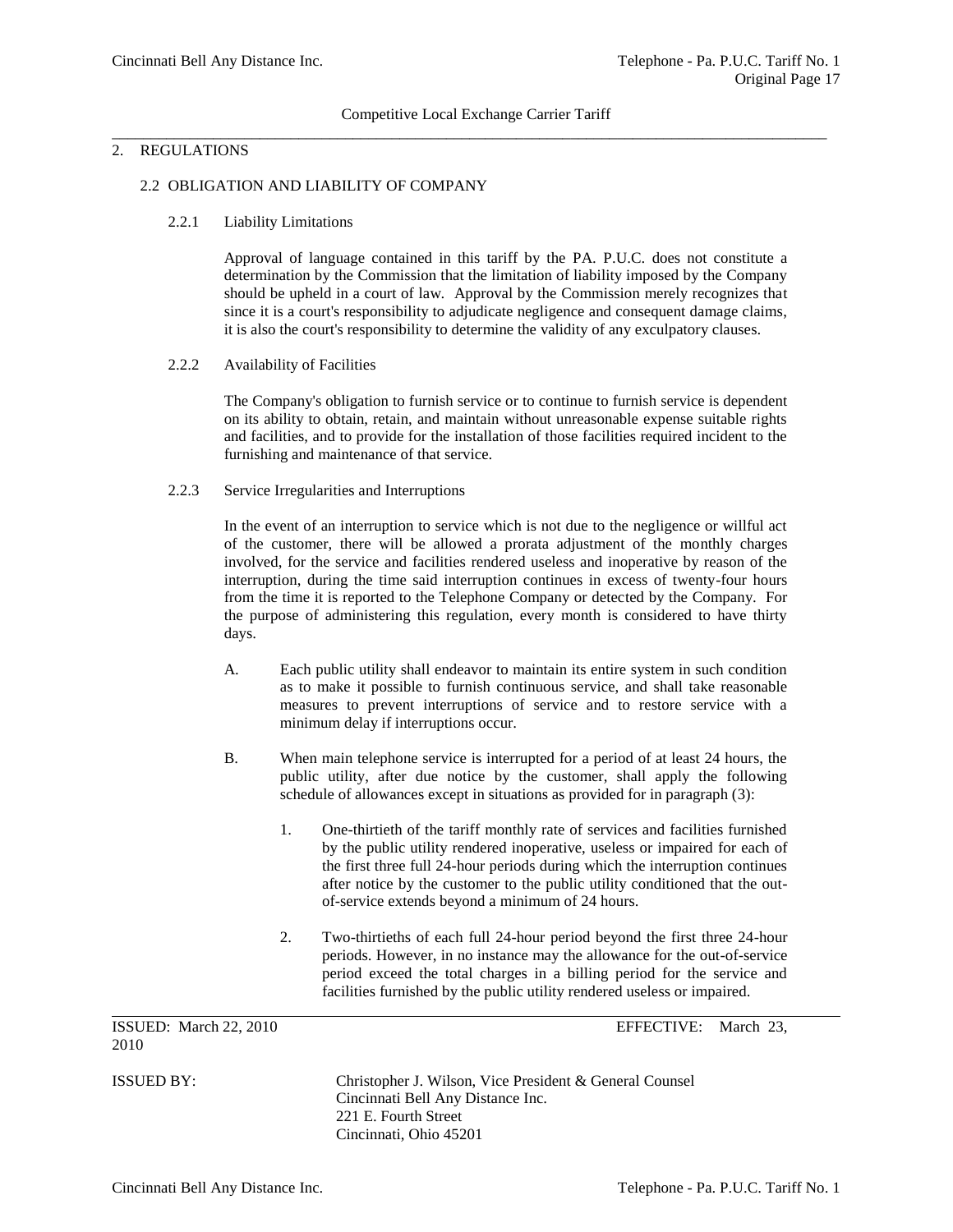#### 2.2 OBLIGATION AND LIABILITY OF COMPANY (Continued)

- 2.2.3. Service Irregularities and Interruptions (Continued)
	- 3. When service is interrupted for a period of at least 24 hours due to such factors as storms, fires, floods or other conditions beyond the control of the public utility, an allowance of 1/30 of the tariff monthly rate for all services and facilities furnished by the public utility rendered inoperative or substantially impaired to the extent of being useless shall apply for each full 24 hours during which the interruption continues after notice by the customer to the public utility.
	- 4. The allowances set forth in paragraphs 1 thru 3 may not be applicable where service is interrupted by the negligence or willful act of the customer to service or where the public utility, pursuant to the terms of the contract for service, suspends or terminates service for nonpayment of charges or for unlawful or improper use of the facilities or service or for any other reason provided for in the filed and effective tariff.

For the purpose of applying this provisions, the word "interruption" shall mean the inability to complete calls; incoming, outgoing, or both. "Interruption" does not include and no credit allowance shall be given for service difficulties such as slow dial tone, busy circuits, or other network and/or switching capacity shortages. Nor shall the credit allowance apply where service is interrupted by the negligence or willful act of the customer or the failure of facilities provided by the customer, or unlawful or improper use of the facilities or service.

No credit allowance will be made for interruptions due to electric power failure, where by the provisions of this tariff, the customer is responsible for providing electric power.

The liability of the Company for damages arising out of mistakes, omissions, interruptions, delays or errors, or defects in transmission occurring in the course of furnishing service or facilities, and not caused by the negligence of the customer, or of the Company in failing to maintain proper standards of maintenance and operation and to exercise reasonable supervision, will in no event exceed an amount equivalent to the proportionate charge to the customer for the period of service during which the mistake, omission, interruption, delay or error, or defect in transmission occurs.

ISSUED: March 22, 2010 EFFECTIVE: March 23, 2010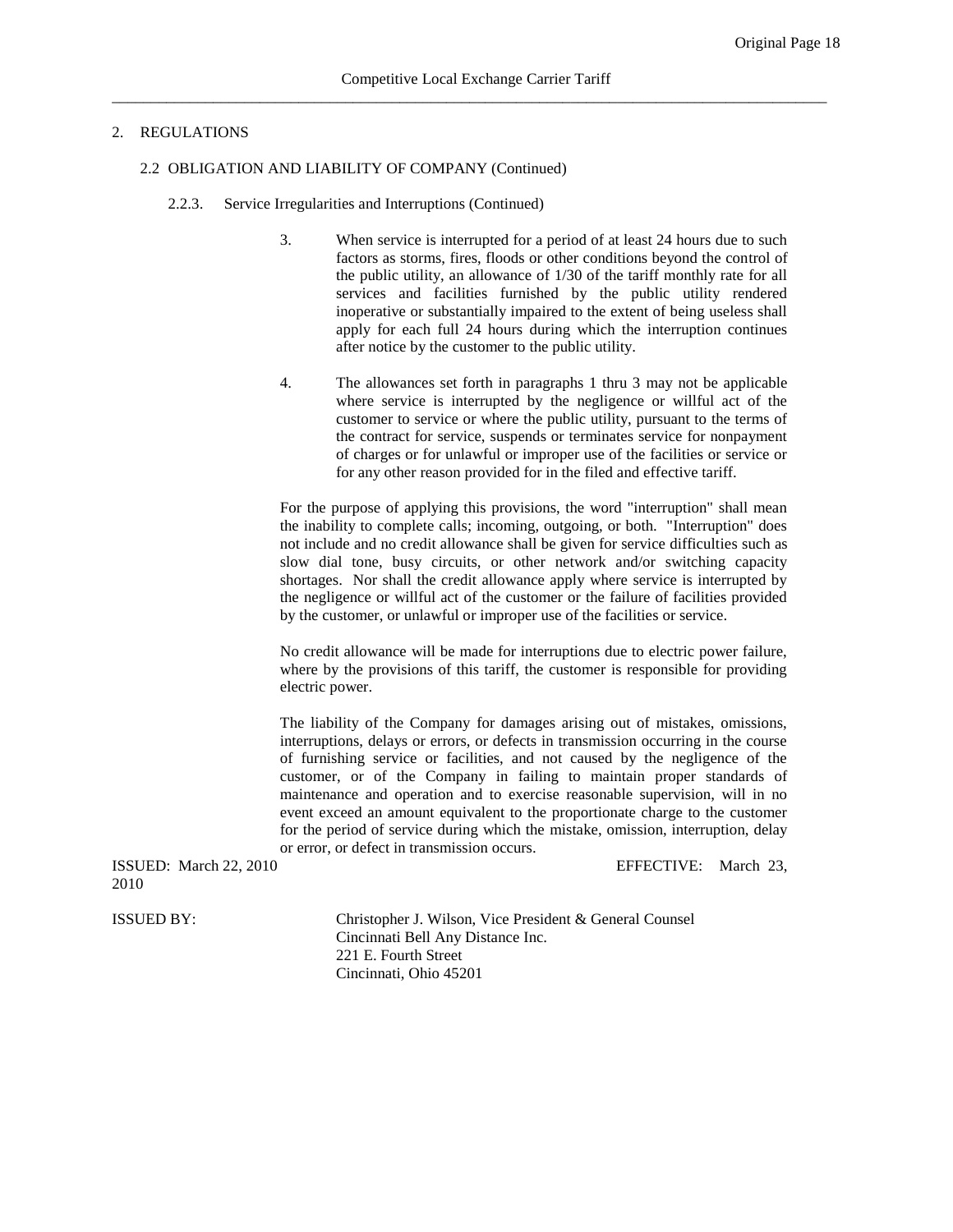#### 2.2 OBLIGATION AND LIABILITY OF COMPANY (Continued)

2.2.3 Service Irregularities and Interruptions (Continued)

The customer indemnifies and saves the Company harmless against claims for libel, slander, or infringement of copyright arising from the material transmitted over its facilities; against claims for infringement of patents arising from combining with, or using in connection with, facilities of the Company, apparatus and systems of the customer; and against all other claims arising out of any act or omission of the customer in connection with the facilities provided by the Company; and against any and all losses from damage to the customer's facilities or equipment attached or connected to facilities furnished by the Company.

## 2.2.4 Transmitting Messages

The Company does not undertake to transmit messages but offers the use of its facilities for communications between its customers.

2.2.5 Use of Connecting Company Lines

When the lines of other companies are used in establishing connections to points not reached by the Company's lines, the Company is not liable for any act or omission of the other company or companies.

## 2.2.6 Defacement of Premises

The Company is not liable for any defacement or damage to the customer's premises resulting from the existence of the Company's equipment and associated wiring on such premises, or from the installation or removal thereof, when such defacement or damage is not the result of the Company's negligence.

When the customer is a tenant and requests an installation that could, in the opinion of the Company, result in damage to the property of the owner, the customer must obtain, prior to installation, a written release from the owner or his authorized agent absolving the Company of liability.

ISSUED: March 22, 2010 EFFECTIVE: March 23, 2010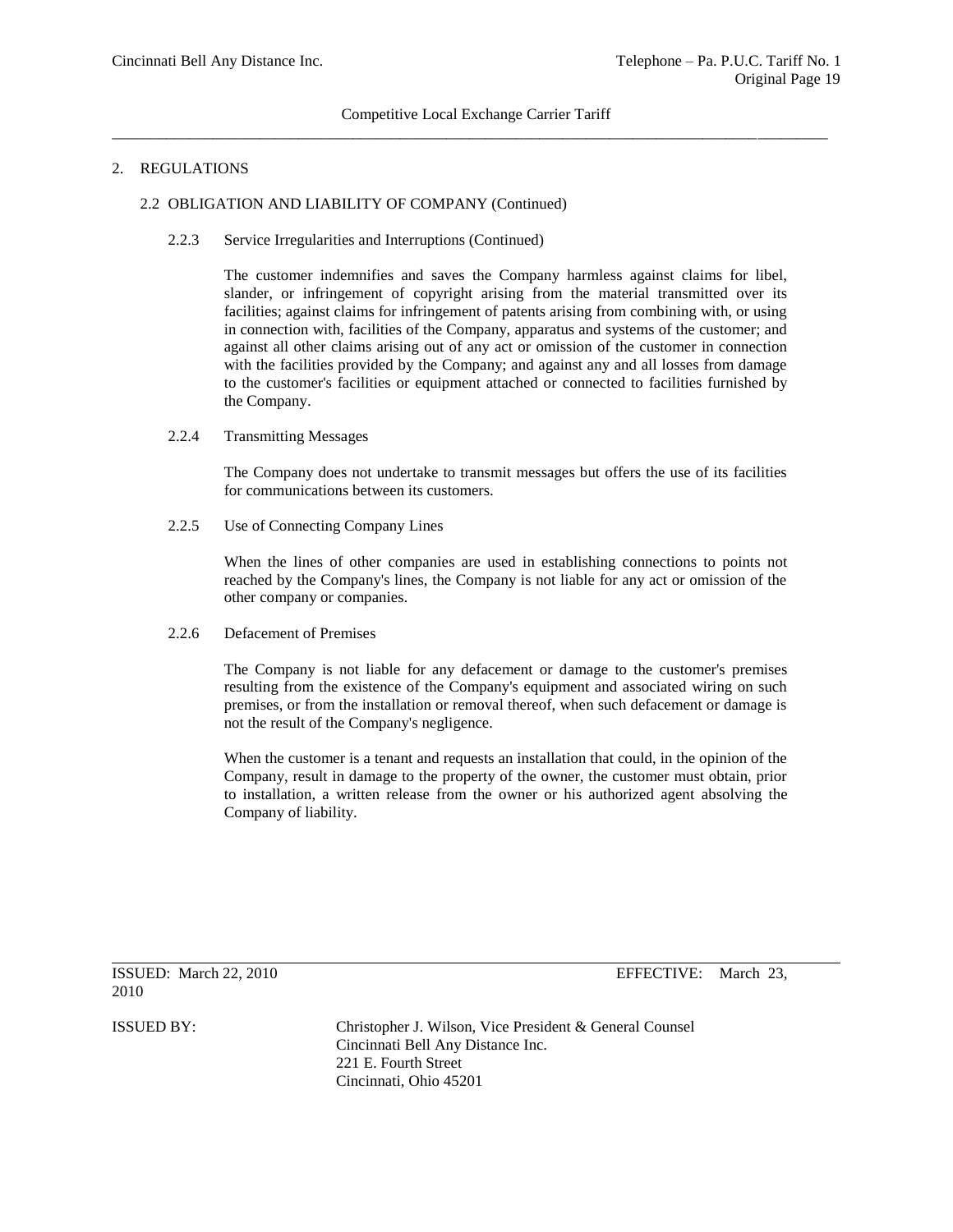## 2. REGULATIONS

## 2.3 USE OF SERVICE AND FACILITIES

## 2.3.1 Ownership and Use of Service and Equipment

A. General

Equipment and lines furnished by the Company on the premises of a customer are the property of the Company, whose agents and employees have the right to enter the premises at any reasonable hour for the purpose of installing, inspecting, maintaining, or repairing the equipment and lines, or upon termination of the service, for the purpose of removing the equipment or lines.

Equipment furnished by the Company must, upon termination of service for any cause whatsoever, be returned to it in good condition, except for reasonable wear and tear.

Customer-provided equipment or protective circuitry may be connected to the telecommunications network in accordance with provisions of the Federal Communications Commission's registration program, as are now in effect or may become effective.

B. Resale

All services in this tariff are available for resale by PA. P.U.C. certified Competitive Local Exchange Carriers (CLECs) on a non-discriminatory basis at the rates and charges shown in this tariff, unless otherwise noted in this tariff.

2010

ISSUED: March 22, 2010 EFFECTIVE: March 23,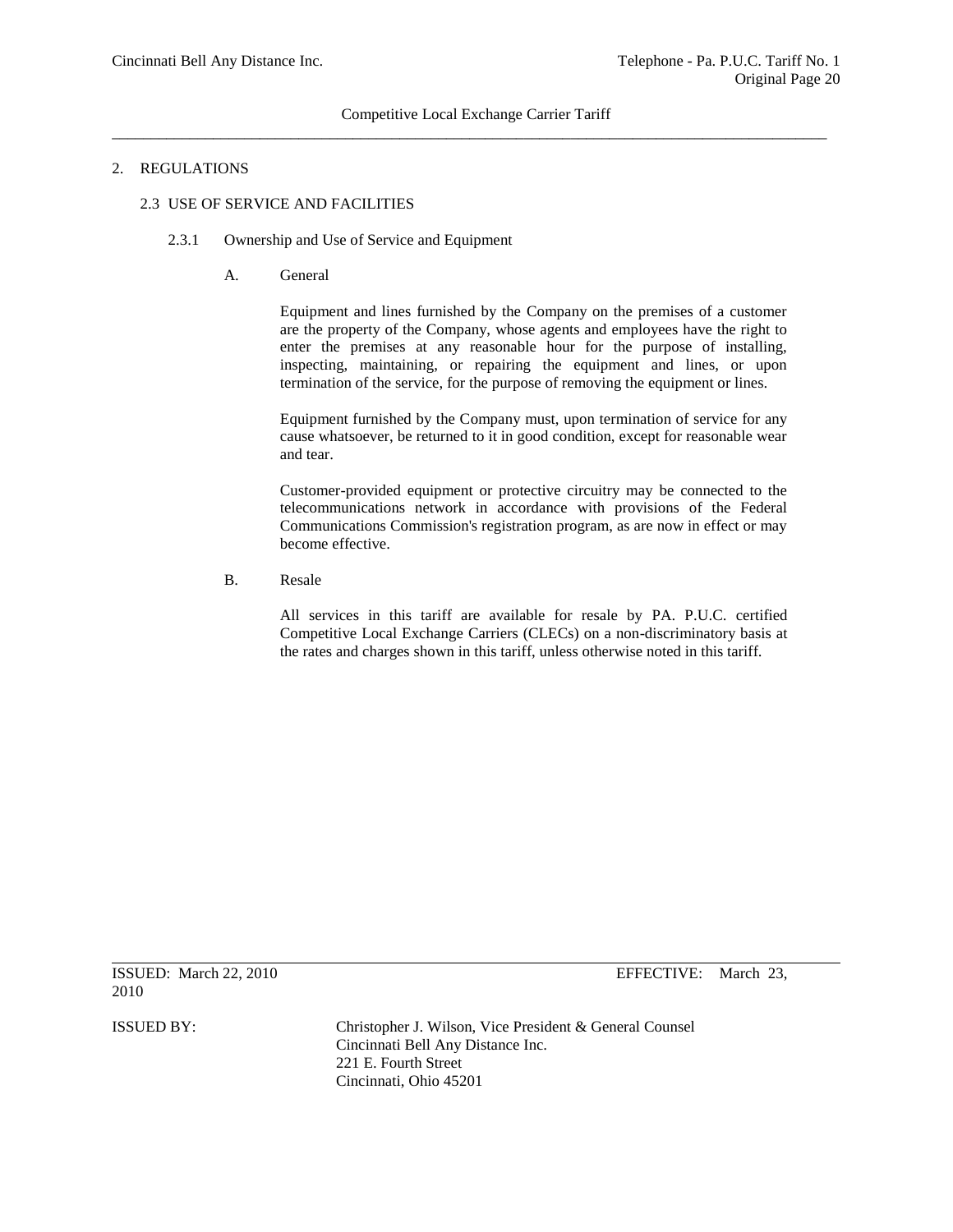## Competitive Local Exchange Carrier Tariff \_\_\_\_\_\_\_\_\_\_\_\_\_\_\_\_\_\_\_\_\_\_\_\_\_\_\_\_\_\_\_\_\_\_\_\_\_\_\_\_\_\_\_\_\_\_\_\_\_\_\_\_\_\_\_\_\_\_\_\_\_\_\_\_\_\_\_\_\_\_\_\_\_\_\_\_\_\_\_\_\_\_\_\_\_\_\_\_\_\_\_\_

## 2. REGULATIONS

## 2.3 USE OF SERVICE AND FACILITIES (Continued)

- 2.3.2 Connections of Customer-Provided Terminal Equipment and Communications Systems
	- A. General Provisions
		- 1. General

Customer-provided terminal equipment and communications systems may be connected at the customer's premises to telecommunications services furnished by the Company, where the connections are made in accordance with the provisions of Part 68 of the Federal Communications Commission's (FCC's) Rules and Regulations, and any Company tariffs.

2. Responsibility of the Customer

The customer is responsible for the installation, operation and maintenance of any customer-provided terminal equipment or communications system. No customer-provided terminal equipment or communications systems or combinations thereof may require change in or alteration of the equipment or services of the Company, cause electrical hazards to Company personnel, damage to Company equipment, malfunction of Company billing equipment, or degradation of service to persons other than the user of the subject terminal equipment or communications system, the calling or called party. Upon notice from the Company that customer-provided terminal equipment or communications system is causing such a hazard, damage, malfunction or degradation of service, the customer must make whatever changes are necessary to remove or prevent the hazard, damage, malfunction or degradation of service.

The customer is responsible for the payment of a Maintenance of Service Charge as provided in Section 2.4.6 of this tariff for visits by a Company employee to the customer's premises when a service difficulty or trouble report results from the use of customer-provided terminal equipment or communications system.

ISSUED: March 22, 2010 EFFECTIVE: March 23, 2010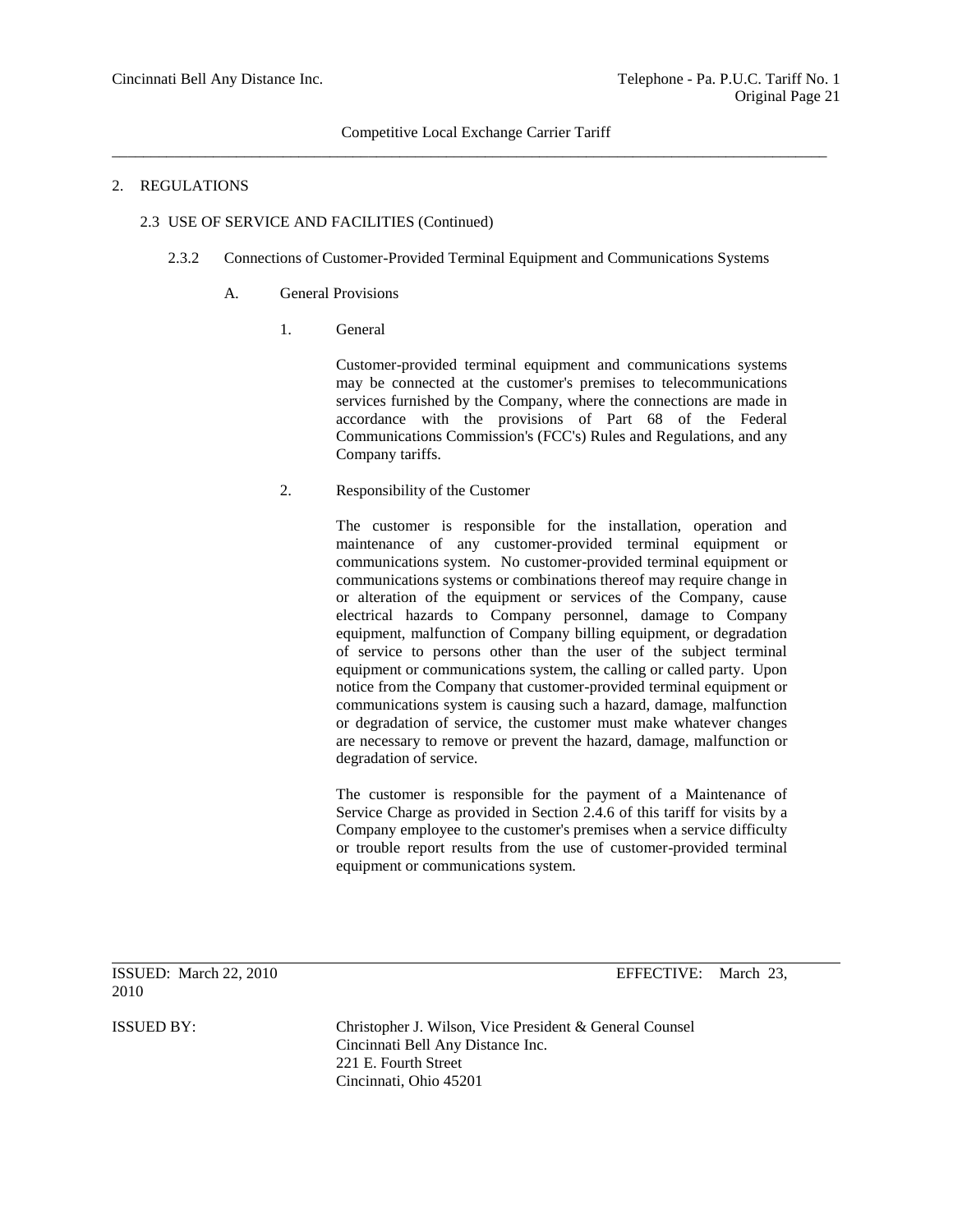## Competitive Local Exchange Carrier Tariff  $\overline{a}$  , and the contribution of the contribution of the contribution of the contribution of the contribution of the contribution of the contribution of the contribution of the contribution of the contribution of the co

#### 2. REGULATIONS

#### 2.3 USE OF SERVICE AND FACILITIES (Continued)

- 2.3.2 Connections of Customer-Provided Terminal Equipment and Communications Systems (Continued)
	- A. General Provisions (Continued)
		- 3. Responsibility of The Company

Telecommunications services are not represented as adapted to the use of customer-provided terminal equipment or communications systems. Where customer-provided terminal equipment or communications systems are used with telecommunications services, the responsibility of the Company is limited to furnishing service components suitable for telecommunications services and to the maintenance and operation of service components in a proper manner for those services. Subject to this responsibility, the Company is not responsible for (1) the throughtransmission of signals generated by the customer-provided terminal equipment or communications systems, or for the quality of, or defects in this transmission; or (2) the reception of signals by customer-provided terminal equipment or communications systems; or (3) address signaling, where this signaling is performed by customer-provided signaling equipment.

At the customer's request, the Company will provide the interface parameters needed to permit customer-provided terminal equipment to operate properly with the Company's telecommunications services.

The Company may make changes in its telecommunications services, equipment, operations or procedures, where these changes are consistent with Part 68 of the FCC's Rules and Regulations. If changes made by the Company can be reasonably expected to render any customer's communications system or terminal equipment incompatible with telecommunications services, or require modification or alteration of the customer-provided communications systems or terminal equipment, or otherwise materially affect its use or performance, the customer will be given adequate notice of the changes in writing, to allow the customer an opportunity to maintain uninterrupted service.

4. Recording of Two-Way Telephone Conversations

The recording of two-way telephone conversations is governed by state and federal laws and regulations.

ISSUED: March 22, 2010 EFFECTIVE: March 23, 2010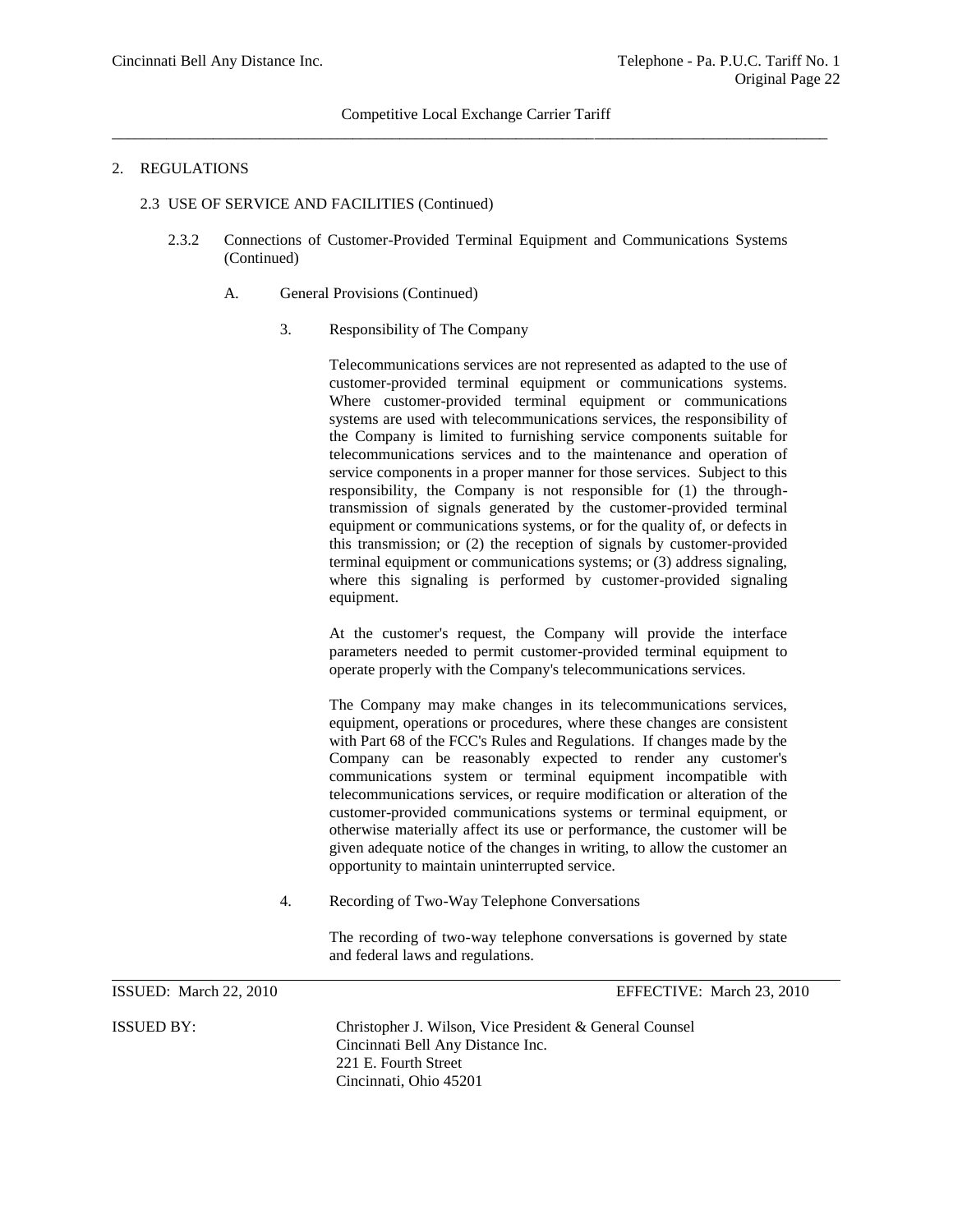## 2. REGULATIONS

- 2.3 USE OF SERVICE AND FACILITIES (Continued)
	- 2.3.2 Connections of Customer-Provided Terminal Equipment and Communications Systems (Continued)
		- A. General Provisions (Continued)
			- 5. Violation of Regulations

When any customer-provided terminal equipment or communications system is used with telecommunications services in violation of any of the provisions in this Section, 2.3.2, the Company will take whatever immediate action is necessary for the protection of the telecommunications network and Company employees, and will promptly notify the customer of the violation.

The customer must discontinue use of the terminal equipment or communications system or correct the violation and must confirm in writing to the Company within 10 days, following the receipt of written notice from the Company, that such use has ceased or that the violation has been corrected. Failure of the customer to discontinue such use or to correct the violation and to give the required written confirmation to the Company within the time stated above will result in suspension of the customer's service until the customer complies with the provisions of this tariff.

B. Connections of Registered Equipment

The term "Registered Equipment" denotes equipment which complies with and has been approved within the registration provisions of FCC Part 68.

Customer-provided registered terminal equipment, registered protective circuitry, and registered communications systems may be directly connected to the telecommunications network at the customer premises, subject to FCC Part 68.

C. Premises Wiring Associated With Registered Communications Systems

Premises wiring is wiring which connects separately-housed equipment entities or system components to one another, or wiring which connects an equipment entity or system component with the telephone network interface or demarcation point not within an equipment housing. All premises wiring, whether fully protected or unprotected, must be installed in compliance with FCC Part 68.

Customers who intend to connect premises wiring other than fully protected to the telephone network must give advance notice to the Company in accordance with the procedures specified in FCC Part 68 or as otherwise authorized by the FCC.

ISSUED: March 22, 2010 EFFECTIVE: March 23, 2010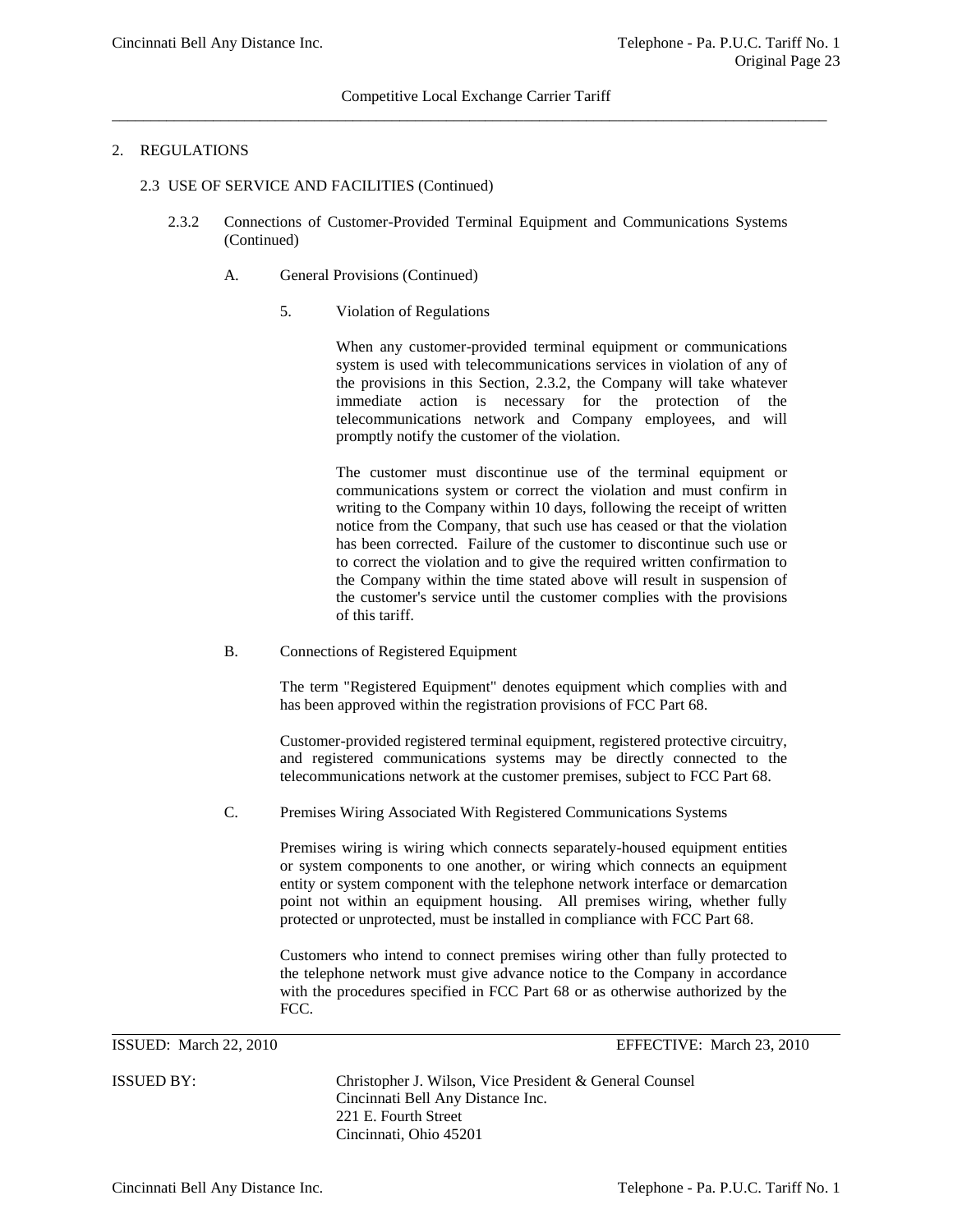#### 2.4 ESTABLISHMENT AND FURNISHING OF SERVICE

#### 2.4.1 Application for Service

The Company may refuse an application for service if objection is made by or on behalf of any governmental authority to furnishing the service.

An application for service becomes a contract upon the establishment of service. Neither the contract nor any rights acquired under it may be assigned or transferred in any manner except as specifically provided for in this tariff. Requests for additional service, when established, become a part of the original contract, except that each item of additional service is furnished subject to payment of applicable charges.

If an applicant has an outstanding account with the Company, the Company reserves the right to reject application for service until the amount due for local services included in this tariff has been paid in full.

A contract for service may be transferred to another individual, partnership, association, or corporation. No billing adjustment for local exchange service previously furnished will be made and the new customer must assume all outstanding indebtedness of the original customer. No charge applies to service transferred in accordance with these provisions.

ISSUED: March 22, 2010 EFFECTIVE: March 23, 2010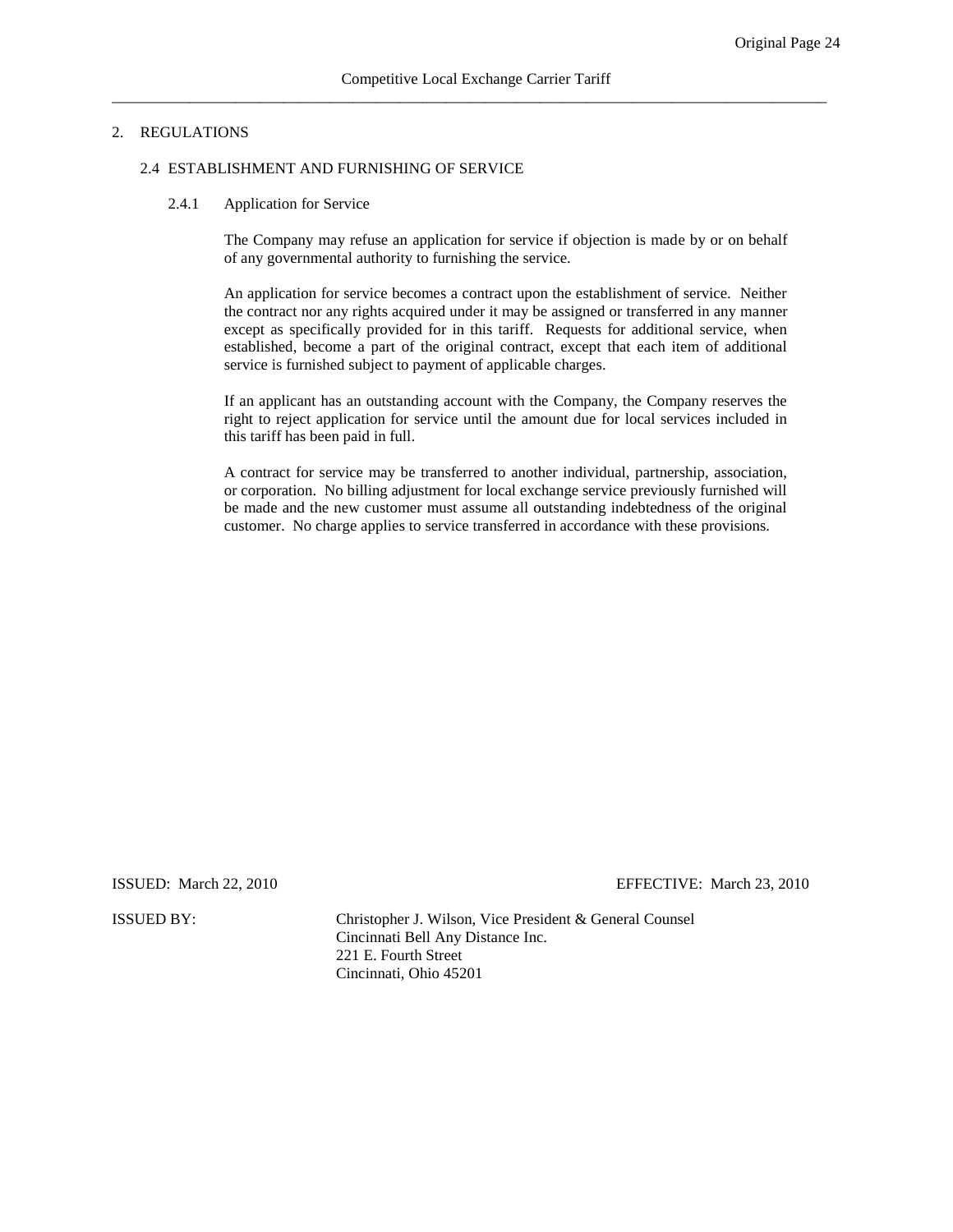## 2. REGULATIONS

## 2.4 ESTABLISHMENT AND FURNISHING OF SERVICE (Continued)

## 2.4.2 Deposits

Applicants or customers whose financial condition is not acceptable to the Company or is not a matter of general knowledge, may be required to make, at any time, a cash deposit up to an amount equaling two times  $(2x)$  one  $(1)$  month's actual or estimated charges for the purpose of guaranteeing final payment for service, in accordance with the rules of the Commission. Interest on cash deposits will be payable per the deposit rules and regulations prescribed by the Pa. P.U.C. pursuant to 52 Pa. Code § 53.82.

## 2.4.3 Telephone Numbers

The customer has no property right in the telephone number which is assigned by the Company, or any right to continuance of service through any particular central office, and the Company reserves the right to change the telephone number or the central office designation, or both, of a customer whenever it deems it necessary to do so in the conduct of its business.

ISSUED: March 22, 2010 EFFECTIVE: March 23, 2010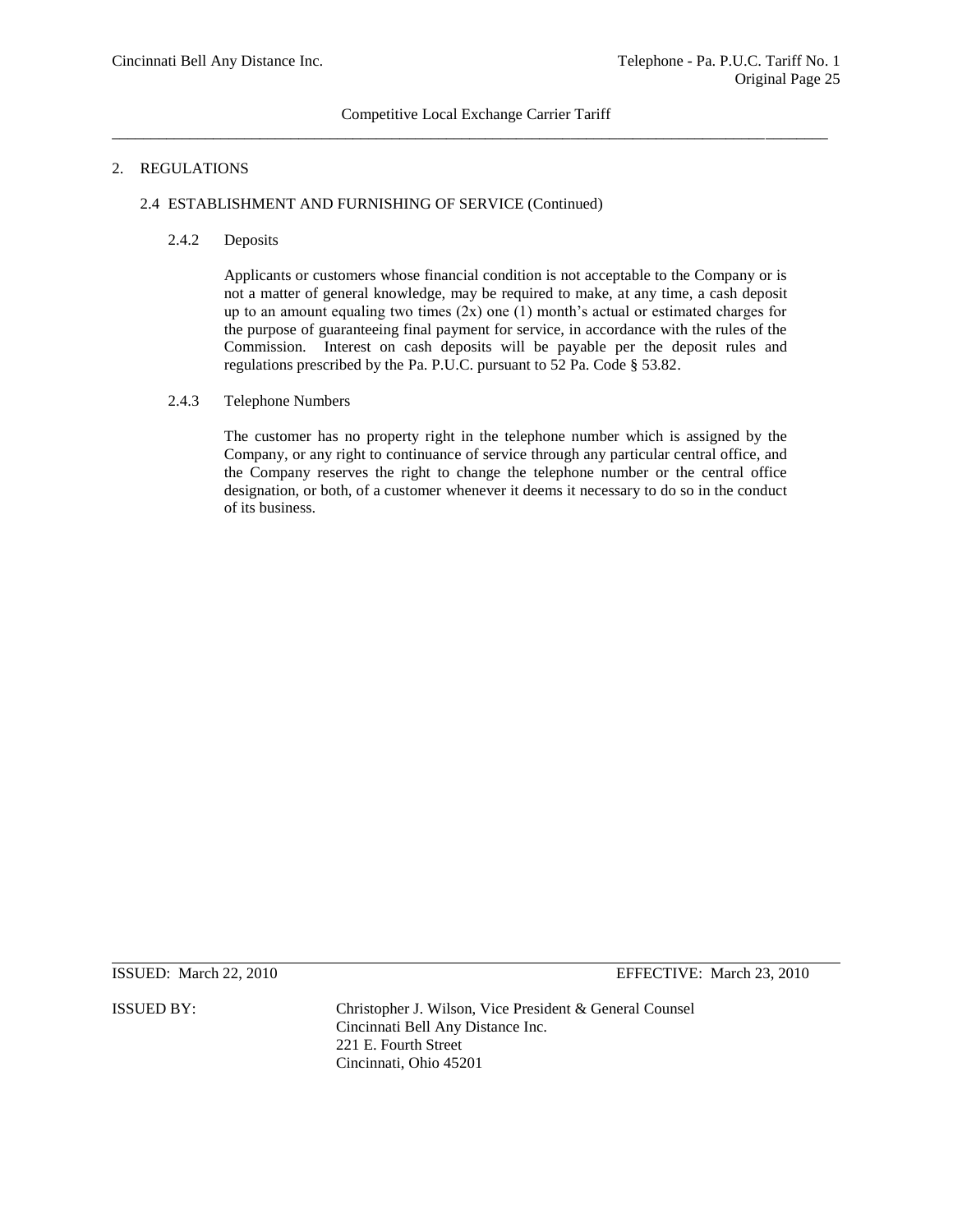## 2.4 ESTABLISHMENT AND FURNISHING OF SERVICE (Continued)

- 2.4.4 Payment for Service
	- A. The customer is responsible for payment; monthly, or on demand, of all charges for facilities and services furnished the customer, including charges for services originated, or charges accepted, at such facilities. Charges are payable at the Telephone Company's Business offices or at any agency authorized to receive such payments.
	- B. Bills are rendered monthly and include charges for local service for the current service month.
	- C. Prior written notice will be given if service is to be temporarily denied or the contract terminated for the non-payment of any sum due in accordance with Paragraph 2.4.5 following. Service will not be denied prior to five days from the date contained on said notice.
	- D. All service, provided to the same customer as one business service, regardless of the tariff under which the service is provided, is considered one service for payment purposes. All service may be disconnected for non-payment even though payment is current for service provided under one or more tariffs.
	- E. Where the Company provides billing inquiry service, customer inquiries relative to toll charges will be responded to promptly by the Company.
	- F. Where the inquiry service is provided by an IXC or its designated agent, the IXC or agent will be responsible for notifying the Company immediately regarding any bona fide dispute over outstanding toll charges, so that service will not be terminated during the investigation of the dispute.

ISSUED: March 22, 2010 EFFECTIVE: March 23, 2010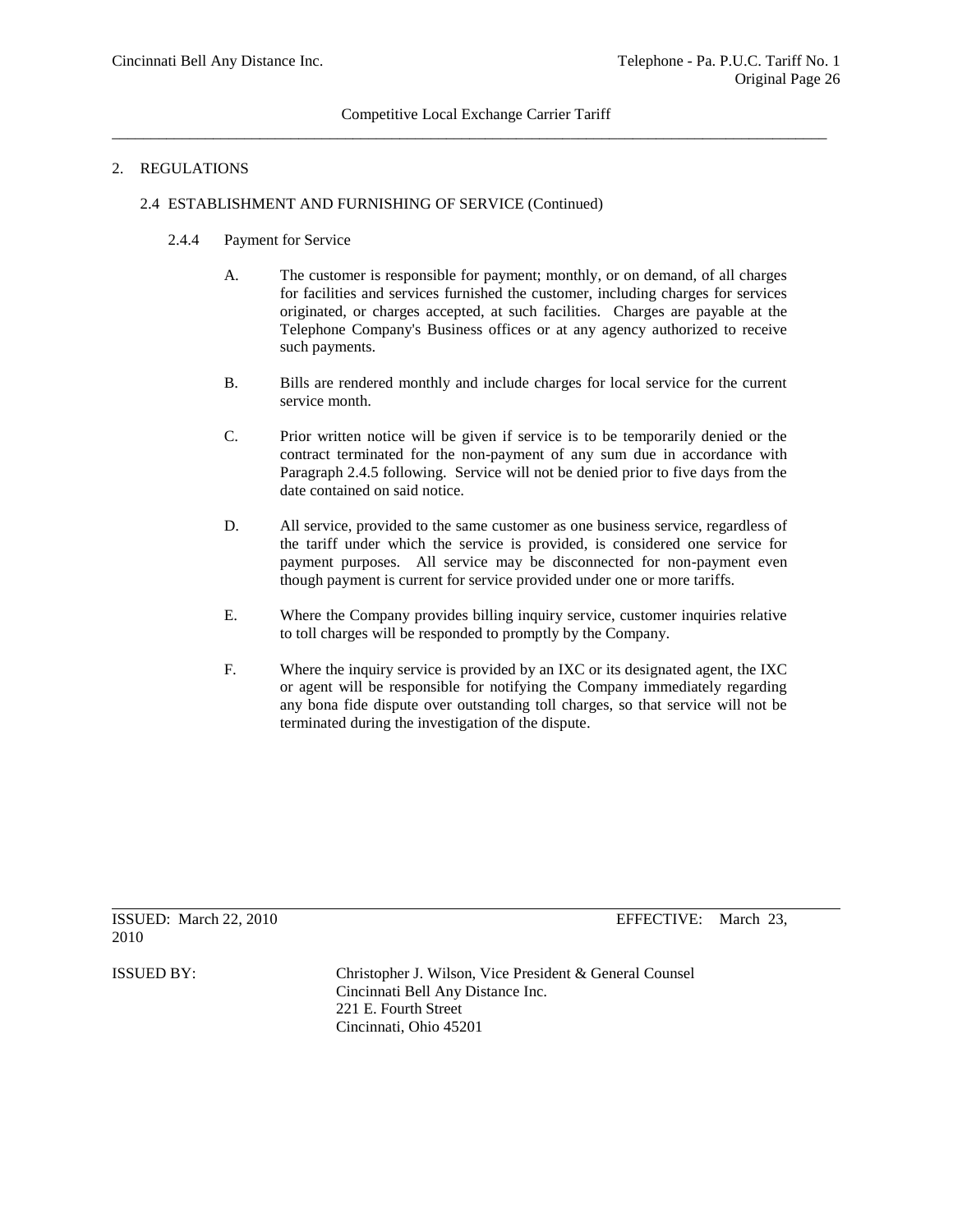## Competitive Local Exchange Carrier Tariff  $\overline{a_1}$  ,  $\overline{a_2}$  ,  $\overline{a_3}$  ,  $\overline{a_4}$  ,  $\overline{a_5}$  ,  $\overline{a_6}$  ,  $\overline{a_7}$  ,  $\overline{a_8}$  ,  $\overline{a_9}$  ,  $\overline{a_9}$  ,  $\overline{a_9}$  ,  $\overline{a_9}$  ,  $\overline{a_9}$  ,  $\overline{a_9}$  ,  $\overline{a_9}$  ,  $\overline{a_9}$  ,  $\overline{a_9}$  ,

## 2. REGULATIONS

#### 2.4 ESTABLISHMENT AND FURNISHING OF SERVICE (Continued)

- 2.4.4 Payment for Service (Continued)
	- G. A subscriber who orders service or equipment installations, moves, or changes prior to the date of any increase in the one time charge applicable to such work will be subject to the one time charge in effect at the time the subscriber's order was received by the Company, provided the work is completed within the Company's normal installation interval in effect at the time the order was placed. However, if subsequent to the effective date of the increase in the one time charge, the completion of such work is delayed beyond the Company's normal installation interval and the delay is not caused by the Company, the subscriber will then be subject to the one-time charge in effect at the time the work is completed by the Company.
	- H. Insufficient Fund Checks

Customers will be charged \$30.00 on all checks issued to the Company which are returned due to insufficient funds. At the discretion of the Company, the insufficient funds check charge may be waived under appropriate circumstances (e.g. a bank error).

I. Late Payment Charge

Customers will be charged a late payment penalty in the amount of 1.5% per month on all delinquent amounts owed to the Company.

- 2.4.5 Denials or Disconnection and Restoral of Service
	- A. Upon five (5) days written notice, the Company may discontinue service or cancel an application for service without incurring any liability for any of the following reasons:
		- 1. Non-payment of any sum due to the Company for service for more than thirty days beyond the date of rendition of the bill for such service;
		- 2. Violation of any regulation governing the service under this tariff;
		- 3. Violation of any law, rule, or regulation of an government authority having jurisdiction over the service; or
		- 4. The Company is prohibited from furnishing services by order of a court or other government authority having jurisdiction.
		- 5. Customer uses equipment in such a manner as to adversely affect the Company's equipment or service to others.

ISSUED: March 22, 2010 EFFECTIVE: March 23, 2010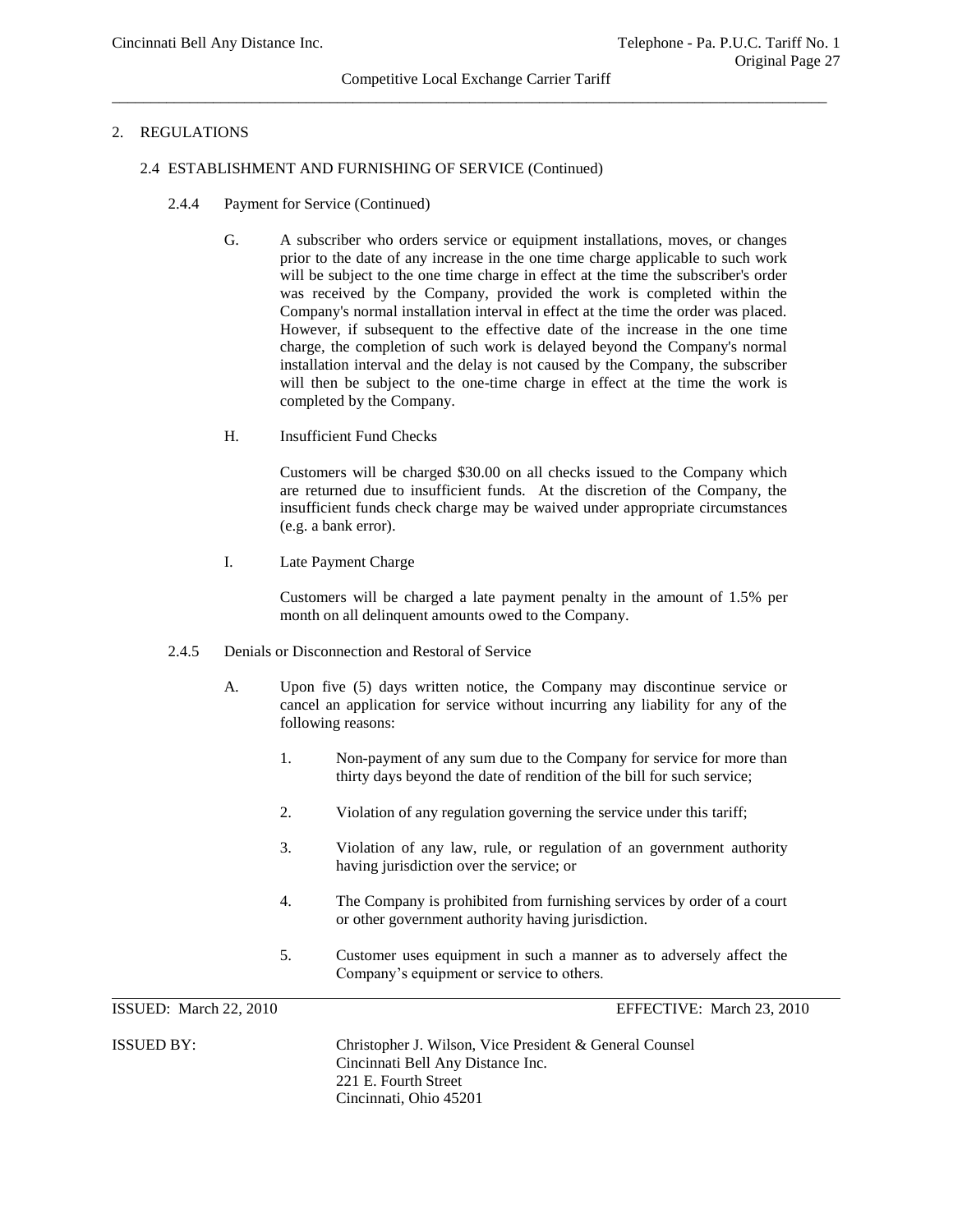## 2. REGULATIONS

#### 2.4 ESTABLISHMENT AND FURNISHING OF SERVICE (Continued)

- 2.4.5 Denial or Disconnection and Restoral of Service (Continued)
	- B. The Company reserves the right to discontinue or refuse service because of abuse or fraudulent use of service. Abuse or fraudulent use of service includes the use of service or facilities of the Company to transmit a message or to locate a person or otherwise to give or obtain information without payment of appropriate charges, or violation of any law or regulation pertaining to telecommunications service.
	- C. Service may not be refused, denied or disconnected for any of the following reasons:
		- 1. Delinquency in payment for service by a previous occupant at the premises to be served;
		- 2. Failure to pay any amount which, according to established payment dispute and resolution procedures, is in bona fide dispute;
		- 3. Failure to pay directory advertising charges or any other non-regulated service charges including 900/700 or any "dial-it"-like service charges.

|      | ISSUED: March 22, 2010 |  |
|------|------------------------|--|
| 2010 |                        |  |

EFFECTIVE: March 23,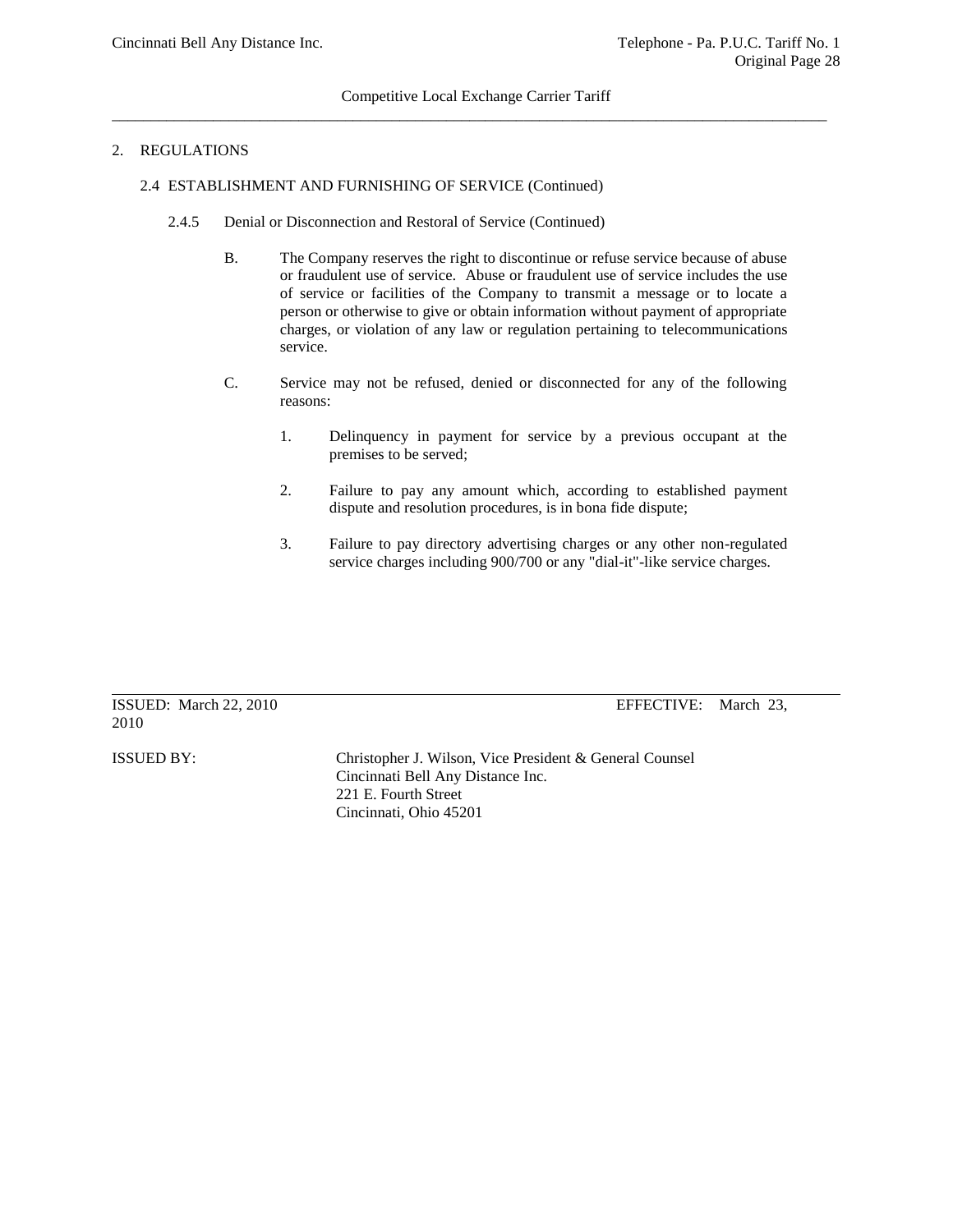#### 2.4 ESTABLISHMENT AND FURNISHING OF SERVICE (Continued)

#### 2.4.6. Maintenance and Repairs

The Company undertakes to maintain and repair the equipment and facilities which it furnishes to customers pursuant to its tariffs. The customer is responsible for damages to equipment or facilities of the Company caused by the negligence or willful act of the customer.

The customer may not rearrange, disconnect, remove, or attempt to repair, or permit others to rearrange, disconnect, remove, or attempt to repair any equipment or facilities which the Company maintains or repairs pursuant to its tariffs, without the express consent of the Company.

If trouble develops and the customer has any equipment or facilities which the Company does not maintain or repair, the customer will make appropriate tests to determine whether that equipment or facility is the cause of the trouble before reporting an out-of-service or other trouble condition to the Company.

Customers will be required to pay the maintenance of service charges, for visits made by the Company to the customer's premises, when a service difficulty or trouble report results from equipment or facilities not maintained or repaired by the Company. The customer will be advised, before a visit to his premises, of the possibility of a maintenance of service charge.

Maintenance of Service Charge:

| A. | During Normal Working Hours            | $$265.00$ per visit |
|----|----------------------------------------|---------------------|
|    | <b>Outside of Normal Working Hours</b> | $$400.00$ per visit |

Normal Working Hours are defined as Monday to Friday, 7am to 7pm in the time zone of the customer's location of the dispatch. If a visit begins and/or ends outside this period, it is considered Outside of Normal Working Hours.

Any dispatch that begins or ends from 12:01 am to 12:00 am the following day the time zone of the customer's location of the dispatch. If a visit begins and/or ends outside this period, it is considered Outside of Normal Working Hours. Any dispatch that begins or ends from 12:01 am to 12:00 am the following day the time zone of the Customer's Premises on these holiday's will also be considered "Outside of Normal Working Hours":

| Day | New Year's Day                             | Memorial Day                 | Martin Luther King Jr.            |
|-----|--------------------------------------------|------------------------------|-----------------------------------|
|     | Independence Day<br>Day after Thanksgiving | Labor Day<br>Presidents' Day | Thanksgiving Day<br>Christmas Day |

ISSUED: March 22, 2010 EFFECTIVE: March 23, 2010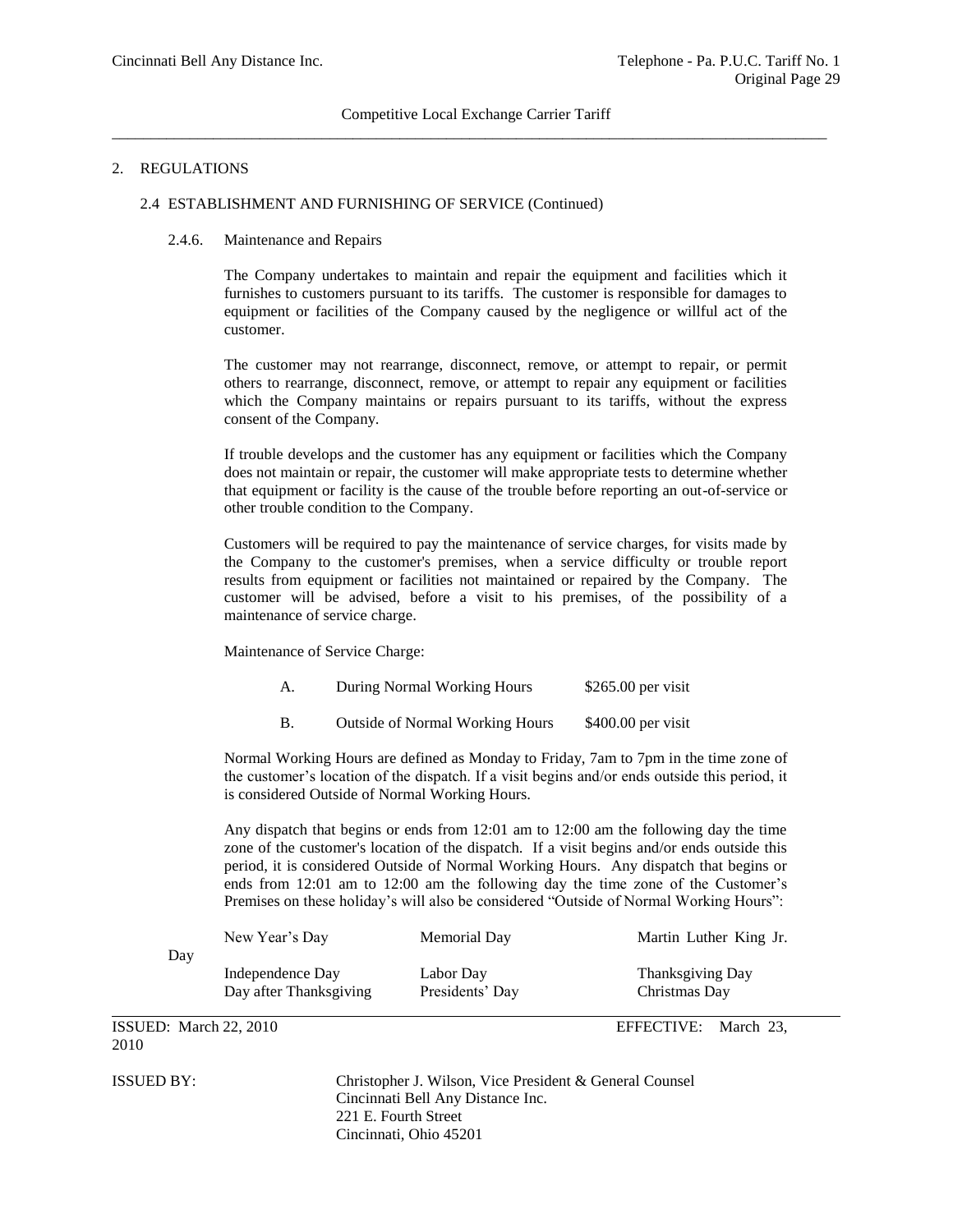## 2.4 ESTABLISHMENT AND FURNISHING OF SERVICE (Continued)

#### 2.4.7 Special Equipment and Arrangements

Special equipment and arrangements requested by customers and not otherwise provided for in this tariff may be furnished where possible, if not detrimental to any of the services furnished by the Company, at charges that are in addition to other applicable charges.

#### 2.4.8 Overtime

For work performed outside the normal working hours of the Company at the request of the customer, the additional expense incurred by the Company is charged to the customer in addition to other charges which are applicable. In such cases, charges based on the cost of labor, materials, and other costs incurred by or charged to the Company will apply. The customer will be notified in advance if such charges may apply.

#### 2.4.9 Individual Case Basis (ICB) Arrangements

Rates for ICB arrangements will be developed on a case-by-case basis in response to a bona fide request from a customer or prospective customer for service which varies from tariffed arrangements. Rates quoted in response to such requests may be different from the tariffed rates specified for such services. ICB rates will be made available to similarly situated customers. ICB rates will be filed with the Pa. P.U.C upon request.

ISSUED: March 22, 2010 EFFECTIVE: March 23, 2010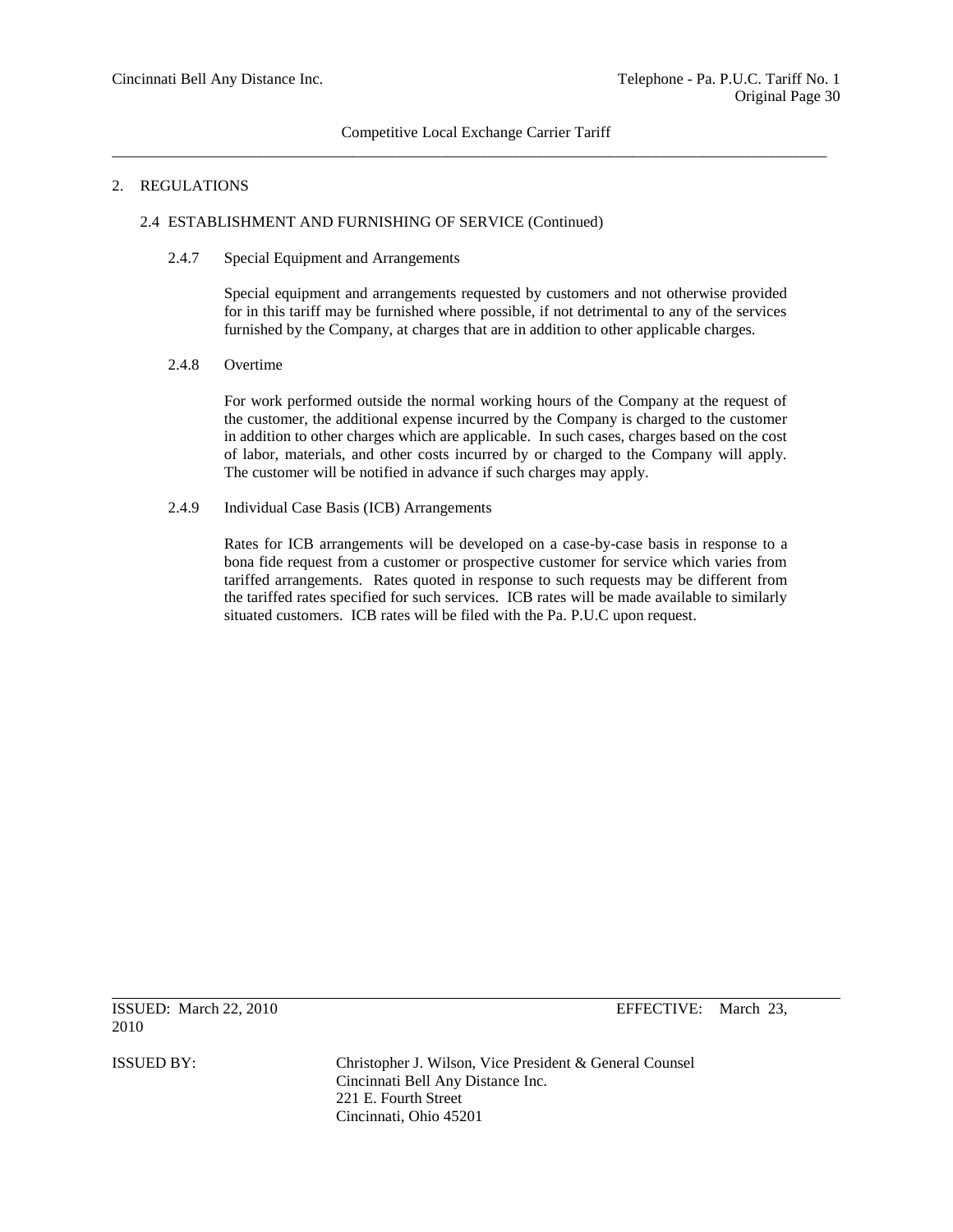#### 2.4 ESTABLISHMENT AND FURNISHING OF SERVICE (Continued)

2.4.10 Identity of Customer-Announcement Facilities

Use of Company facilities for public announcement service or non-public announcement service is subject to the following conditions:

- A. For purposes of identification, exchange service customers who transmit recorded announcements over facilities provided by the Company must include in the recorded message the name of the organization or individual responsible for the service and the address at which the service is provided.
- B. Customers transmitting factual announcements such as time, weather, stock market quotations, airline schedules, and similar information are excluded from the preceding conditions.
- C. Failure to comply with the provisions of this tariff will be cause for termination of the service.
- D. The Company will reveal on request, to the extent the information is available from its records, the identity of the individual responsible for service with which announcement facilities have been associated.
- 2.4.11 Wire Tap Investigation

When a wire tap investigation is made by the Company at the request of a customer, and no wire tap trouble condition in Company equipment or facilities can be found, the cost incurred for inspection of the facilities and equipment serving the customer may be charged to the customer.

ISSUED: March 22, 2010 EFFECTIVE: March 23, 2010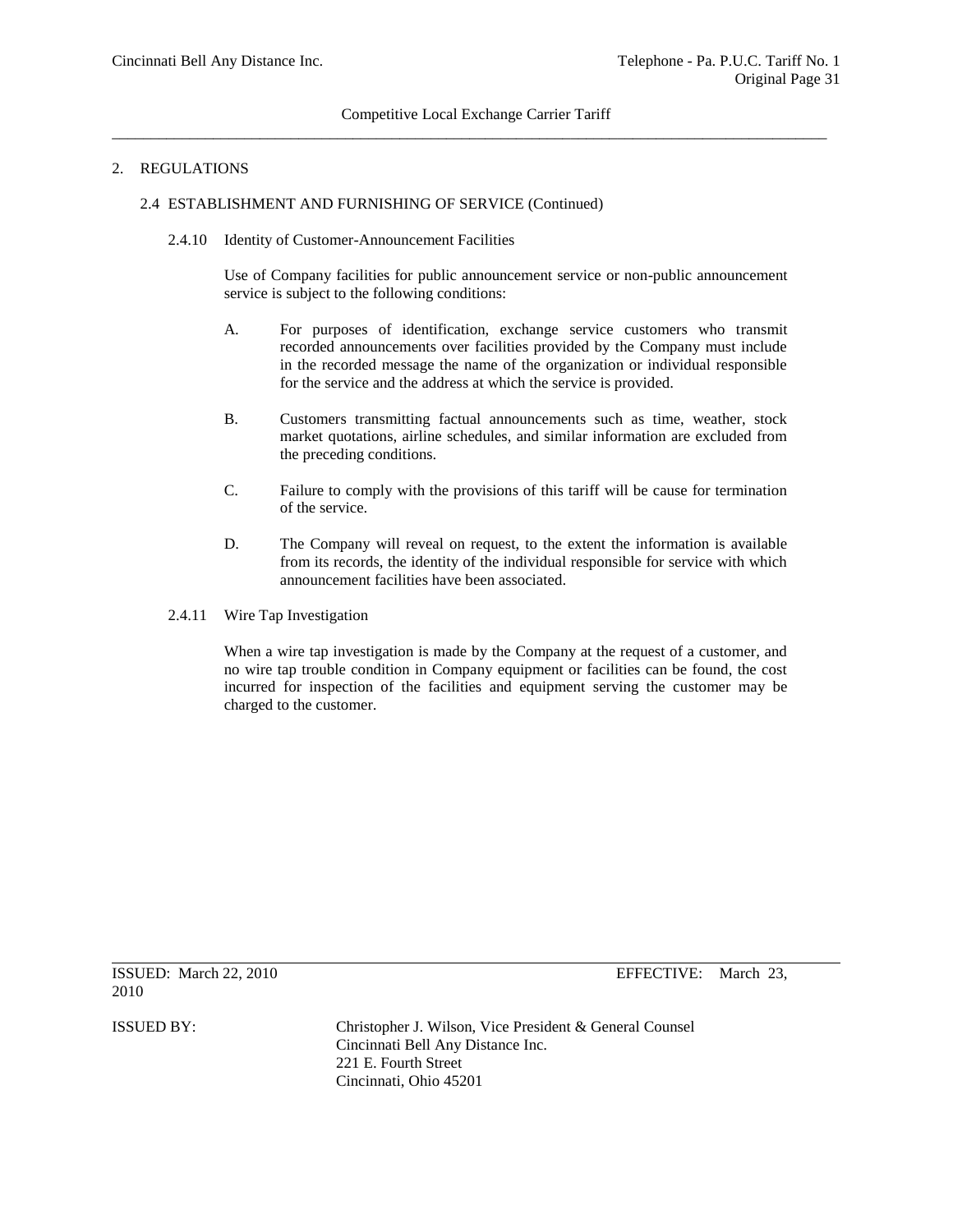## 2. REGULATIONS

## 2.4 ESTABLISHMENT AND FURNISHING OF SERVICE (Continued)

2.4.12 Provisions for Certain State and Local Taxes and Fees

There shall be added to the customer's bill, as a separate item, an amount equal to the customer's proportionate part of any license, occupation, franchise, or other similar tax or fee, now or hereafter agreed to or imposed upon the Company by state or local taxing authorities, whether imposed by ordinance, franchise agreement or otherwise, and whether imposed upon or measured by the gross receipts, net receipts or revenues of the Company. Such amount will be added to the bill of each customer who receives service within the territorial limits of the taxing authority. Where more than one such tax or fee is imposed, each of the amounts applicable to the customer shall be added to the customer's bill as a separately identified item.

## 2.4.13 Promotional Offerings

The Company, from time to time, may make promotional offerings of its services which may include waiving or reducing the applicable charges for the promoted service. The promotional offerings may be limited as to the duration, the date and times of the offerings and the locations where the offerings are made. Requests for promotional offerings will be presented to the Commission for its review in accordance with rules and regulations established by the Commission and will be included in the Company's tariff. Pursuant to 52 Pa. Code § 53.60 promotional offerings will not exceed 6 months in a rolling 12 month period and will be filed as a tariff supplement.

ISSUED: March 22, 2010 EFFECTIVE: March 23, 2010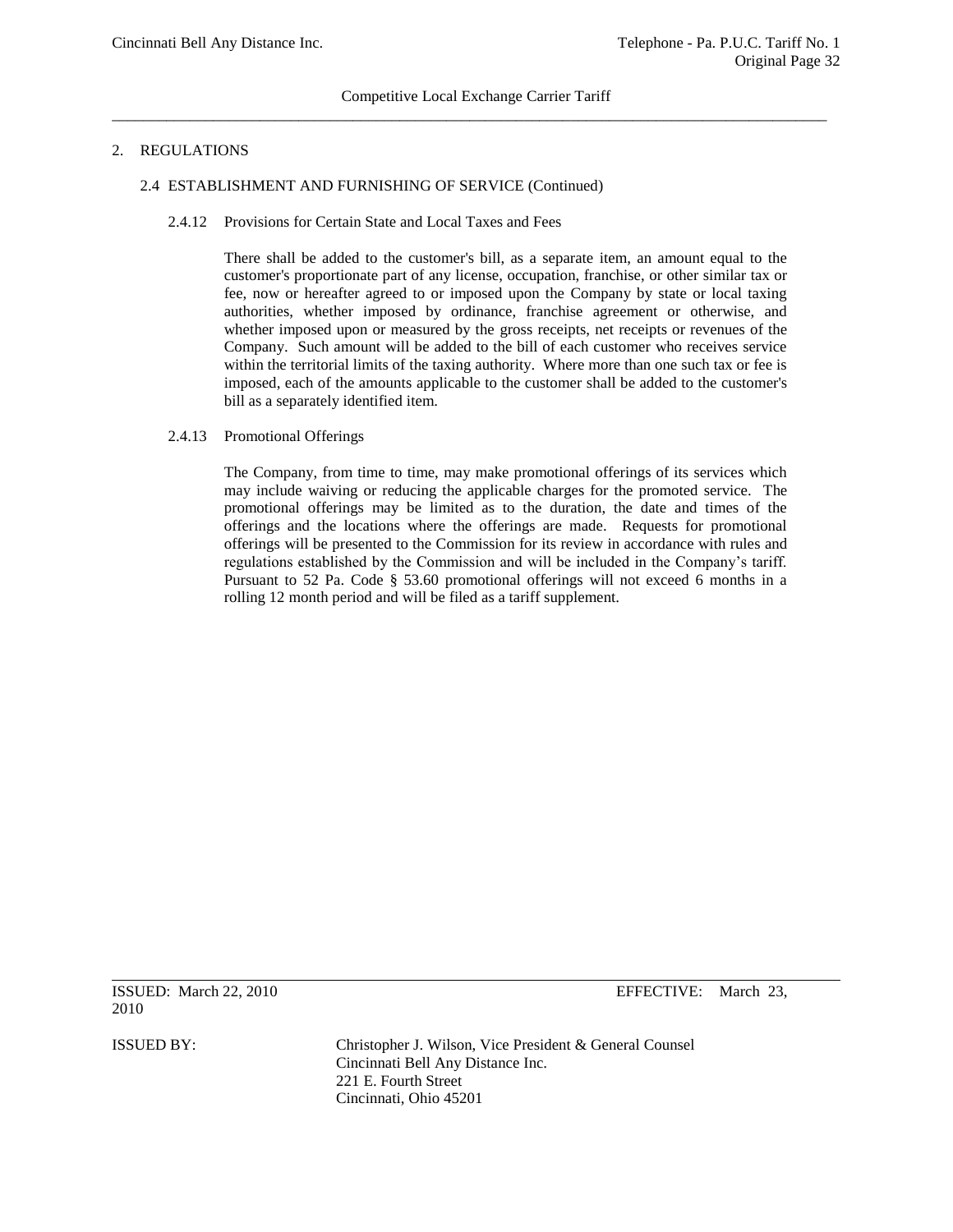\_\_\_\_\_\_\_\_\_\_\_\_\_\_\_\_\_\_\_\_\_\_\_\_\_\_\_\_\_\_\_\_\_\_\_\_\_\_\_\_\_\_\_\_\_\_\_\_\_\_\_\_\_\_\_\_\_\_\_\_\_\_\_\_\_\_\_\_\_\_\_\_\_\_\_\_\_\_\_\_\_\_\_\_\_\_

#### 2. REGULATIONS

 $\overline{\phantom{a}}$ 

## 2.5 DIRECTORIES

## 2.5.1 Ownership and Use

The Company reserves the right to charge for directories issued in replacement of directories defaced or mutilated while in possession of customers.

## 2.5.2 Distribution

The Telephone Company will furnish to its customers without charge, only such directories as it deems necessary for the efficient use of service.

ISSUED: March 22, 2010 EFFECTIVE: March 23, 2010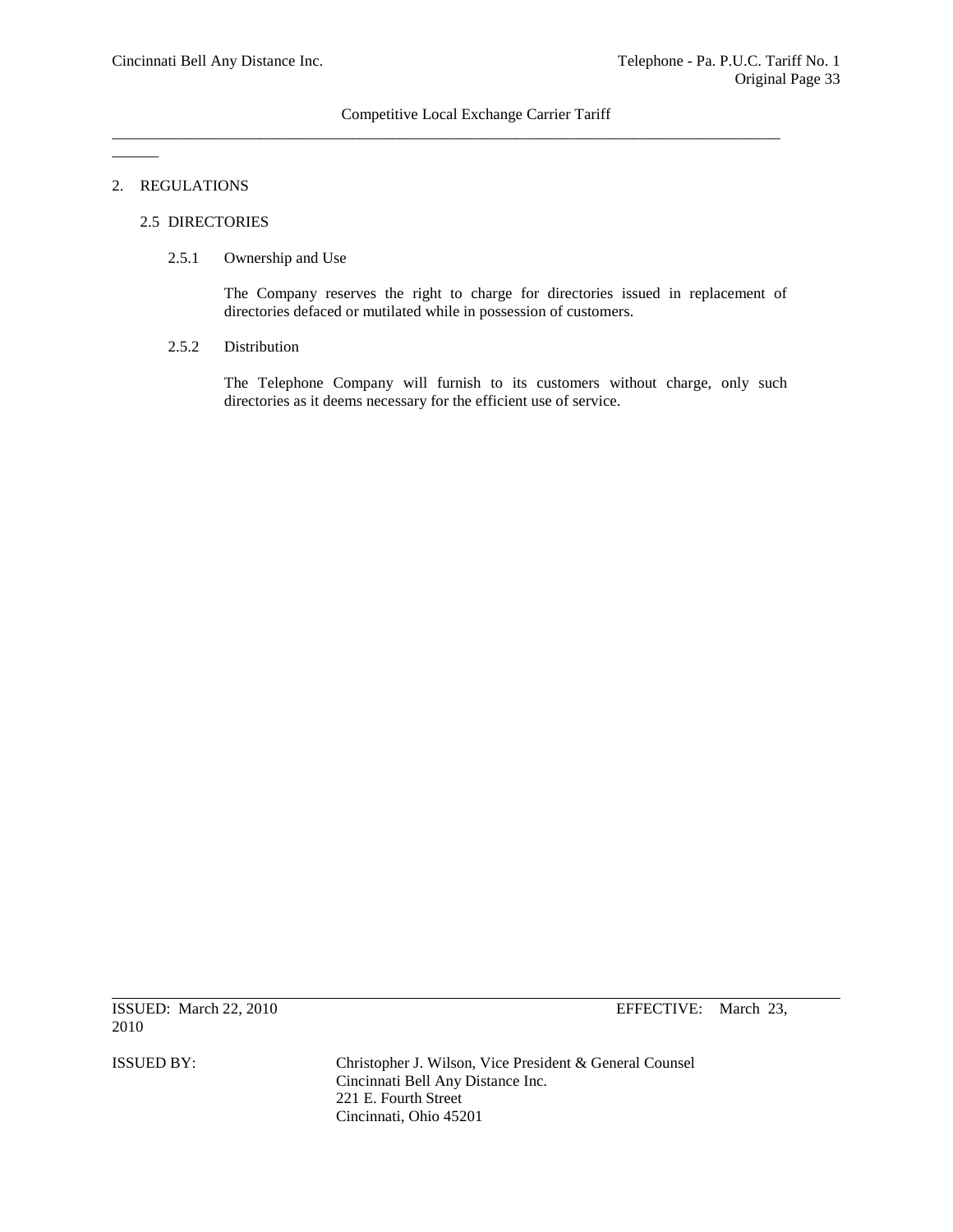#### 2.6 VARIABLE TERM PAYMENT PLAN

- 2.6.1 General
	- A. The Variable Term Payment Plan (VTPP) is a payment plan which allows customers to pay a fixed rate for services over one of any currently available payment periods. A different monthly rate applies for the duration of each period. The monthly rate varies inversely with the length of the payment period, e.g., the monthly rate for a short period is greater than that for a long period.
	- B. The minimum period is 12 months, unless otherwise specified in product tariffs.
	- C. During the effective term of a customer's initial payment period, the monthly rate is not subject to Company-initiated changes.
	- D. Unless specifically exempted, services furnished under the Variable Term Payment Plan are subject to all general regulations applicable to the provision of service by the Company as stated elsewhere in this and other tariffs.
- 2.6.2 Regulations
	- A. Application of Rates and Charges (unless stated otherwise in the product tariffs)
		- 1. The monthly rate applicable at the time a customer subscribes to a product or service under the Variable Term Payment Plan is not subject to Company-initiated change during the initial payment period, providing there are no customer-initiated delays in the establishment of the subscribed-for product or service.
		- 2. After the expiration of either the initial payment period or the subsequent 12-month payment periods the monthly rate will continue to be the same rate that the customer paid under their initial term agreement. The rate will be subject to Company-initiated changes with a 60-day written notice to the customer during which time the customer shall have the right to terminate the agreement, without incurring termination charges. The rate adjustment would not exceed the tariffed rate.
		- 3. Nonrecurring charges are to be paid in full at the time of installation.
		- 4. In the event that all or any part of the service is disconnected at customer request before expiration of any selected payment period of greater than one month's duration, the customer will be required to pay termination charges as stated in this tariff.
		- 5. Rates and charges apply according to the appropriate schedules for products and services offered under the Variable Term Payment Plan.

ISSUED: March 22, 2010 EFFECTIVE: March 23, 2010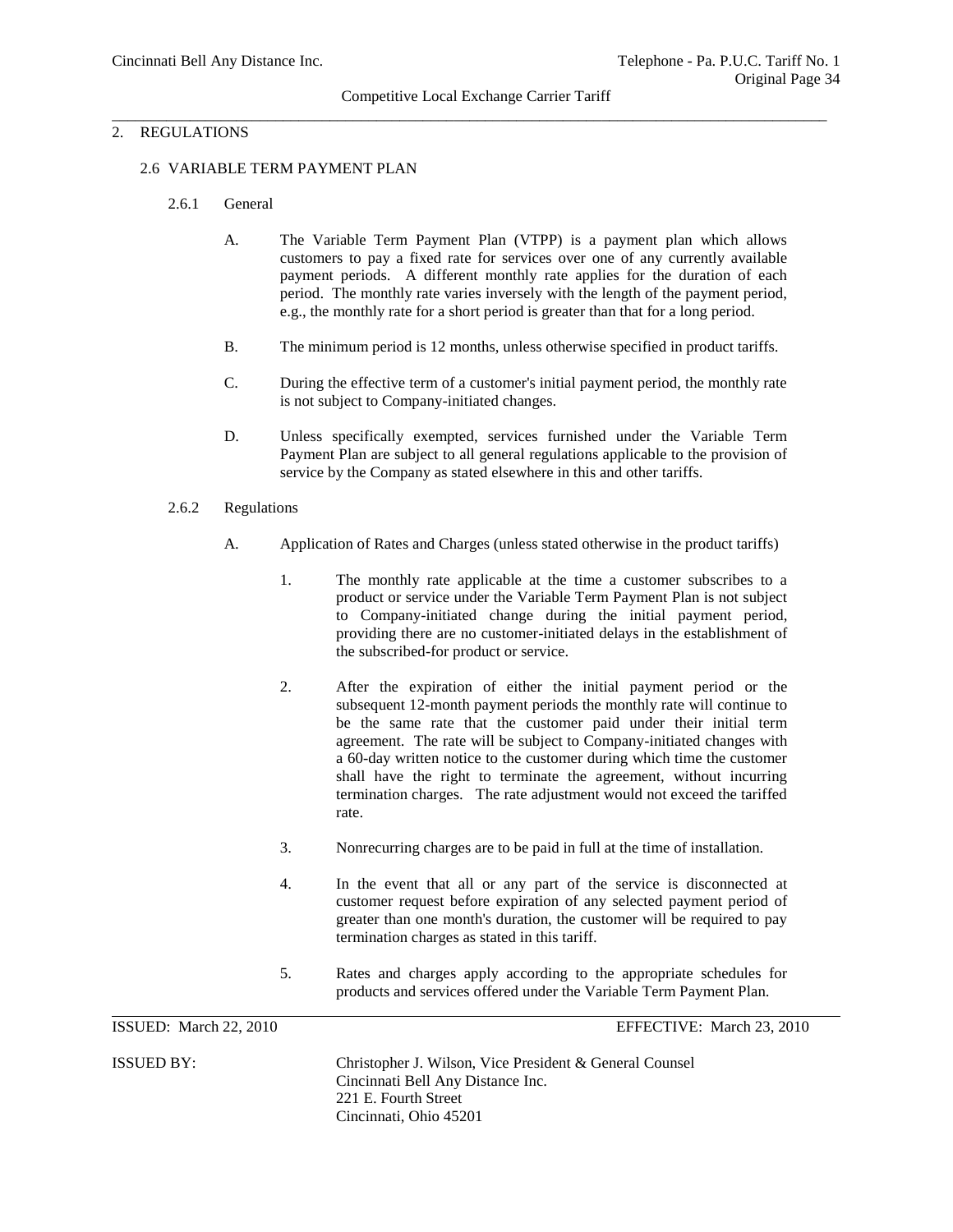## Competitive Local Exchange Carrier Tariff  $\overline{a}$  , and the contribution of the contribution of the contribution of the contribution of the contribution of the contribution of the contribution of the contribution of the contribution of the contribution of the co

## 2. REGULATIONS

## 2.6 VARIABLE TERM PAYMENT PLAN (Continued)

- 2.6.2 Regulations (Continued)
	- B. Renewal Options

The customer has the following renewal options:

- 1. Prior to completion of the present VTPP payment period and upon notification to the Company, a customer may renew for any payment period currently available under VTPP. The rates will be those currently in effect for new customers at the time of renewal. The new payment period starts the day following completion of the prior payment period.
- 2. If upon completion of the current payment period the customer has not chosen a new payment period and has not requested discontinuance of service, the customer's agreement will automatically renew for a 12 month period at the rate the customer is paying under their current agreement unless either party notifies the other in writing or verbally of its intention not to renew, at least 30 days before the end of the thencurrent term.
- C. Early Contract Termination

Unless otherwise noted in individual product tariffs, if the customer terminates their service prior to the expiration date of the term agreement, the customer will be required to pay early termination charges that equate to the monthly charges for the remainder of either the initial payment period or the subsequent 12-month payment periods. If nonrecurring charges associated with the installation of the business services were waived, the customer will become liable for payment of the waived charges.

Inclusion of early termination liability by the company in its tariff or a contract does not constitute a determination by the Commission that the termination liability imposed by the company is approved or sanctioned by the Commission. Customers shall be free to pursue whatever legal remedies they may have should a dispute arise.

D. Additions

If the customer wishes to make additions, the customer may also select, from those currently available in the tariff, a different payment period of equal or shorter length than the time remaining in the period selected for the existing service at the current filed rates for the selected period. The additions may then have a different expiration date than the existing service.

ISSUED: March 22, 2010 EFFECTIVE: March 23, 2010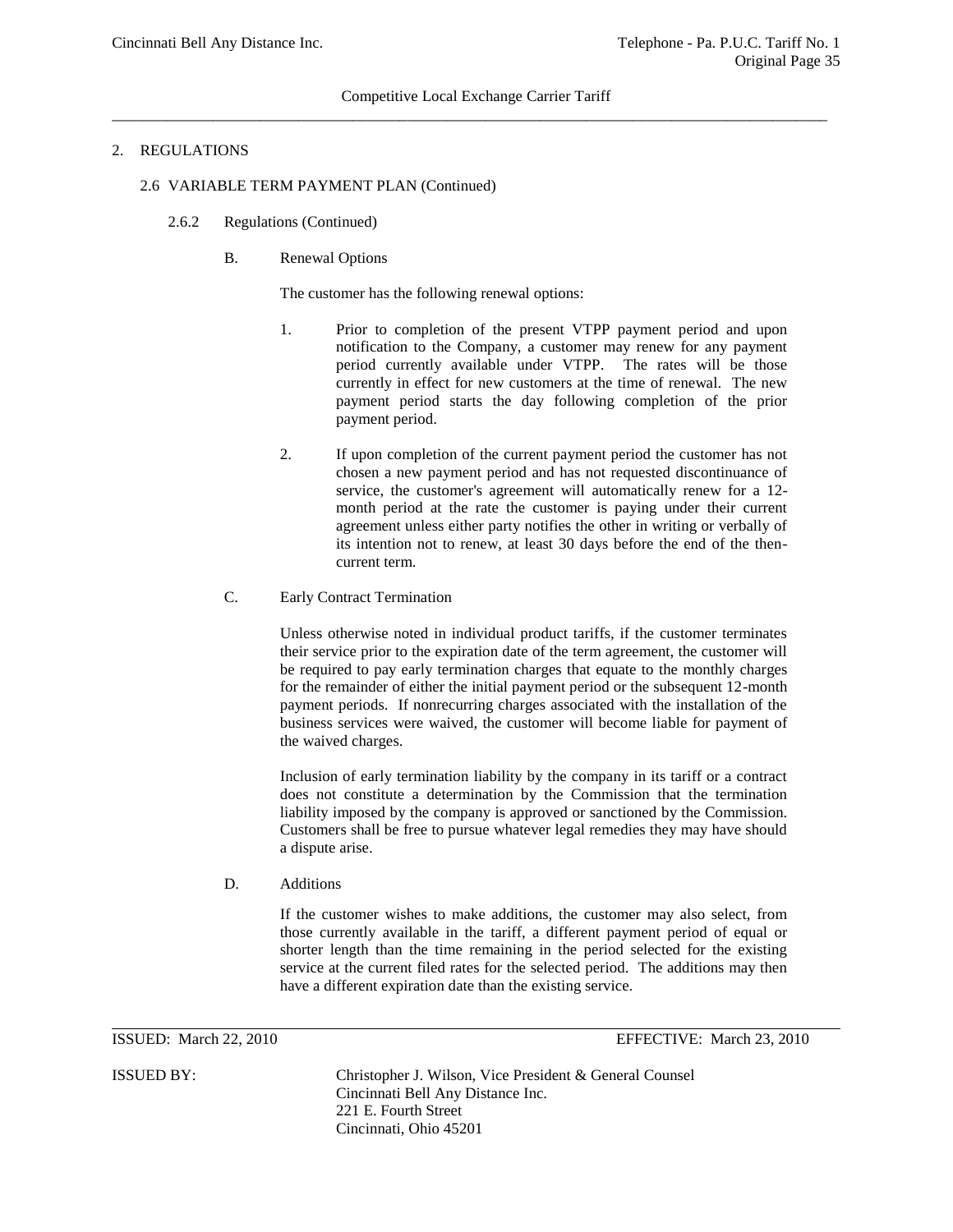#### 2. REGULATIONS

## 2.5 VARIABLE TERM PAYMENT PLAN (Continued)

- 2.5.2 Regulations (Continued)
	- E. Upgrades
		- 1. Allowable upgrades to products offered by the Company are specified in the individual tariffs currently in effect for offerings under the Variable Term Payment Plan.
		- 2. A customer who elects to upgrade an installed product may choose one of two options, unless otherwise specified in the product tariffs:
			- (a) The existing payment period may be extended by a period of time specified in the product tariff, and the new and the previously installed service will expire on the same date. The rate level applicable for the new service is the one currently in effect for the payment period which the customer had selected prior to the upgrade, while the rates for services previously installed and continuing in service are unaffected. (If the payment period selected by the customer prior to the upgrade has been discontinued in the tariff, the new service will be billed at rates applicable for the next shorter payment period in the current tariff.)
			- (b) The new service may be billed over a currently available payment period of equal or shorter length than the time remaining in the existing payment period. Current rates apply for the selected payment period for the new service. Rates for service previously installed and continuing in service are unaffected. The expiration date of the new service is then either the same as or earlier than that of the previously installed system.

When the expiration date of the new service is earlier, the customer must select another payment period for the service according to the terms and conditions stated in the preceding paragraph at the time of expiration.

2010

ISSUED: March 22, 2010 EFFECTIVE: March 23,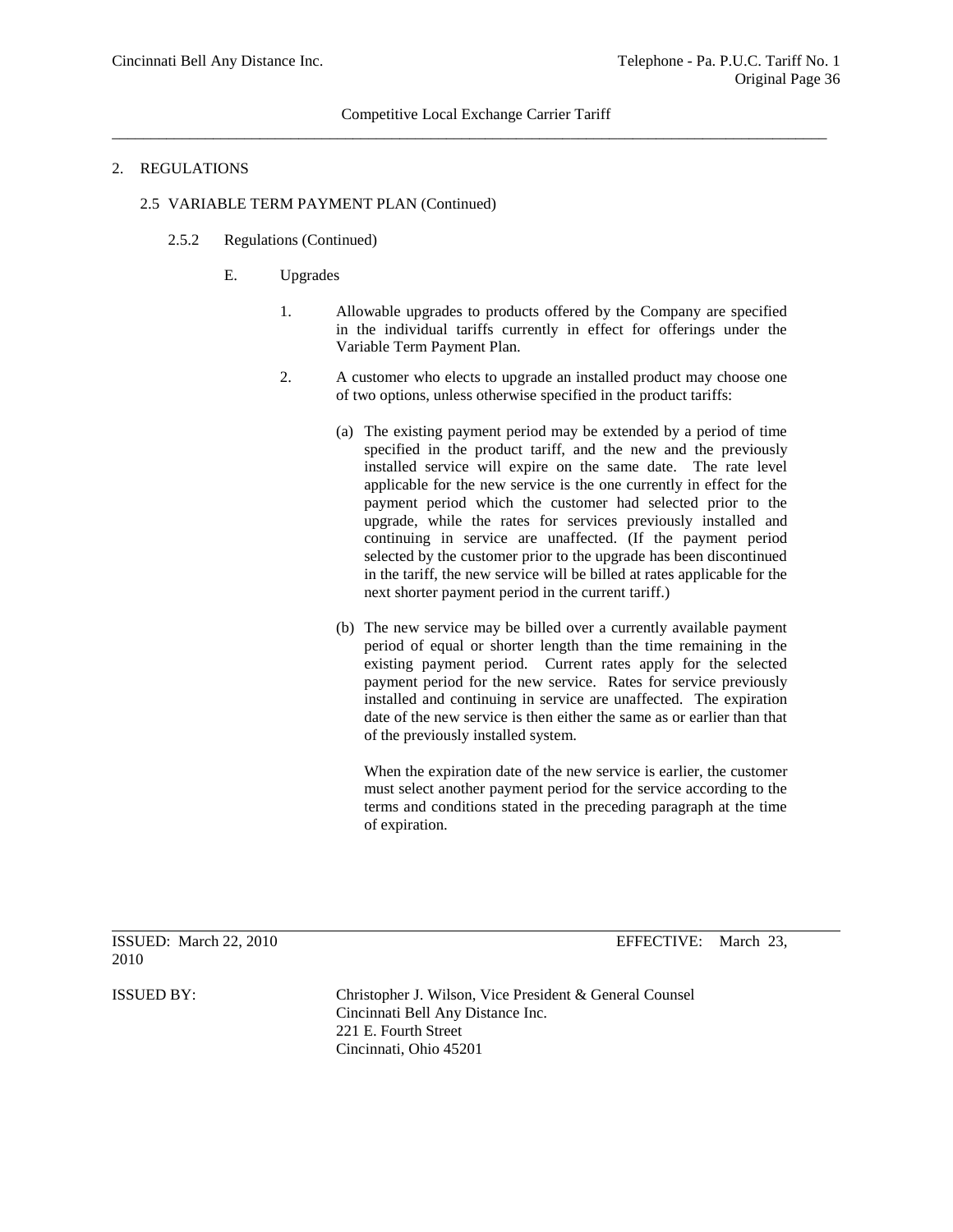## Competitive Local Exchange Carrier Tariff \_\_\_\_\_\_\_\_\_\_\_\_\_\_\_\_\_\_\_\_\_\_\_\_\_\_\_\_\_\_\_\_\_\_\_\_\_\_\_\_\_\_\_\_\_\_\_\_\_\_\_\_\_\_\_\_\_\_\_\_\_\_\_\_\_\_\_\_\_\_\_\_\_\_\_\_\_\_\_\_\_\_\_\_\_\_\_\_\_\_\_\_

#### 2. REGULATIONS

# 2.6 VARIABLE TERM PAYMENT PLAN (Continued)

- 2.6.2 Regulations (Continued)
	- F. Downgrades
		- 1. Allowable downgrades for installed services are specified in product

tariffs.

- 2. A customer has the option to place any new service on a coterminous payment unless otherwise specified in the product tariff. Rates for the new service are those currently in effect for the original payment period (or, if the period is no longer available, for the next shorter one). The rates for services remaining after the downgrade will not be affected.
- 3. When a coterminous payment period is not chosen for new service, the customer must select a payment period of equal or shorter length than the time remaining in the current payment period. Current rates apply for the equal or shorter payment period. Service remaining on the customer's premises will continue to be billed at the rates in effect before the downgrade. The new service may than have a different expiration date from the service which remained after downgrading.
- 4. When the expiration dates differ, the customer must select a new payment period for the service (at the time of expiration) added at the time the service was downgraded, according to the terms and conditions in this section.

ISSUED: March 22, 2010 EFFECTIVE: March 23, 2010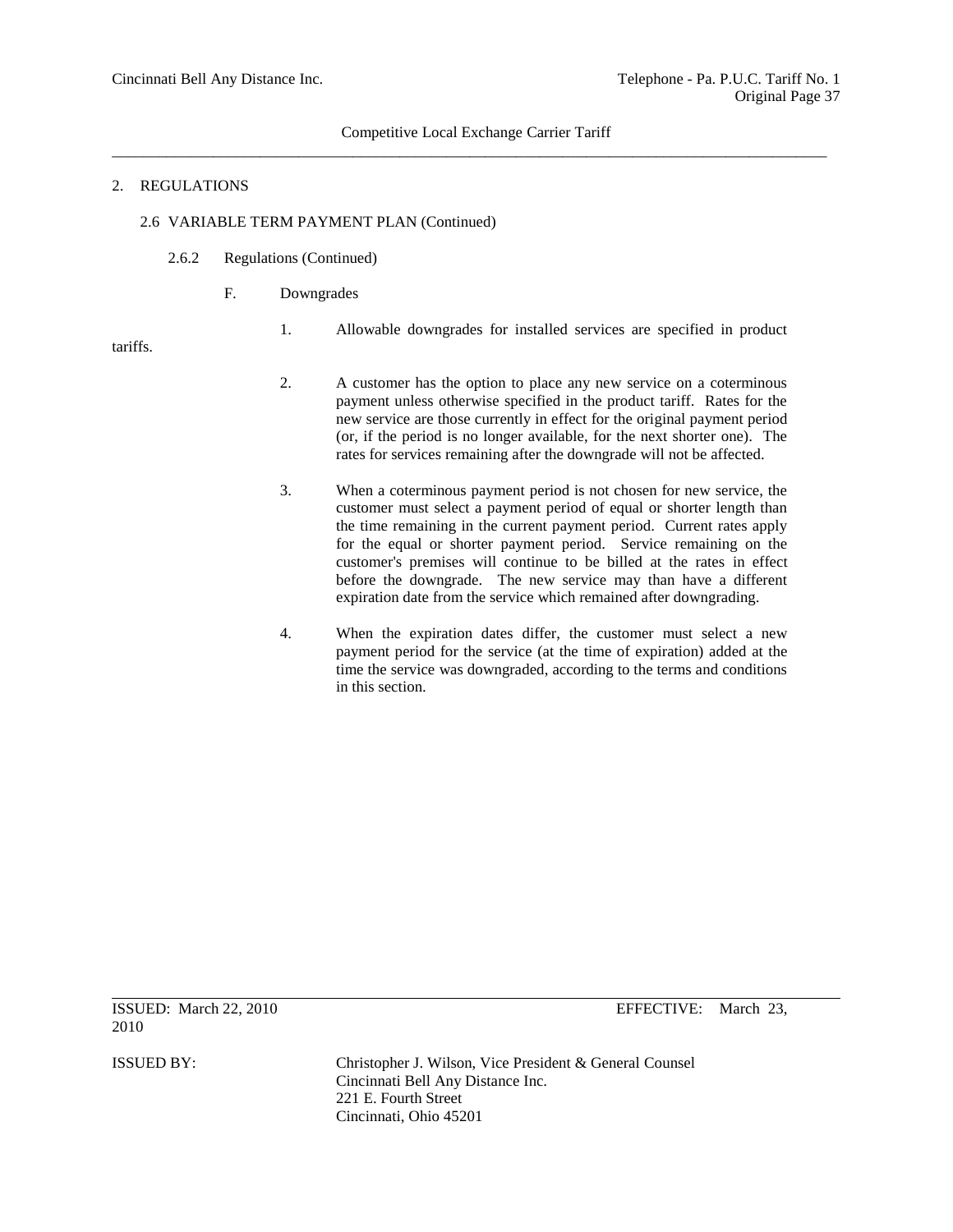## Competitive Local Exchange Carrier Tariff  $\overline{a}$  , and the contribution of the contribution of the contribution of the contribution of the contribution of the contribution of the contribution of the contribution of the contribution of the contribution of the co

#### 2. REGULATIONS

## 2.6 VARIABLE TERM PAYMENT PLAN (Continued)

- 2.6.2 Regulations (Continued)
	- G. Requests for Changes in Length of Initial Payment Period

Following the establishment of service for a service furnished under a Variable Term Payment Plan period and before the completion of that period, the existing payment period may be replaced by a currently offered payment period at the current rates, subject to the following conditions:

- 1. No credit will be given for payments made during the formerly selected period. However, nonrecurring charges will not be reapplied.
- 2. The new payment period begins with the date requested.
- 3. No termination charge applies provided the customer selects a new payment period equal to or longer than the time remaining under the former payment period. Otherwise, a termination charge applies for the former payment period.
- 4. The new payment period selected for a component of a service must be equal to or shorter than the time remaining in that service's existing payment period.
- H. Supersedure

Service may be transferred to a new customer at the same location, upon prior written concurrence by the Company. The new customer will be subject to all provisions currently reflected in the service agreement.

ISSUED: March 22, 2010 EFFECTIVE: March 23,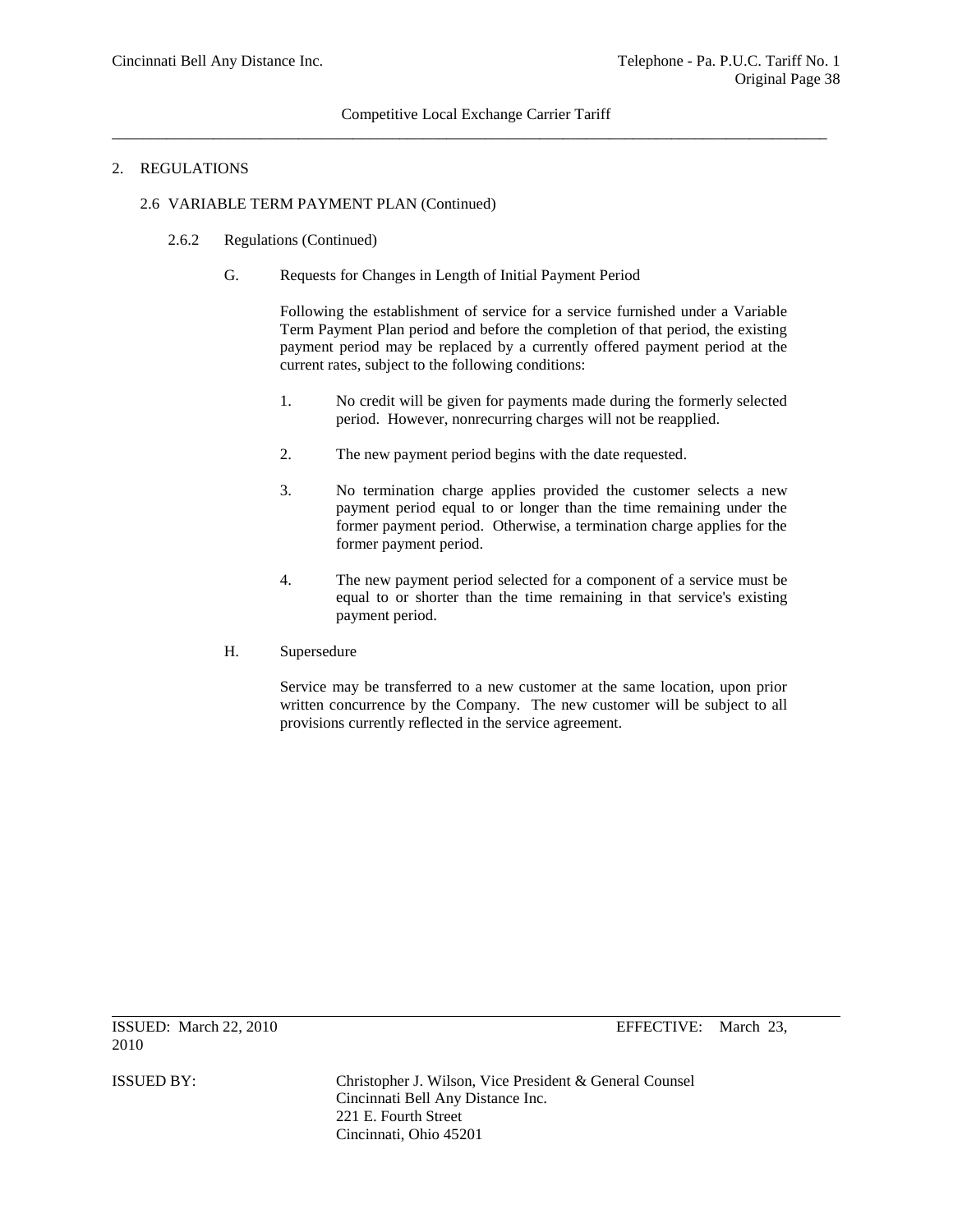### Competitive Local Exchange Carrier Tariff  $\overline{a}$  , and the contribution of the contribution of the contribution of the contribution of the contribution of the contribution of the contribution of the contribution of the contribution of the contribution of the co

## 2. REGULATIONS

#### 2.7 EMERGENCY NUMBER 911 SERVICE

#### 2.7.1 Glossary of Terms

Host Telephone Company: The service provider, which is also the telecommunications public utility that provides 9-1-1 service to the county/municipality, and that houses the Automatic Location Identification (ALI)/MSAG data used for providing 9-1-1 service.

MSAG Content: The data elements of the MSAG (Master Street Address Guide) including (but not necessarily limited to) the data elements that are entered into the following fields A-I of a standard MSAG record:

- A. Tax area record
- B. Locality
- C. Street
- D. Thoroughfare
- E. Directional [where required]
- F. Even (E), odd (O), or all (A) [applied to house numbers]
- G. Low-high range of house numbers
- H. PSAP (Public Safety Answering Point)
- I. LAT/LONG (Latitude/Longitude) [where required]

MSAG Formatting, Format: Shall include changes to the identity of fields, order of fields, and number and arrangement of data elements in each field, and a telephone company's rearrangement or regrouping of such data, without changing the MSAG content, for purposes of validating against MSAG records.

Telephone Company: A telecommunications public utility regulated by the Pennsylvania Public Utility Commission and which has or requests access to the county/municipality 9- 1-1 system or connection to the serving selective router, including, but not limited to, local exchange carriers and competitive local exchange carriers. This term is synonymous with 'service provider'.

Telephone Company system: Reference to a service provider's own facilities-based network or, if operating as a nonfacilities-based competitive local exchange carrier, the facilities contracted by the Telephone Company for provision of service.

ISSUED: March 22, 2010 EFFECTIVE: March 23, 2010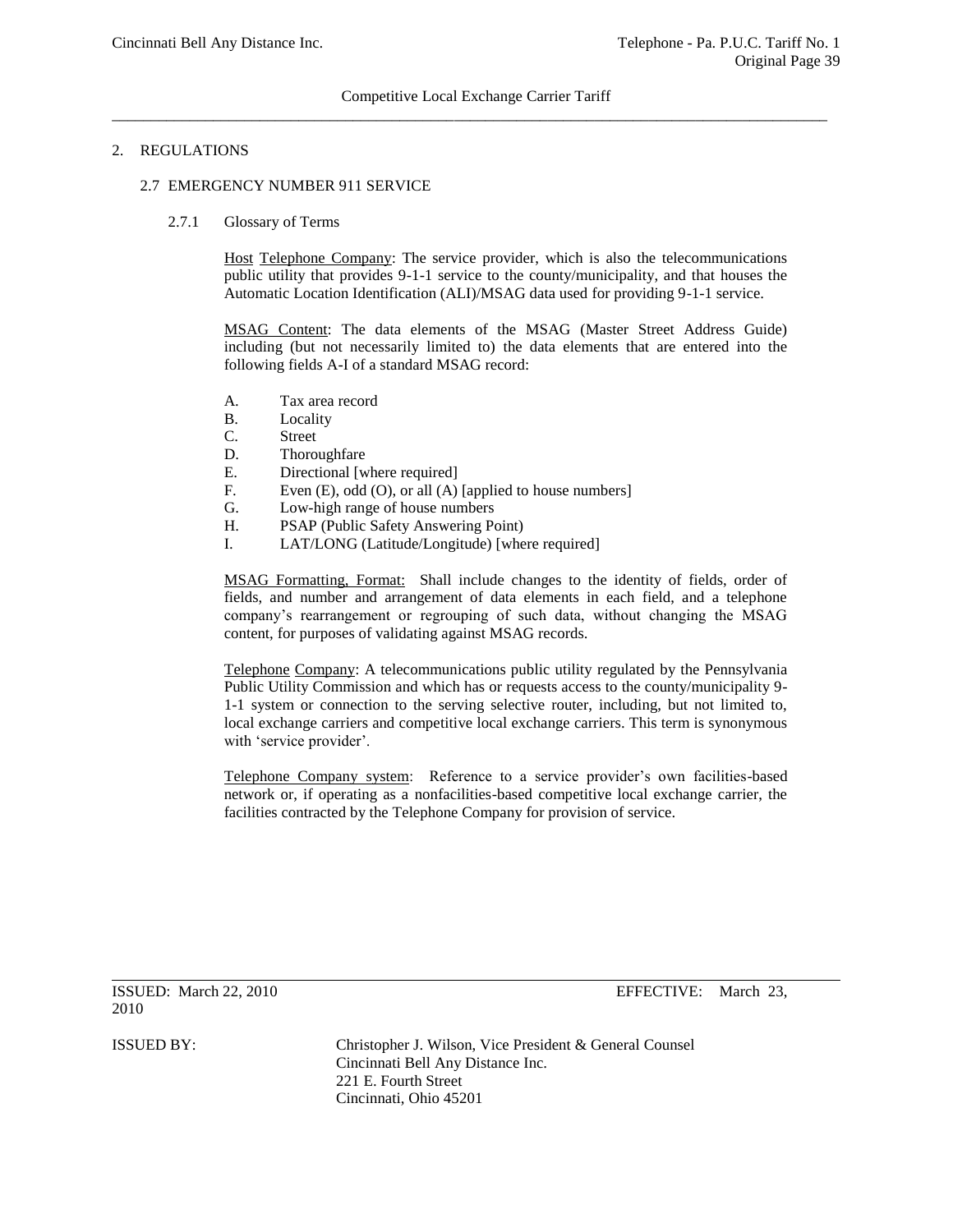#### Competitive Local Exchange Carrier Tariff \_\_\_\_\_\_\_\_\_\_\_\_\_\_\_\_\_\_\_\_\_\_\_\_\_\_\_\_\_\_\_\_\_\_\_\_\_\_\_\_\_\_\_\_\_\_\_\_\_\_\_\_\_\_\_\_\_\_\_\_\_\_\_\_\_\_\_\_\_\_\_\_\_\_\_\_\_\_\_\_\_\_\_\_\_\_\_\_\_\_\_\_

# 2. REGULATIONS

#### 2.7 EMERGENCY NUMBER 911 SERVICE (Continued)

#### 2.7.2 General

The Service Access Code 9-1-1 allows the customer to reach the appropriate emergency services including police, fire and medical services. Enhanced 9-1-1 has the ability to selectively route an emergency call to the primary 9-1-1 provider so that it reaches the correct emergency service located closest to the caller. In addition, the Customer's address and telephone information will be displayed to the primary 9-1-1 provider for display at the Public Answering Point (PSAP).

Pursuant to the Public Safety Emergency Telephone Act (Act 78 of 1990), as amended), the Telephone Company collects a fee from its customers on behalf of the counties in its operating area to support the 9-1-1 system. Counties of the first through second class may impose a monthly contribution rate in an amount not to exceed \$1 per line on each local exchange access line. Counties of the third through fifth class may impose a monthly contribution rate in an amount not to exceed \$1.25 per line on each local exchange access line. Counties of the sixth through the eighth class may impose a monthly contribution rate not to exceed \$1.50 per line on each local exchange access line. The contribution rate may be used by counties for the expenses of implementing, expanding or upgrading a 911 system.

Parties dialing 9-1-1 waive the privacy afforded by non-listed and non-published service to the extent that the telephone number, names, and address associated with the originating station location are furnished to the Public Safety Answering Point.

#### 2.7.3 Regulations

- A. The Telephone Company, whether supplying service through its own facilities or the use of an underlying carrier, will comply with the Protocols as set forth in, and in the form of Service Provider E-9-1-l Protocols, Service Provider E-9-1-l Questionnaire and Testing Procedures in accordance with the Petition of Bell Atlantic-Pennsylvania, Inc. for a Declaratory Order Relating to the Provision of Master Street Address Guides; Docket No. P-0097 1203; Settlement Agreement of all Parties and Joint Petition entered August 7, 1998 *MSAG Order.*
- B. The Telephone Company is indemnified under the Public Safety Emergency Telephone Act, Act 78 of 1990.
- C. The Telephone Company's liability and insurance provisions are fully stated in its tariff's General Regulations.
- D. Cases of Service interruptions affecting public health and safety shall receive priority attention under any and all conditions, particularly in time of disaster. Every appropriate resource will be utilized. The service provider will make reasonable best efforts to have its system fully functional as soon as possible, unless conditions beyond the service provider's control prevent service restoration.

ISSUED: March 22, 2010 EFFECTIVE: March 23, 2010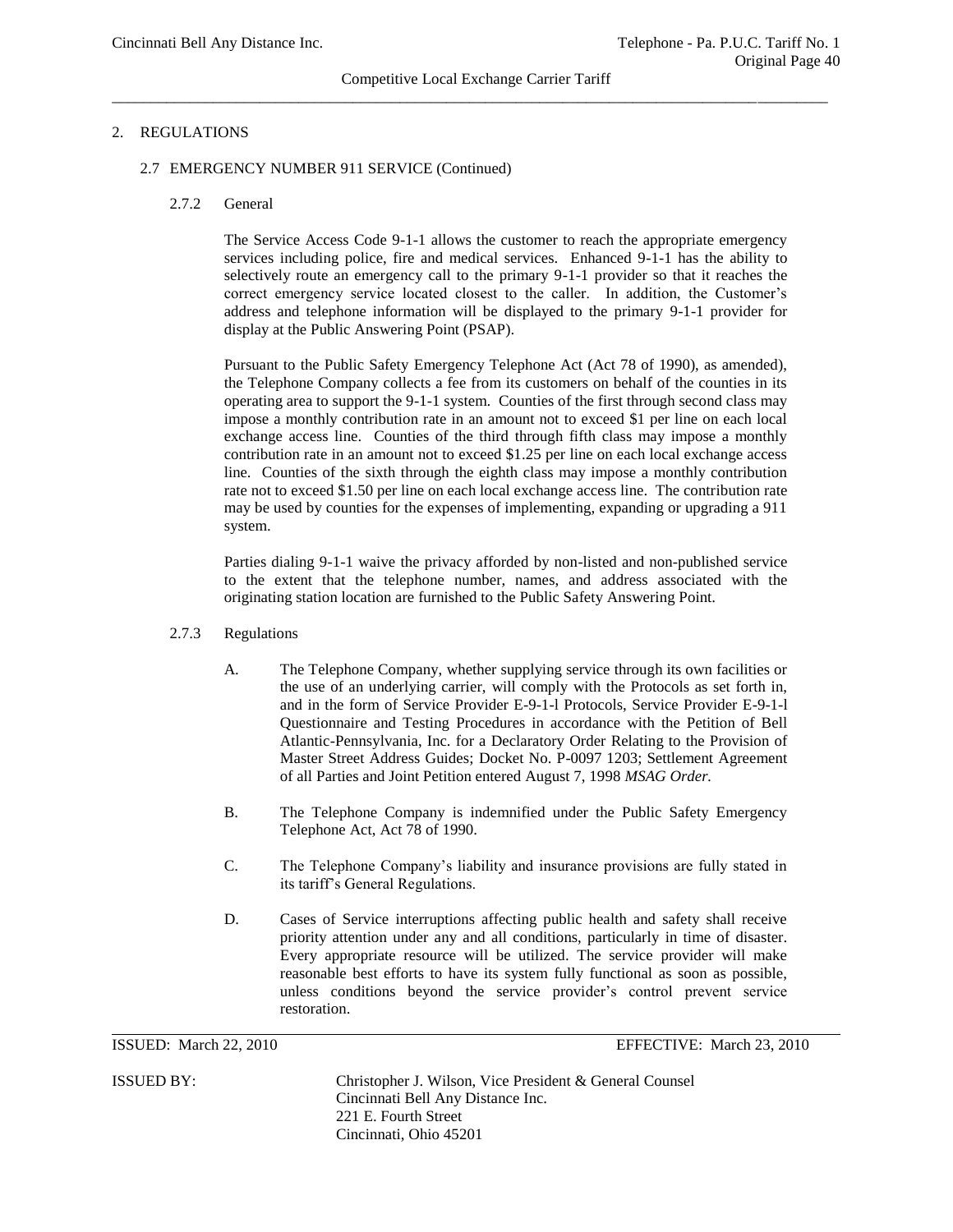# 2. REGULATIONS

- 2.7 EMERGENCY NUMBER 911 SERVICE (Continued)
	- 2.7.3. Regulations (Continued)
		- E. The Telephone Company will not use the county's/municipality's MSAG for any purpose that is not directly related to and required for the provision of 9-1-1 service.
		- F. The Host Telephone Company will install the county's/municipality's MSAG in 'read/write' format and will not modify the content of the MSAG unless requested or permitted to do so by the county/municipality. A request to modify content by the Host Telephone Company shall be responded to by the county/municipality within (10) business days or the request is deemed to be approved. The request shall be in writing and shall set forth in reasonable detail the proposed modification and all reasons in support. The request shall be granted provided the modification is necessary for the Host Telephone Company's provision, maintenance, or upgrading of the 9-1-1 service.
		- G The Telephone Company shall not otherwise modify the content of the MSAG, but may make formatting changes approved by the county/municipality necessary to enable the MSAG to conform to the telephone company's information system(s). The request shall be in writing and shall set forth in reasonable detail the formatting changes and all reasons in support. The county/municipality shall respond to the request in ten (10) business days or the request is deemed to be approved. The request shall be granted provided the formatting change does not impair the integrity and accuracy of the MSAG database. For the purposes of this regulation, a content or formatting change does not include the use of the MSAG content in telephone companies' operational support systems to validate customer information for input to the ALl database.
		- H. The Telephone Company will not sell, lease, rent, loan or provide, or transfer the county's/municipality's MSAG to any other person(s) or entity(ies) without the express written authorization of the county's/municipality's 9-1-1 coordinator, or his or her designee.

2010

ISSUED: March 22, 2010 EFFECTIVE: March 23,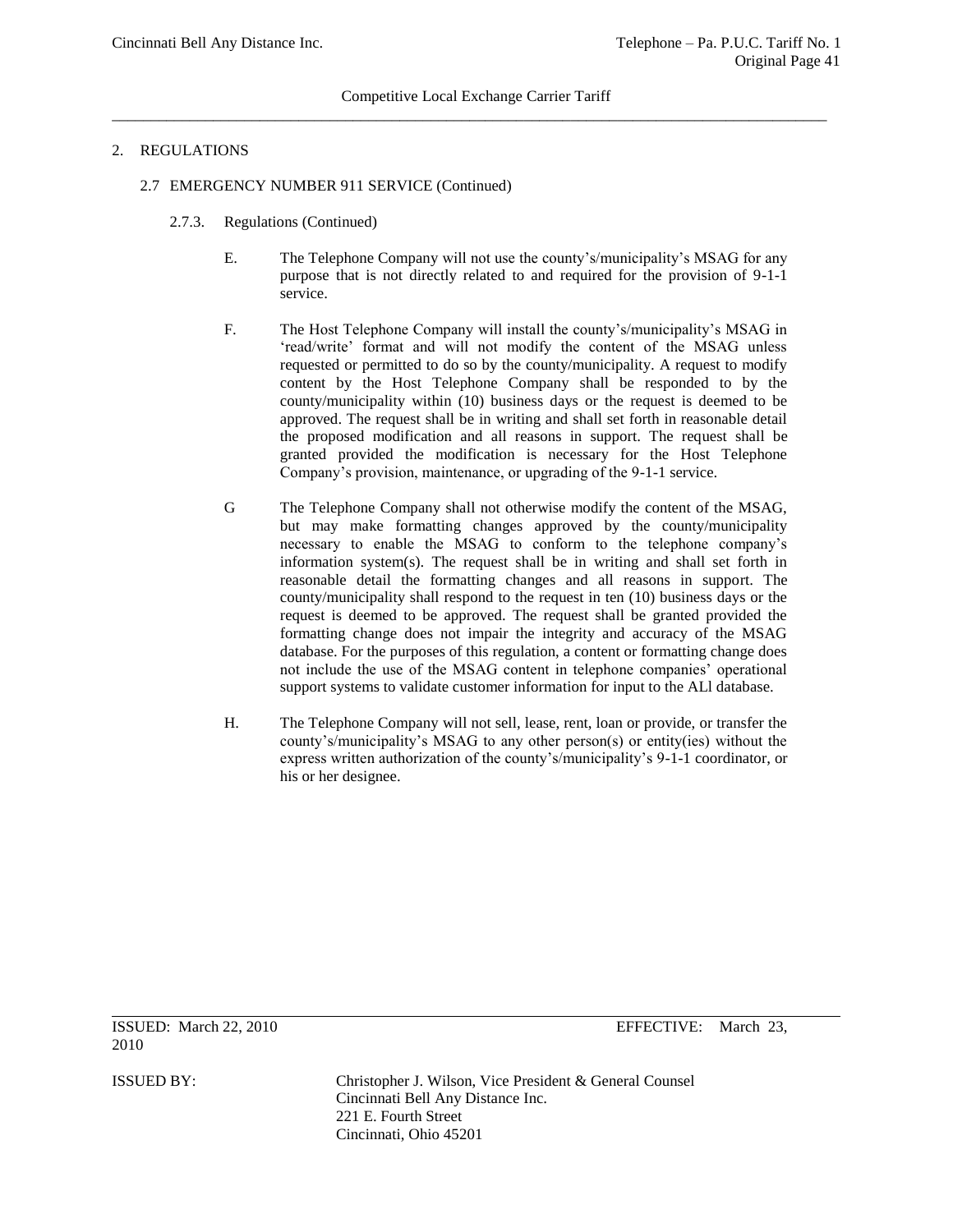## 2. REGULATIONS

- 2.7 EMERGENCY NUMBER 911 SERVICE (Continued)
	- 2.7.3 Regulations (Continued)
		- I. The Telephone Company will not, without the written consent of the county/municipality, modify or create any derivative of the county's/municipality's MSAG, except as follows: one (1) mirror image copy of the MSAG may be made in electronic form for archival purposes (the copy may be made in read/write format by the host telephone company, but shall be made solely in read-only format by all other telephone companies), and the telephone company may make a mirror image copy, solely in read-only format and only for database reconciliation, address verification for new connections of service, and other functions that are necessary to ensure that the name and address information provided by the service provider to the county/municipality is accurate and conforms to the county's/municipality's MSAG format.

#### 2.8 811 SERVICE

811 Service is a three-digit local dialing arrangement that allows local exchange end users to reach a state service center that provides advance excavation notice services. The 811 code was assigned, pursuant to Federal Communications Commission (FCC) Order in CC Docket 92-105, to provide a one call system ("call before you dig" service) for excavators and the general public to notify facilities operators in advance of excavation activities. The Company provides the routing for calls made to 811 to the service center. The Company does not operate the 811 Service center.

811 calls cannot be placed using 1+ calling, 0+ calling, 0-Operator Assisted Calling, or 101XXXX calling.

Certain equipment, such as coin telephones and PBXs, may require special programming to allow 811 calling.

811 Service can only be accessed for calls originating on the Company's network, either from end user customers who directly purchase the Company's service or from customers of other LECs that resell the Company's services.

The Company will make every effort to route 811 calls to the appropriate service center. The Company's only obligation under 811 Service is to attempt to transmit the call to the appropriate service center. However, the Company will not be held responsible for routing mistakes, service interruptions, or other intervening acts that may interfere with telephone service and/or completion of the call.

ISSUED: March 22, 2010 EFFECTIVE: March 23, 2010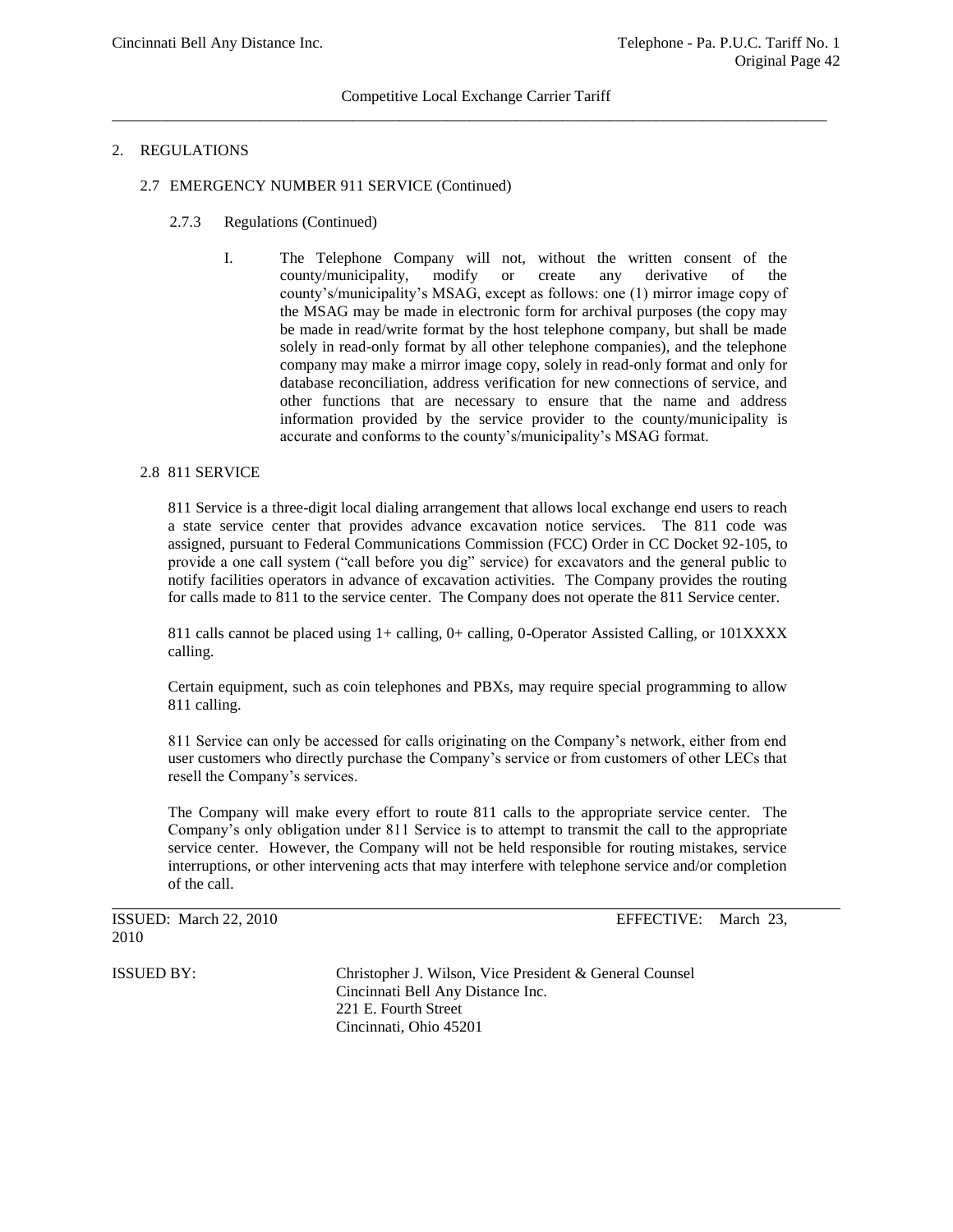# 2. REGULATIONS

#### 2.8 811 SERVICE (Continued)

The Company is not responsible for redirecting or otherwise handling 911 and other calls misdialed or misrouted as 811 calls. The 811 Service center is responsible for developing an appropriate method for responding to 811 calls placed in error or due to customer confusion.

The Company's provision of 811 Service shall not be interpreted, construed, or regarded, either expressly or implied, as being for the benefit of or creating any Company obligation toward, or any right of action on behalf of, any third person or legal entity including end users of the Company or any other carriers or service providers.

The Company's liability with respect to 811 Service, including damages arising out of mistakes, omissions, interruptions, delays, errors or defects in transmission, or failures or defects in facilities provided by the Company, shall be limited to the terms set forth in Section 2.2 of this tariff.

There is no charge for 811 Service, and 811 calls will not result in local measured service usage charges.

ISSUED: March 22, 2010 EFFECTIVE: March 23, 2010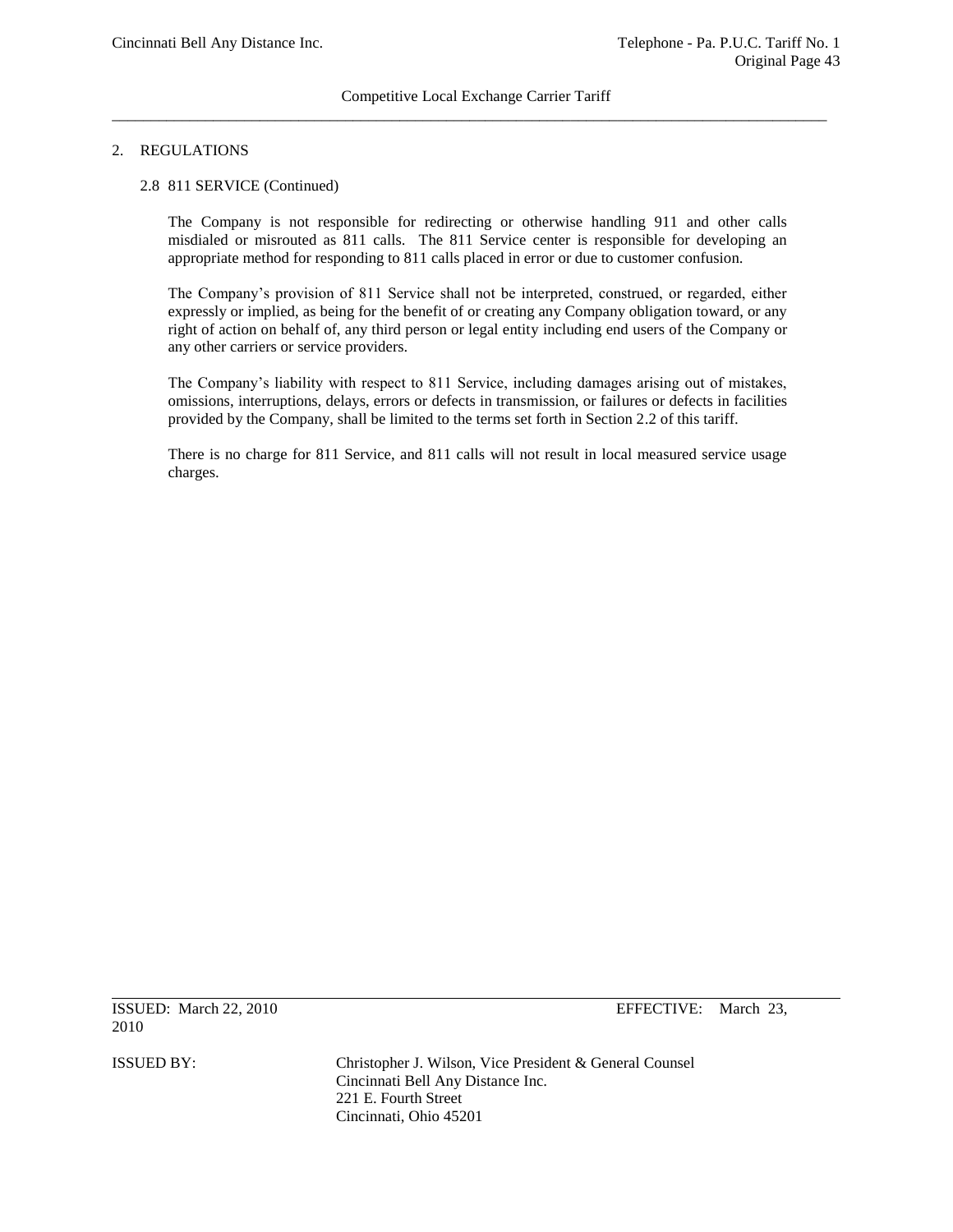## 2. REGULATIONS

#### 2.9 PENNSYLVANIA TELECOMMUNICATIONS RELAY SERVICE

2.9.1 General

The Pennsylvania Telecommunications Relay Service (PA TRS) is a relay telecommunication service for the deaf, hard of hearing, hearing and/or speech disabled population of the Commonwealth. The PA TRS is mandated by the Americans with Disabilities Act of 1990 to provide functionally equivalent telephone services that are available to other U.S. citizens, at no additional cost. The PA TRS includes both traditional relay (devices such as Teletypewriters (TTY) and Telecommunication Devices for the Deaf (TDD)) and captioned-telephone voice-carry-over relay services (captioned telephone). These relay services permit telephone communications between individuals with hearing and/or speech disabilities, who must use a TTY, TDD or captioned telephone, with individuals having normal hearing and speech. Additionally, 711 abbreviated dialing is available to access the PA TRS. The Company's switching equipment is arranged to translate the "711" calls to the assigned toll-free number, (888) 895-1197, in order to route calls to the Telecommunications Relay Service Provider, in accordance with Commission's Order entered on February 4, 2000 at Docket No. M-00900239.

# 2.9.2 Surcharge

In addition to the charges provided in this tariff, a surcharge will apply to all residence and business access lines served by this Company. (Access lines are those lines extending from the telephone company's central office to the end-user's premises.) This surcharge applies regardless of whether or not the access line uses the PA TRS.

The surcharge serves as the funding vehicle for the operation of the PA TRS, Telecommunications Device Distribution Program and the Print Media Access Service Program and shall be calculated by the Pennsylvania Public Utility Commission (the Commission). The Commission shall compute the PA TRS surcharge each year and notify local exchange carriers of the surcharge amount to be applied for the twelve-month period commencing with July 1 of each year.

The Commission may revise the surcharge more frequently than annually at its discretion.

Tariff revisions will be filed whenever the Commission calculates a new surcharge amount and notifies the Company.

The following surcharge rates apply to all customer bills issued on July 1, 2008.

Per business access line, per month  $$0.08$ 

ISSUED: March 22, 2010 EFFECTIVE: March 23, 2010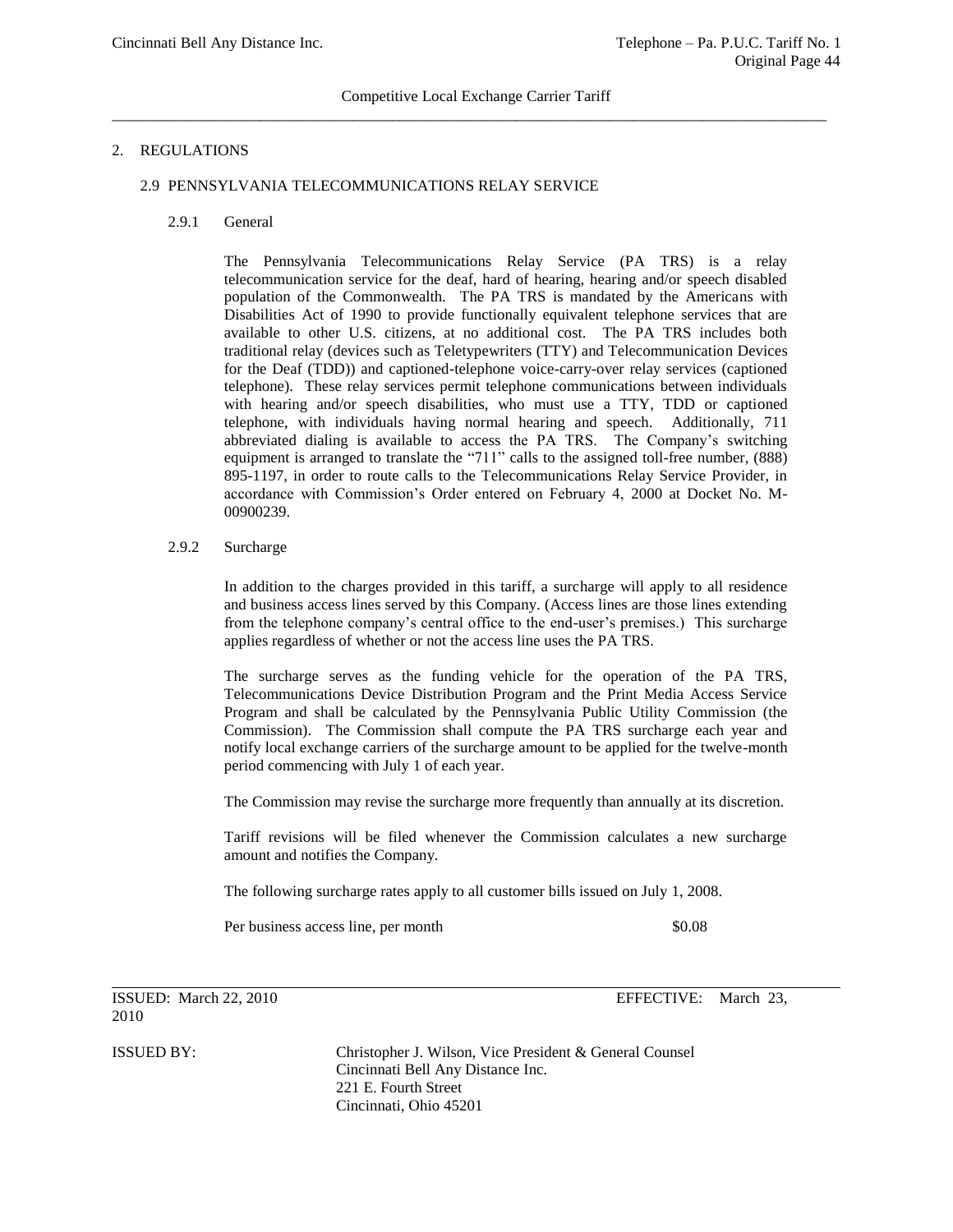# 2. REGULATIONS

#### 2.9 PENNSYLVANIA TELECOMMUNICATIONS RELAY SERVICE (Continued)

2.9.2 Surcharge (Continued)

The TRS surcharge will be applied to Centrex lines using the following Centrex Equivalent Lines Table on a per Centrex customer basis.

| <b>Number of Centrex Lines</b>   | <b>Equivalent Lines</b> |
|----------------------------------|-------------------------|
|                                  | 1                       |
| $\mathbf{2}$                     | $\overline{c}$          |
| $\overline{3}$                   | 3                       |
| $4$ to $6\,$                     | $\overline{4}$          |
| $7$ to $10\,$                    | 5                       |
| 11 to 15                         | 6                       |
| 16 to 21                         | $\overline{7}$          |
| 22 to 28                         | $\,$ 8 $\,$             |
| 29 to 36                         | 9                       |
| 37 to 45                         | 10                      |
| 46 to 54                         | 11                      |
| 55 to 64                         | 12                      |
| 65 to 75                         | 13                      |
| 76 to 86                         | 14                      |
| 87 to 98                         | 15                      |
| 99 to 111                        | 16                      |
| 112 to 125                       | 17                      |
| 126 to 139                       | 18                      |
| 140 to 155                       | 19                      |
| 156 to 171                       | 20                      |
| 172 to 189                       | 21                      |
| 190 to 207                       | 22                      |
| 208 to 225                       | 23                      |
| 226 to 243                       | 24                      |
| 244 to 262                       | 25                      |
| 263 to 281                       | 26                      |
| 282 to 300                       | $27\,$                  |
| Each additional 18 Centrex lines | $\mathbf{1}$            |

#### 2.9.3 Rates

Local calls will be charged at the applicable local flat rate or local measured service rate. Toll calls will be charged at the applicable toll rate found in the selected long distance provider's rate schedule or current tariff. If the customer has not chosen a long distance carrier the default carrier's rates will apply for the toll calls.

|      | ISSUED: March 22, 2010 |  |
|------|------------------------|--|
| 2010 |                        |  |

EFFECTIVE: March 23,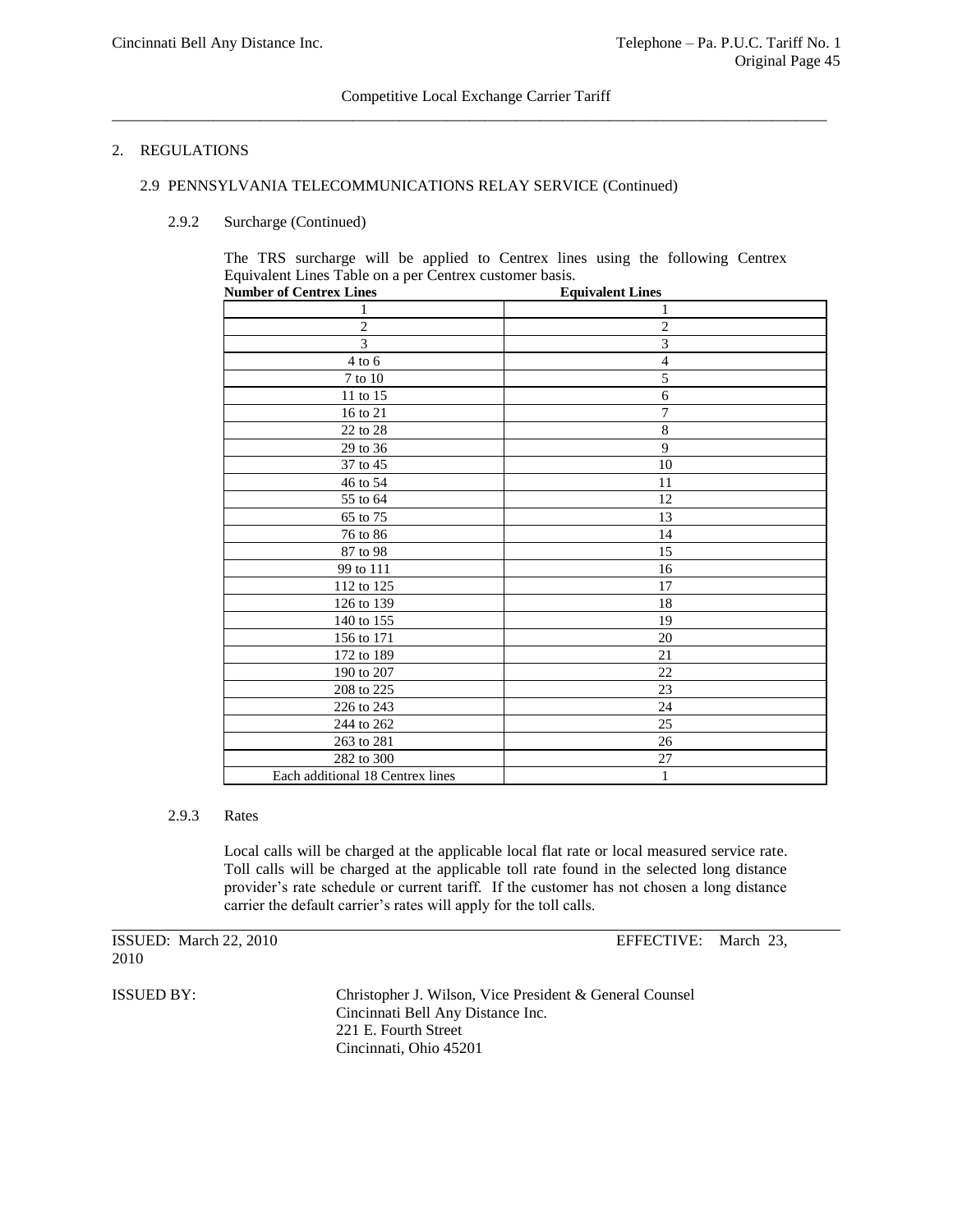#### Competitive Local Exchange Carrier Tariff \_\_\_\_\_\_\_\_\_\_\_\_\_\_\_\_\_\_\_\_\_\_\_\_\_\_\_\_\_\_\_\_\_\_\_\_\_\_\_\_\_\_\_\_\_\_\_\_\_\_\_\_\_\_\_\_\_\_\_\_\_\_\_\_\_\_\_\_\_\_\_\_\_\_\_\_\_\_\_\_\_\_\_\_\_\_\_\_\_\_\_\_

## 2. REGULATIONS

## 2.10TOLL PRESUBSCRIPTION

2.10.1 Toll Presubscription is a procedure whereby a customer designates to the Telephone Company the IntraLATA and InterLATA Toll Providers, i.e., Interexchange Carriers (IXCs) which the customer wishes to be the carriers of choice for toll calls. Such calls are automatically directed to the designated carrier(s) without the need to use carrier access codes or additional dialing to direct the calls to the designated carrier. Toll presubscription does not prevent a customer, who has presubscribed to a toll carrier, from using carrier access codes or additional dialing to direct calls to an alternative toll carrier on a per call basis**.**

Each carrier will have one or more access codes assigned to it for various types of service. When an end user selects a carrier as its preferred IXC, only one access code of that carrier may be incorporated into the switching system of the Telephone Company permitting access to that carrier by the end user without dialing an access code. Should the same end user wish to use other services of the same carrier, it will be necessary for the end user to dial the necessary access code(s) to reach that carrier's other service(s).

An IXC must use Feature Group D (FGD) Switched Access Service to qualify as a presubscription toll provider unless prior arrangements have been made with or by the Telephone Company. IXCs must submit an Access Service Request (ASR) to the Telephone Company.

Selection of toll presubscription provider by an end user is subject to the terms and conditions following.

- 2.10.2 At the option of the IXCs, the nonrecurring charge for a change in toll presubscription, as provided herein, may be billed to the IXCs, instead of the end user. This may involve charges resulting from end-user initial free choice Preferred Interexchange Carrier (PIC), as specified in 2.10.3.A following.
- 2.10.3 Presubscription Charge Application
	- A. End user choices for toll presubscription:
		- Designating an intraLATA and interLATA IXC(s) as primary carrier(s) thereby requiring no access code to access those IXCs' service. End users are not required to choose the same IXC for intraLATA and interLATA toll presubscription. Other nonpresubscribed IXCs are accessed by dialing 10XXX, 101XXXX, or other required codes.
		- Choosing no carrier as a primary carrier thus requiring  $10XXX$  or 101XXXX code dialing to access all IXCs.
	- B. If a new customer cannot decide upon presubscription IXCs, the Telephone Company may extend a 30-day period following completion of the initial service request to make a choice without charge. In the interim, the customer will be assigned as a 'No-PIC' and must dial an access code to make toll calls.

ISSUED: March 22, 2010 EFFECTIVE: March 23, 2010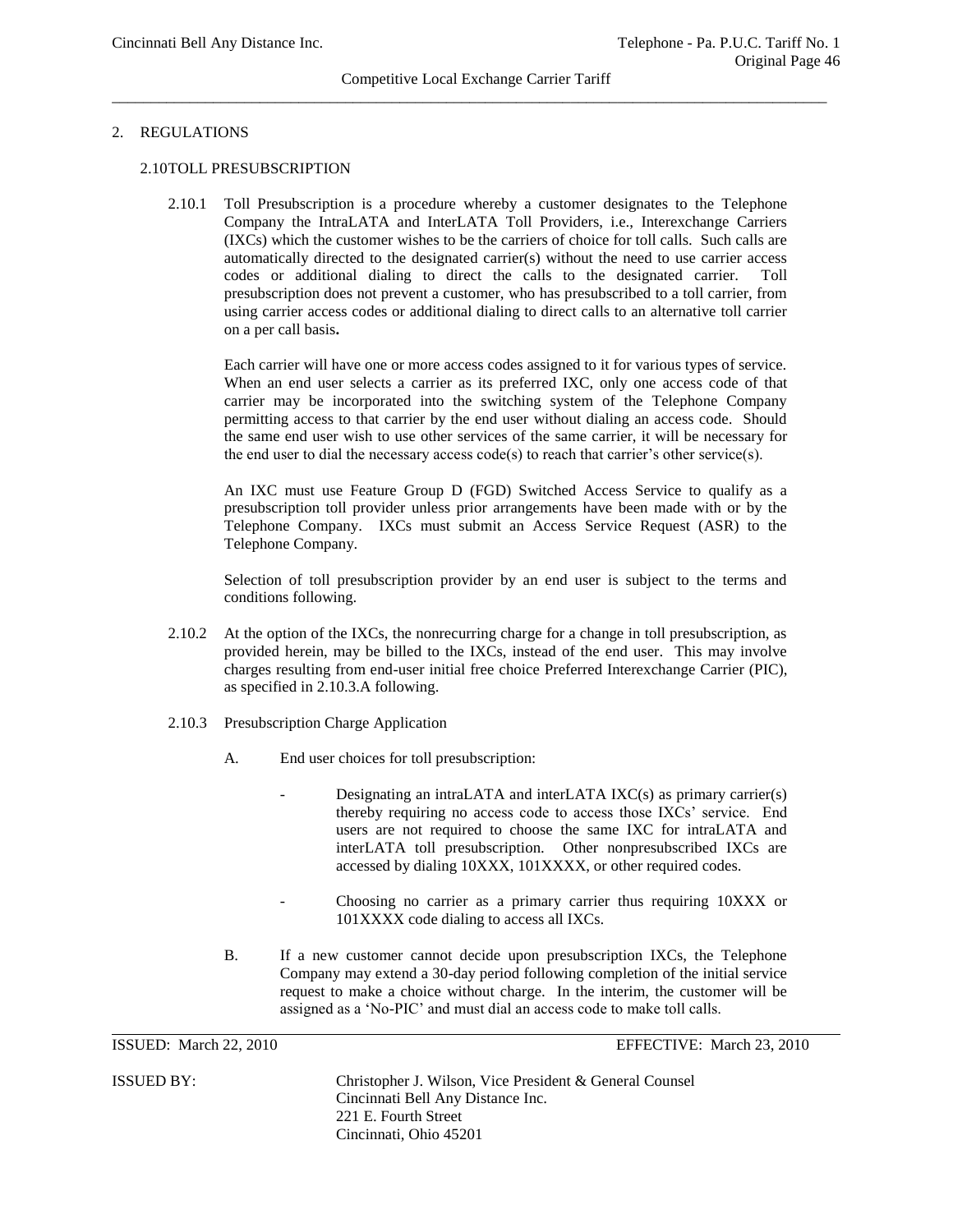## Competitive Local Exchange Carrier Tariff  $\overline{a}$  , and the contribution of the contribution of the contribution of the contribution of the contribution of the contribution of the contribution of the contribution of the contribution of the contribution of the co

# 2. REGULATIONS

## 2.10TOLL PRESUBSCRIPTION (Continued)

- 2.10.3 Presubscription Charge Application (Continued)
	- C. If an IXC elects to discontinue Feature Group, the IXC is obligated to contact, in writing, all end users who have selected the canceling IXC as their preferred toll provider. The IXC must inform the end users that it is canceling its Feature Group D Service, request that the end user select a new IXC, and state that the canceling IXC will pay the PIC change charge as provided herein. The IXC must provide written notification to the Telephone Company that this activity has taken place.

Following the IXC's discontinuance of service, the Telephone Company will bill the canceling IXC the change charge for each end user that is currently designated to the IXC at the time of discontinuance.

D. An unauthorized PIC change is a change in the presubscribed IXC that the end user denies authorizing. PIC disputes for end users are resolved through an investigative process.

If an unauthorized change in toll presubscription occurs, the IXC making the unauthorized change will be assessed a charge for unauthorized change in presubscription as provided at the end of this section. In addition, the IXC will be assessed the applicable charge for returning the end user to the preferred IXC.

- 2.10.4 End User Charge Discrepancy
	- A. When a discrepancy is determined regarding an end user's designation of a presubscription IXC, the following applies depending upon the situation described:
		- A signed letter of authorization takes precedence over any order other than subsequent, direct customer contact with the Telephone Company.
		- When two or more orders are received for an end user line generated by telemarketing, the date field on the mechanized record used to transmit PIC change information will be used as the PIC authorization date. The order with the latest application date/time determines customer choice.
		- If an end user denies requesting a change in toll presubscription as submitted by an IXC, and the IXC is unable to produce a letter of authorization, signed by the end user, the IXC will be assessed all applicable change charges. The nonrecurring change charges are provided herein. The IXC will also be assessed the presubscription change charge as specified herein, which was previously billed to the end user.

ISSUED: March 22, 2010 EFFECTIVE: March 23,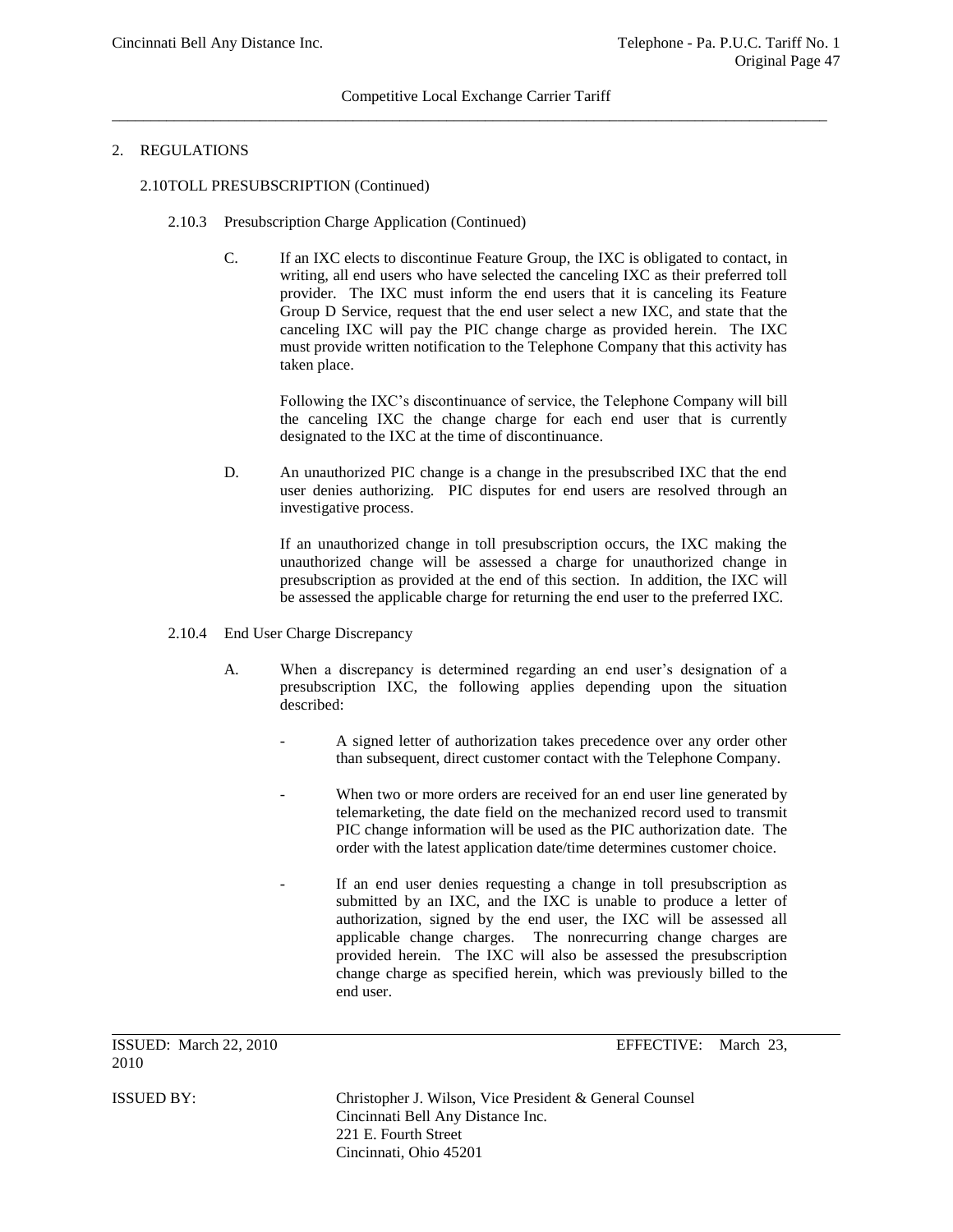## 2. REGULATIONS

#### 2.10TOLL PRESUBSCRIPTION (Continued)

- 2.10.4 End User Charge Discrepancy (Continued)
	- B. Verification of Orders for Telemarketing

Neither the IXC or the Telephone Company shall submit a PIC change order generated by outbound telemarketing unless and until the order has first been confirmed in accordance with the F.C.C.'s current anti-slamming practices and procedures.

#### 2.10.5 PIC Switchback Option-Business/Residence

PIC Switchback is an option under which no investigation activities are performed by the Telephone Company when an end user denies requesting a change in primary toll carrier submitted by the IXCs. The IXC participating in PIC Switchback will be billed the PIC Switchback Charge, and the presubscription change charge, as specified herein, to switch the end user to the end user's previous carrier.

When the Telephone Company is contacted by an end user who denies requesting a change in primary toll carrier, the end user will be credited the charge assessed for the disputed change in carrier, and will be switched back to the previous IXC at no charge. If this service is made available by the Telephone Company, IXCs may subscribe to or cancel PIC Switchback Service on 30 days notice to the Telephone Company by submitting a written request. A letter of authorization from the IXC will not be requested or accepted at a later date in the event of dispute of the charges assessed under the PIC Switchback option.

This option in no way relieves an IXC of the F.C.C. requirements for verifying all PIC orders obtained by outbound telemarketing prior to submitting those orders, or instituting steps to obtain verification of orders submitted to the Telephone Company.

In addition, the end user has the option of initiating a complaint to the F.C.C. or the Pennsylvania Public Utility Commission's Bureau of Consumer Services concerning unauthorized changes in toll presubscription.

ISSUED: March 22, 2010 EFFECTIVE: March 23, 2010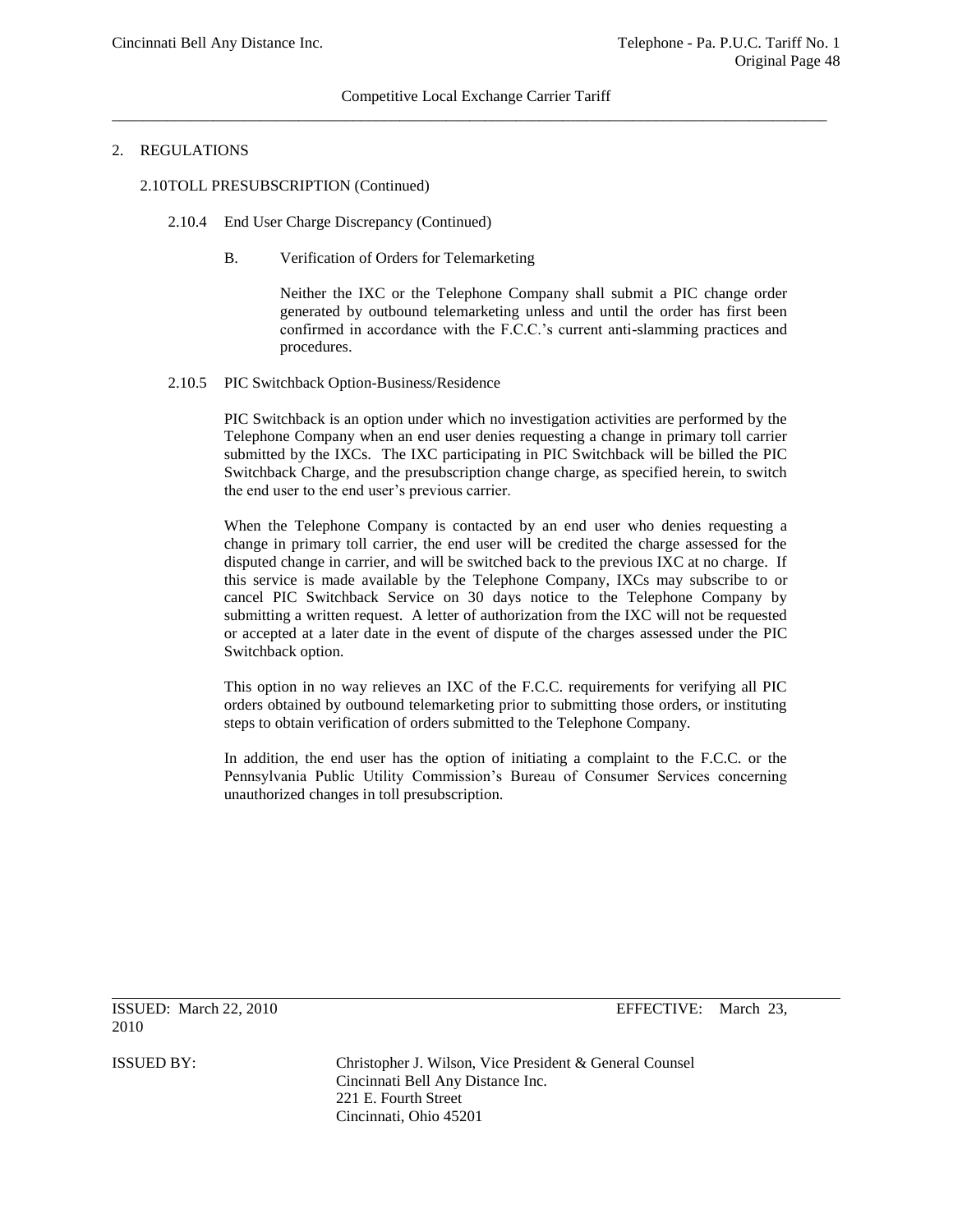### 2. REGULATIONS

## 2.10TOLL PRESUBSCRIPTION (Continued)

# 2.10.6 Application of charges

After a customer's initial selection for a presubscribed toll carrier and for any change thereafter, a presubscription change charge, as set forth below will apply. Customers who request a change in intraLATA and interLATA carriers with the same order will be assessed a single charge per line.

|                                         | Nonrecurring Charge |
|-----------------------------------------|---------------------|
| Mechanized Change                       |                     |
| per Telephone exchange Service          |                     |
| line or trunk – InterLATA PIC Change    |                     |
| or IntraLATA PIC Change only            | \$1.25              |
| per Telephone Exchange Service          |                     |
| line or trunk – InterLATA and IntraLATA |                     |
| PIC Change at one time*                 | 0.625               |
| Manual Change                           |                     |
| per Telephone Exchange Service          |                     |
| line or trunk – InterLATA PIC Change    |                     |
| or IntraLATA PIC Change only            | 5.50                |
| per telephone Exchange Service          |                     |
| line or trunk – InterLATA and IntraLATA |                     |
| PIC Change at one time*                 | 2.75                |

Note: These charges are billed to the end user who is the subscriber to the Telephone Exchange Service.

When both InterLATA and IntraLATA PIC's are changed at the same time, this charge will be applied to each change. The total of the two charges will be \$1.25 for mechanized changes and \$5.50 for manual changes.

2010

ISSUED: March 22, 2010 EFFECTIVE: March 23,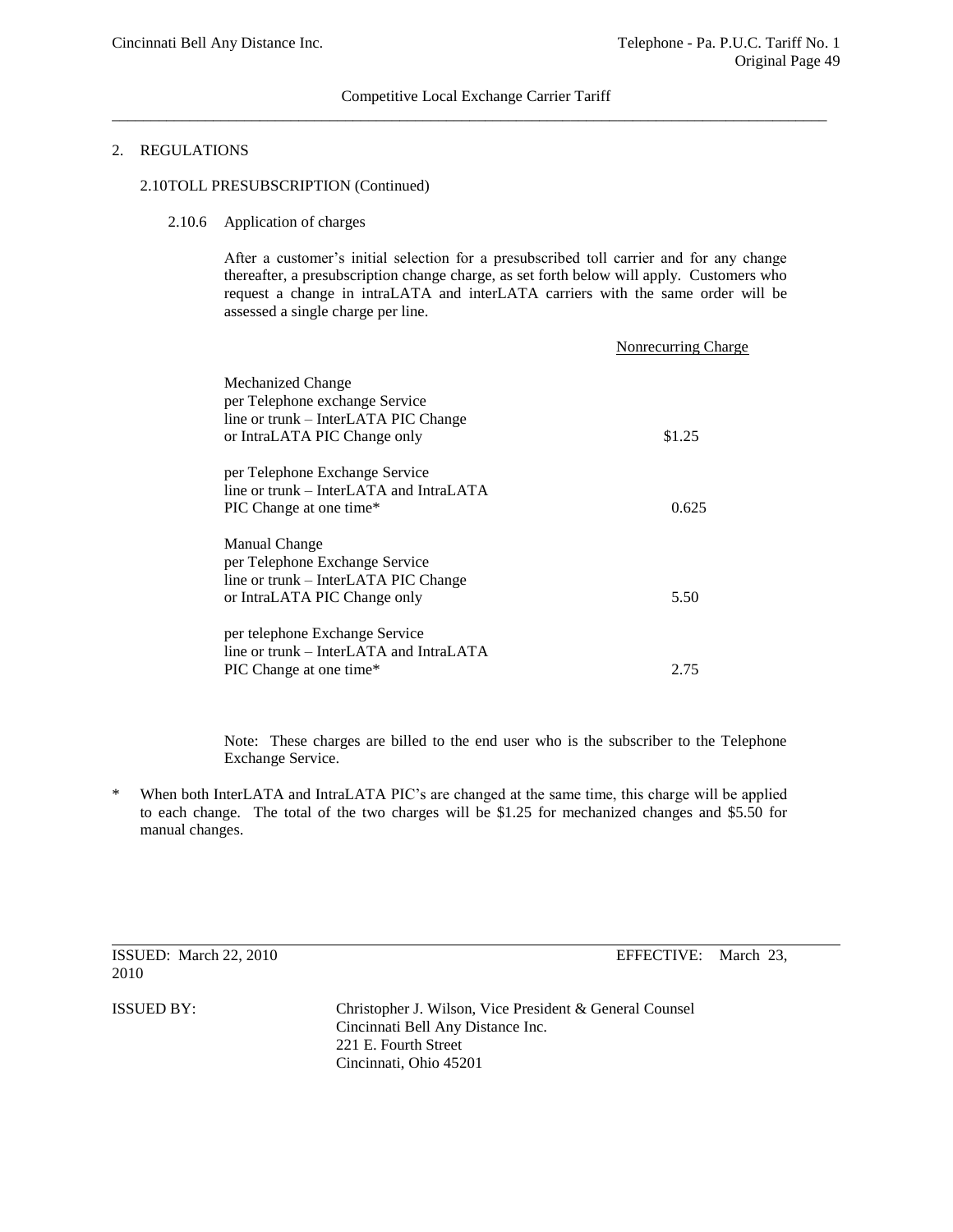### 3. DIRECTORY LISTINGS

#### 3.1 TERMS AND CONDITIONS

Listings are regularly provided in connection with local exchange service. At the request of the customer, the listing may be omitted from the directory and directory assistance records (Non-Published Service).

The rates and regulations specified in this section apply only to the alphabetical directory. The alphabetical directory is a list of telephone numbers of customers and others arranged alphabetically by surname, business, association, institution, or other nonresidence name.

The alphabetical directory is designed for the purpose of informing calling parties of the telephone number of customers and others listed in it. Accordingly, listings are intended solely for purposes of identification and are limited to information which is essential to such identification.

The Company does not publish a directory of subscriber listings. The Company, however, does arrange for the Subscriber's main billing number to be placed in the directory of the dominant local exchange carrier.

All Directory Listings, regardless of type, must conform to the specifications for the directories. The Company reserves the right to modify the listings to accommodate the space limitations in the directory. Not all listing types are available in all directories.

The Company may refuse a listing which does not constitute a legally authorized or adopted name, or any listing which in its opinion is likely to mislead or to deceive calling parties as to the identity of the listed party, or is intended for advertising purposes or is more elaborate than is reasonably necessary to identify the listed party. The listing of a service, commodity or trade name is not permitted except when such service, commodity or trade name is a part of the name under which the listed party conducts his or her business. The Company may, upon notifying the Customer, discontinue any listing found to be in violation of the foregoing regulations.

A descriptive term characterizing the listed party's business or purpose in a general way may be furnished (in abbreviated form) as a part of the listing, when desired and available. When the character of the listed party's business or purpose is apparent from the name under which it is conducted, a further designation is unnecessary and is not furnished.

ISSUED: March 22, 2010 EFFECTIVE: March 23, 2010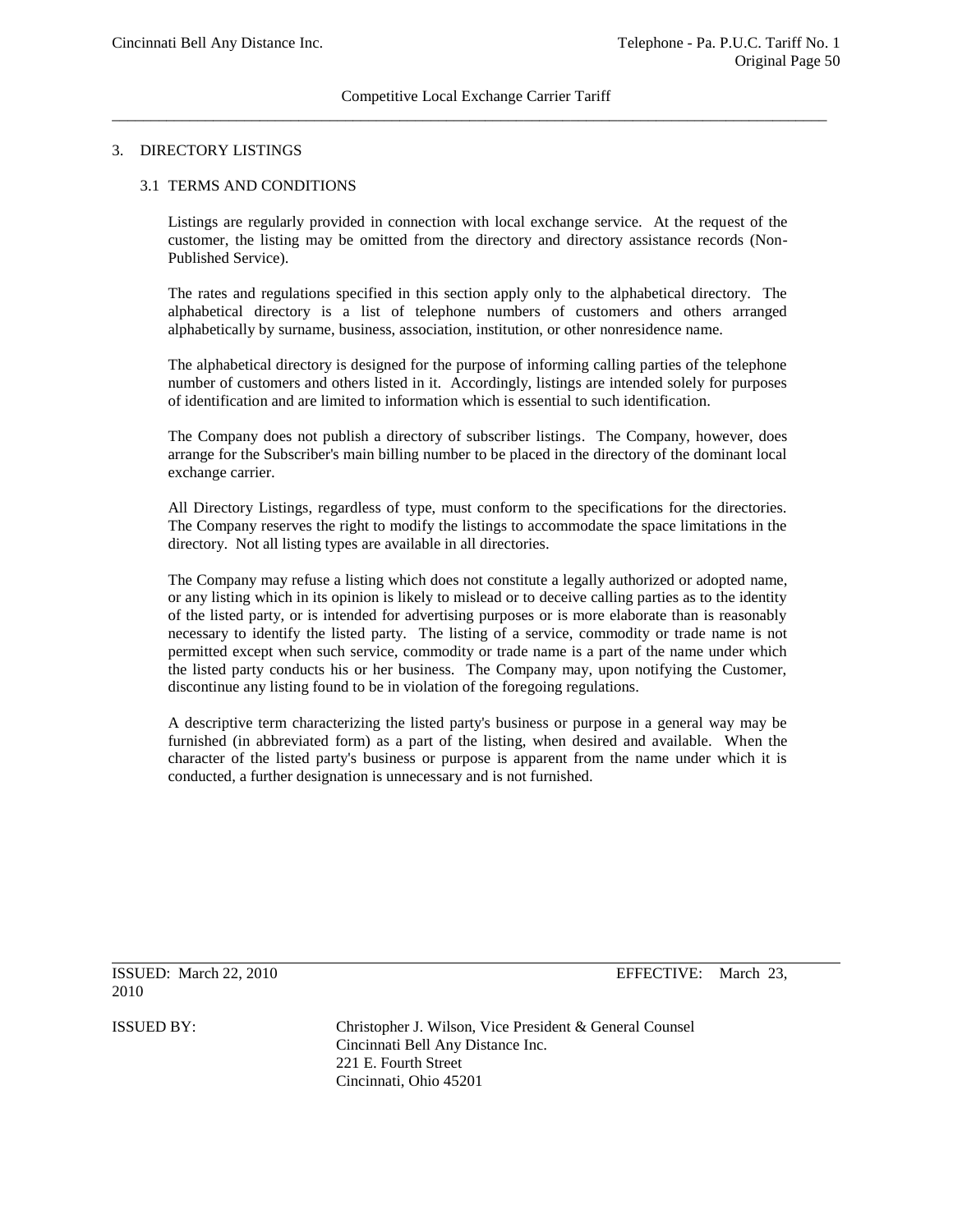#### 3. DIRECTORY LISTINGS

#### 3.1 TERMS AND CONDITIONS (Continued)

Abbreviations may be used to limit the length of any listing when in the opinion of the Company, the clearness of the listing and the identification of the listed party is not impaired by use of abbreviations.

Special arrangement of names is not permitted.

Non-Published Service customers forfeit non-address, non-list, or non-published service privacy when calling the Universal Emergency Number Service (911). The telephone number and address of the station from which the emergency call originates are passed to the Public Safety Answering Point along with the call in order for emergency units to respond to the call.

Incoming calls to Non-Published Service customers will be completed by the Company only when the calling party places the call by number. The Company will adhere to this practice regardless of any claim of emergency the calling party may present.

The acceptance by the Company of the customer's request for Non-Published Service does not create any relationship or obligation, direct or indirect, to any person other than the Customer.

The Company makes every effort to safeguard the address and numbers of Non-Published Service customers. However, in the absence of gross negligence or willful misconduct, no liability will attach to the Company for damages arising from inadvertently publishing the address or telephone number of a Non-Published Service customer in the directory; or disclosing the number or address to any person. The customer indemnifies and saves the Company harmless against any and all claims for damages caused or claimed to have been caused, directly or indirectly, by the publication of the number of a Non-Published Service customer in the directory or otherwise disclosed, the Company's liability is limited to and satisfied by a refund of any monthly charges made by the Company.

Providing the name, address and/or telephone number of a Non-Published Service customer to the customer's primary interexchange carrier for billing purposes only, does not constitute publication or disclosure of the customer's name, number and/or address under this tariff.

ISSUED: March 22, 2010 EFFECTIVE: March 23, 2010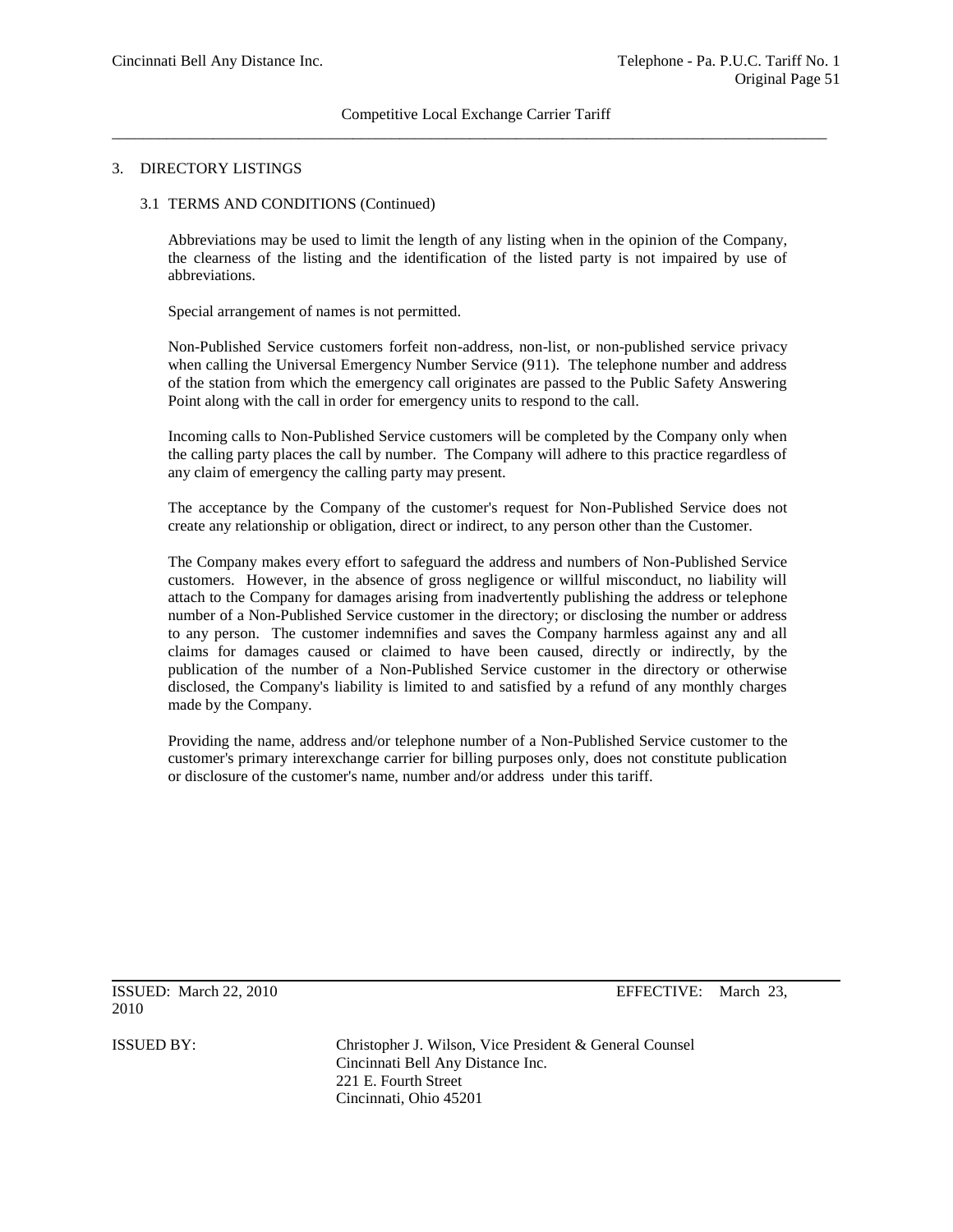## 3. DIRECTORY LISTINGS

3.1 TERMS AND CONDITIONS (Continued)

Interexchange carriers may not release the name, address, and/or telephone number of any Non-Published Service customer, except as follows:

Use of name and address for the rendering the interexchange carrier's bill to the customer.

Release of the telephone number only for purposes of detail billing.

ISSUED: March 22, 2010 EFFECTIVE: March 23, 2010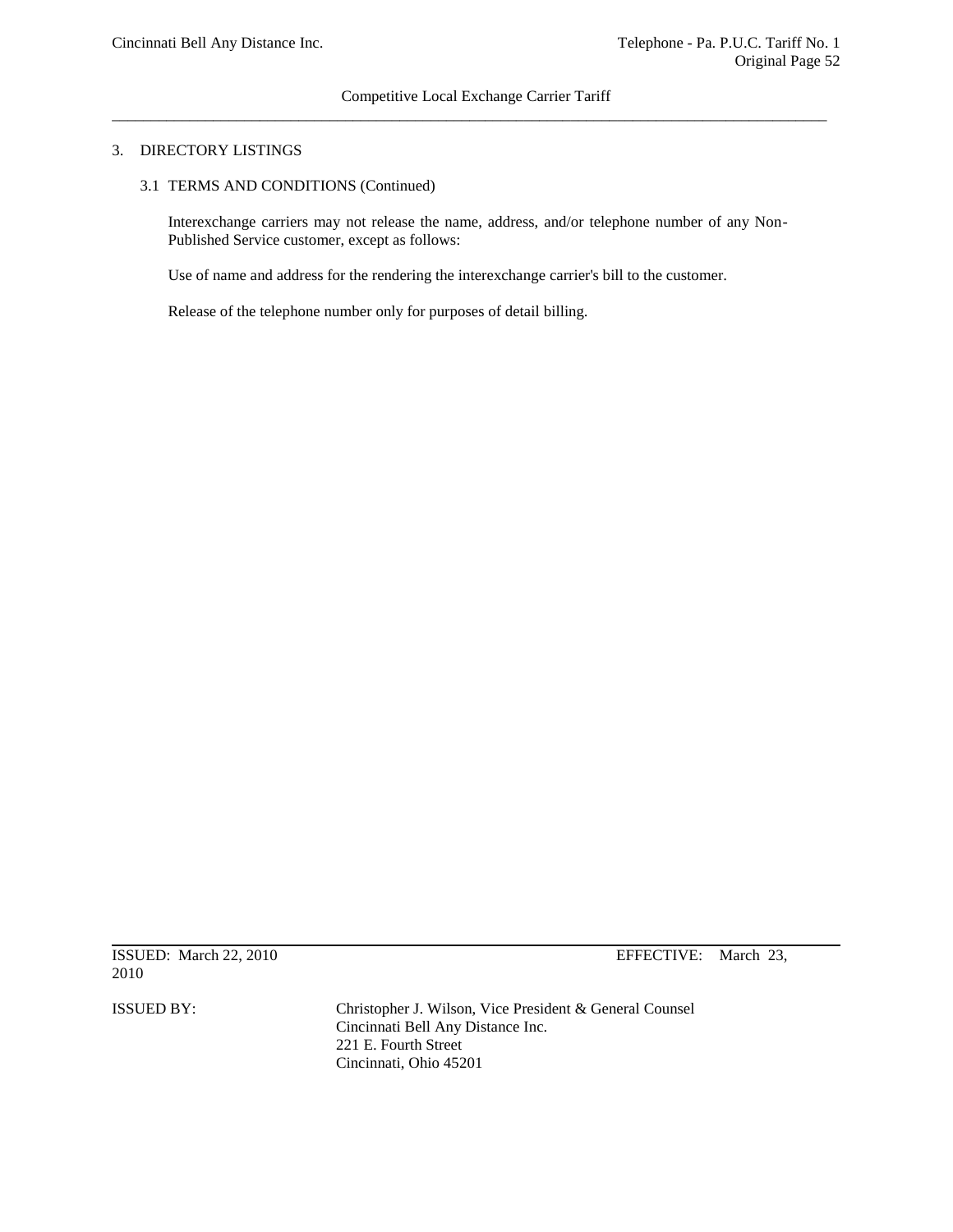## 3. DIRECTORY LISTINGS

## 3.2 DEFINITIONS

#### 3.2.1 Primary Listing

A primary listing is the listing furnished as a part of the local exchange service. It includes the name of the customer; a business, purpose, or other nonresidence designation when required; the address; and the telephone number.

#### 3.2.2 Additional Listings

To be eligible for any type of additional listing, a customer must pay the appropriate monthly rate, if any, for a primary listing or its equivalent. Additional listings are listings which are similar to primary listings and furnished in addition to primary listings at the request of the customer.

## 3.2.3 Alternate Listings

Alternate listings are supplementary listings which usually follow a primary or regular additional listing and refer a calling party to other telephone numbers under certain conditions. The alternate telephone numbers may be those of other customers, subject to their consent.

## 3.2.4 Non-Published Service

Non-published listings are not printed in directories nor available from directory assistance. A nonpublished telephone service will be furnished, at the Customer's request providing for the omission or deletion of the Customer's telephone listing from the telephone directory and, in addition, the Customer's telephone listing will be omitted or deleted from the directory assistance records. Per Line Number Privacy will be provided when requested by the customer, to all non-published service customers at no monthly charge.

#### 3.2.5 Foreign Listings

Where available, a listing in a phone directory which is not in the Customer's immediate calling area. The Customer will be charged the rates specified in the tariff published by the specific exchange carrier providing the Foreign Listing.

ISSUED: March 22, 2010 EFFECTIVE: March 23, 2010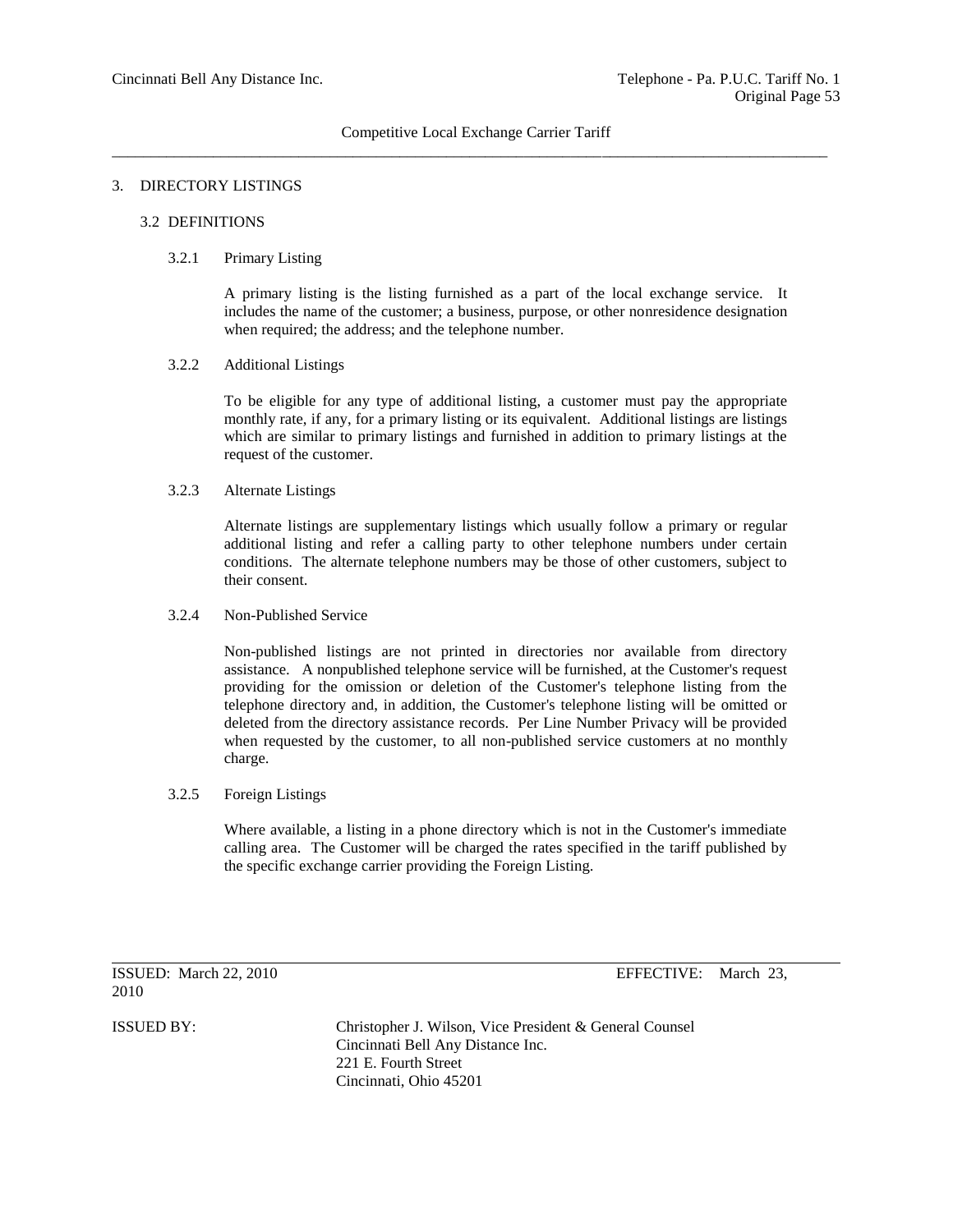### 3. DIRECTORY LISTINGS

#### 3.3 RATES AND CHARGES

Non-Recurring Charges:

| $1,0,1$ recentling enderly $\sim$ | Per Listing or<br>Per number charges |
|-----------------------------------|--------------------------------------|
| <b>Additional Listing</b>         | \$20.00                              |
| Alternate Listings                | 20.00                                |
| Non-Published Number              | 20.00                                |
| <b>Foreign Listings</b>           | 20.00                                |

Non-Recurring charges will be applied when service is established and when there are subsequent changes to the listing.

# Recurring Charges:

| \$4.50 |
|--------|
| 4.50   |
| 2.00   |
| 4.50   |
|        |

ISSUED: March 22, 2010 EFFECTIVE: March 23, 2010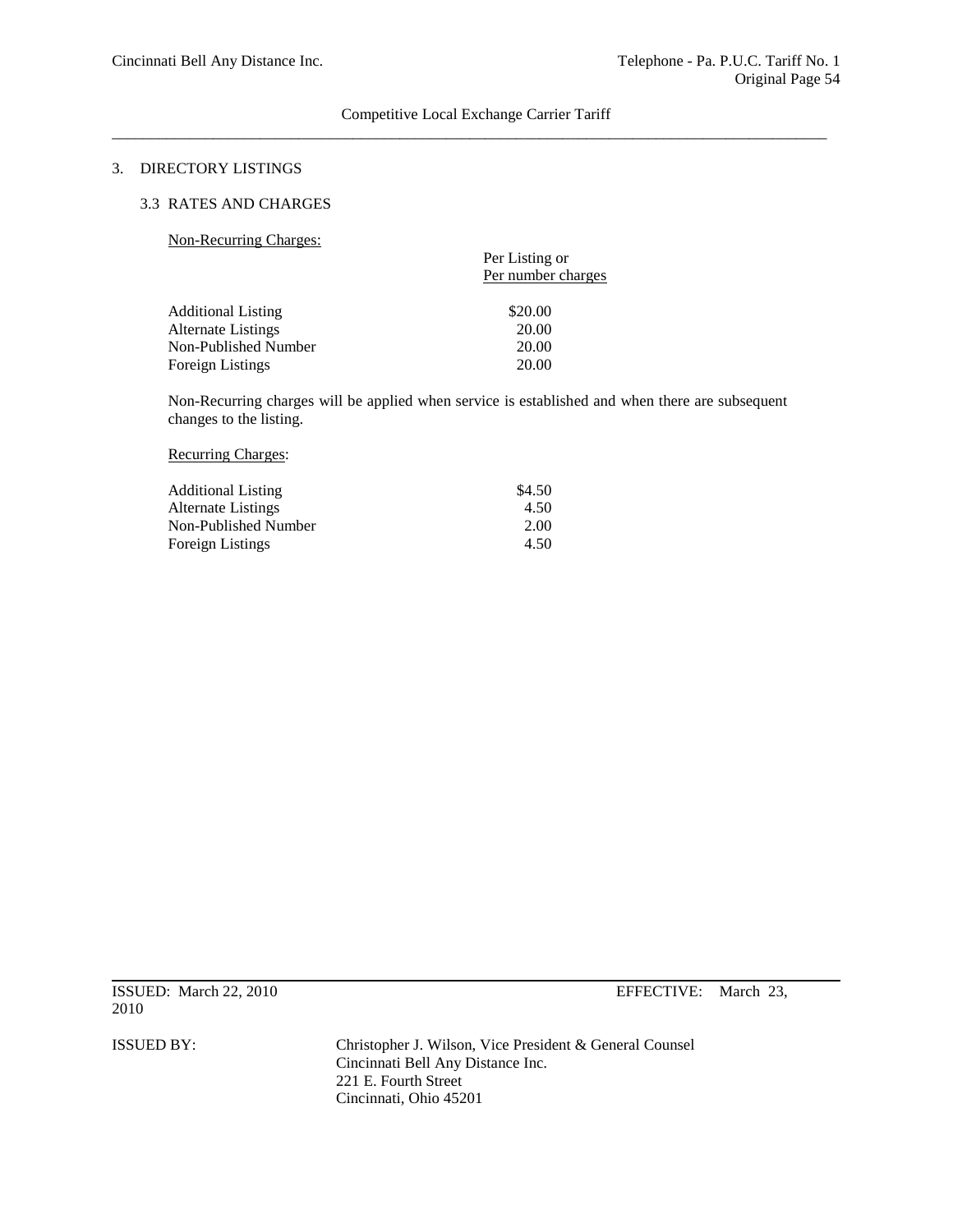## 4. DIRECTORY ASSISTANCE SERVICE

#### 4.1 TERMS AND CONDITIONS

A Customer may obtain directory assistance in determining telephone numbers within its local calling area by calling the directory assistance operator. The directory assistance charges applies to each call regardless of whether or not the directory assistance operator is able to furnish the requested information.

## 4.2 RATES AND CHARGES

Each call to directory assistance will be charged as follows:

\$1.99

The Customer may make one request on each directory assistance call.

A credit will be given for calls to directory assistance as follows:

- The customer experiences poor transmission or is cut-off during the call; or
- The customer is given an incorrect telephone number.

To obtain such a credit, the customer must notify the Company.

ISSUED: March 22, 2010 EFFECTIVE: March 23, 2010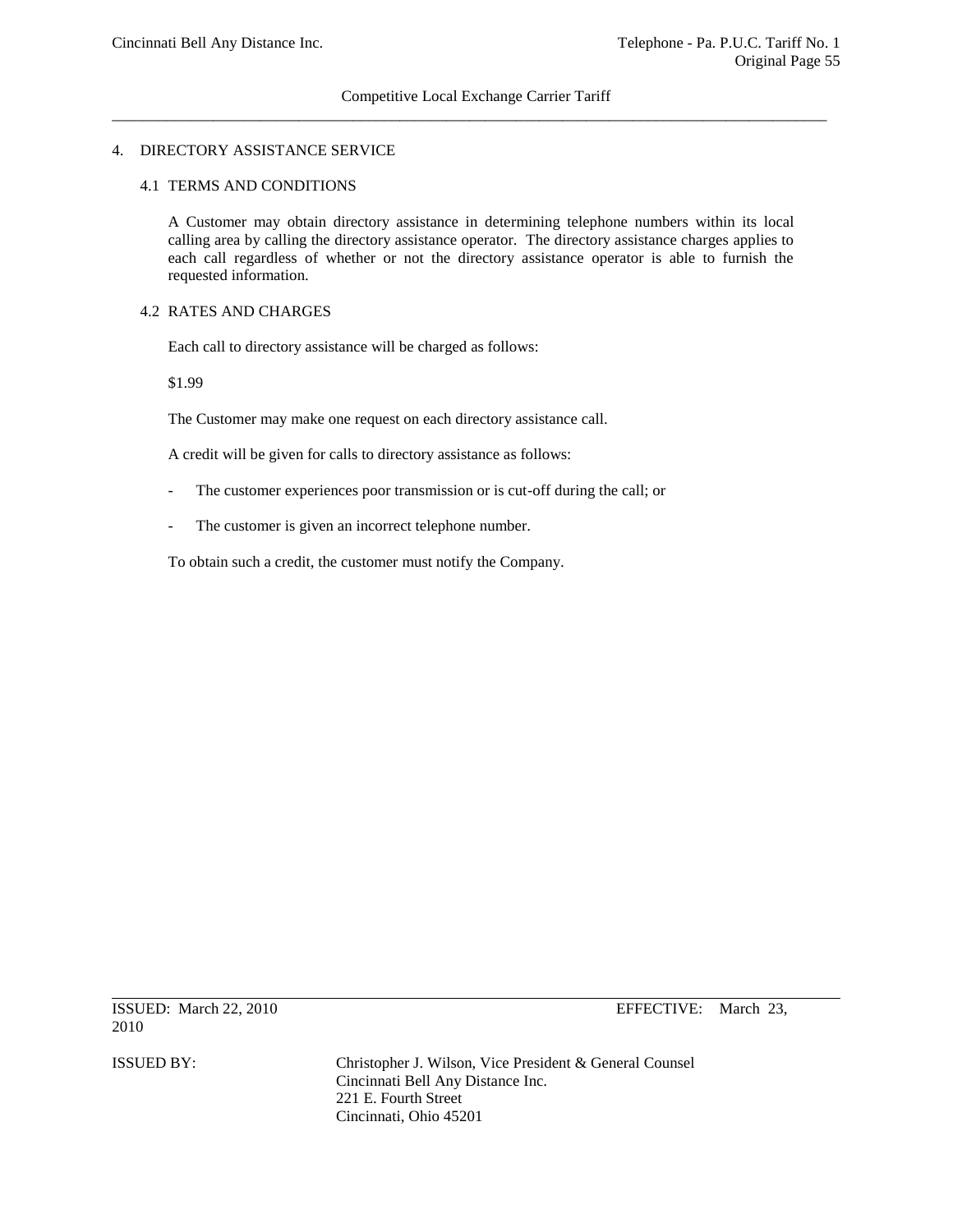# Competitive Local Exchange Carrier Tariff

\_\_\_\_\_\_\_\_\_\_\_\_\_\_\_\_\_\_\_\_\_\_\_\_\_\_\_\_\_\_\_\_\_\_\_\_\_\_\_\_\_\_\_\_\_\_\_\_\_\_\_\_\_\_\_\_\_\_\_\_\_\_\_\_\_\_\_\_\_\_\_\_\_\_\_\_\_\_\_\_\_\_\_\_\_\_

#### 5. OPERATOR ASSISTANCE

 $\overline{\phantom{a}}$ 

## 5.1 SERVICE DESCRIPTIONS

5.1.1 General Assistance: The Customer has the option to request general information from the operator, such as dialing instructions, county or city codes, area code information and Customer Service 800 telephone numbers, but does not request the operator to complete the call.

5.1.2 Busy Line Verification and Interrupt Service, provides the Customer with the following options:

- A. Busy Line Verification: Upon request of the calling patty, the Company will determine if the line is clear or in use and report to the calling party.
- B. Busy Line Verification with interrupt: The operator will interrupt the call on the called line only if the calling party indicates an emergency and requests interruption.

|      | ISSUED: March 22, 2010 |  |
|------|------------------------|--|
| 2010 |                        |  |

EFFECTIVE: March 23,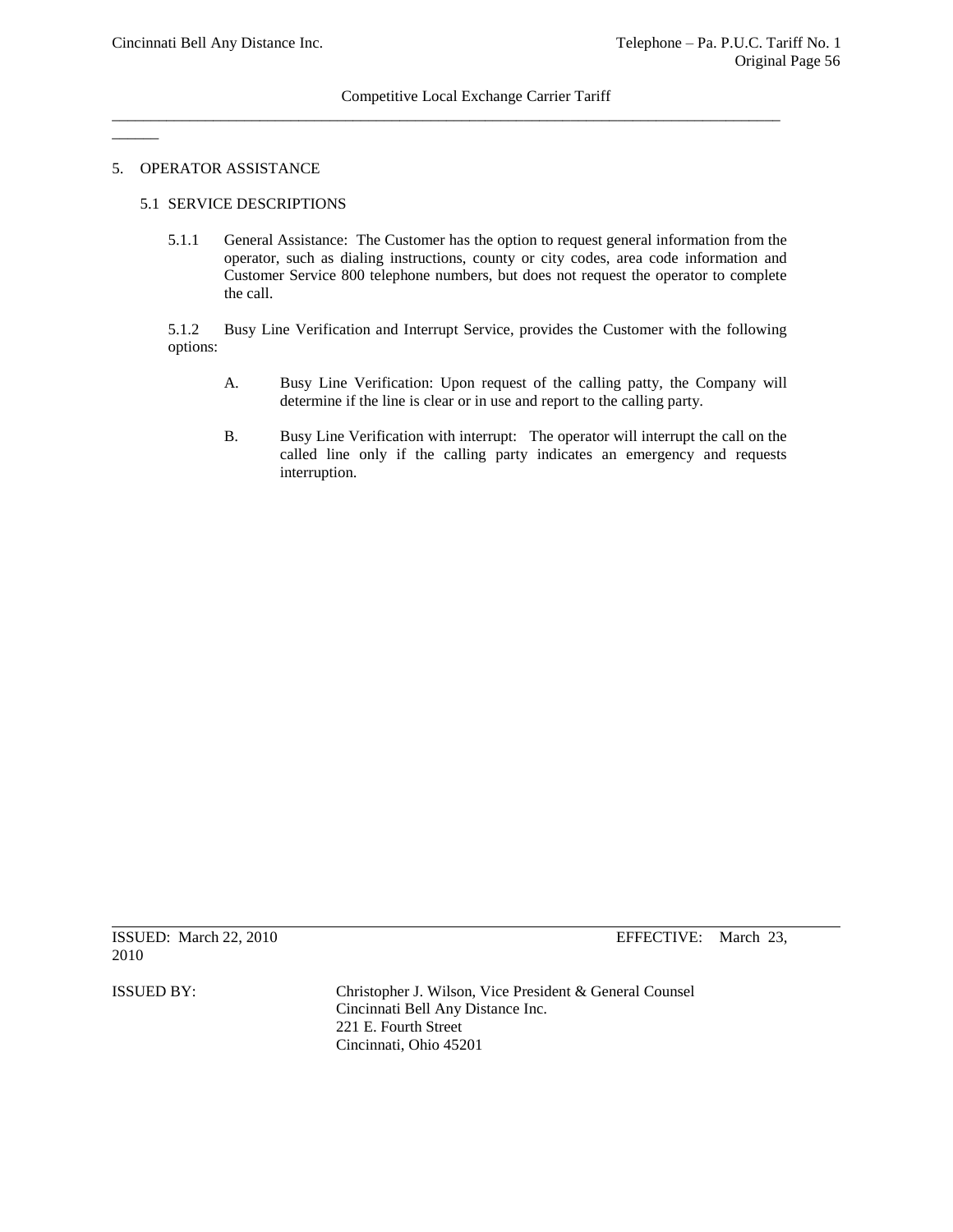# Competitive Local Exchange Carrier Tariff \_\_\_\_\_\_\_\_\_\_\_\_\_\_\_\_\_\_\_\_\_\_\_\_\_\_\_\_\_\_\_\_\_\_\_\_\_\_\_\_\_\_\_\_\_\_\_\_\_\_\_\_\_\_\_\_\_\_\_\_\_\_\_\_\_\_\_\_\_\_\_\_\_\_\_\_\_\_\_\_\_\_\_\_\_\_\_\_\_\_\_\_

## 5. OPERATOR ASSISTANCE

#### 5.2 RATES AND CHARGES

5.2.1 The following charges will be applied on a per call basis:

General Assistance \$ 1.00

- 5.2.2 Rates for busy line verification and interrupt services, as specified below, will apply under the following circumstances, per request:
	- A. The operator verifies that the line is busy with a call in progress.
	- B. The operator verifies that the line is available for incoming calls.
	- C. The operator verifies that the called number is busy with a call in progress and the customer requests interruption. The operator will then interrupt the call, advising the called party the name of the calling party. One charge will apply for both verification and interruption.

| <b>Busy Line Verification</b> | \$3.00 |
|-------------------------------|--------|
| <b>Busy Line Interrupt</b>    | \$5.00 |

ISSUED: March 22, 2010 EFFECTIVE: March 23, 2010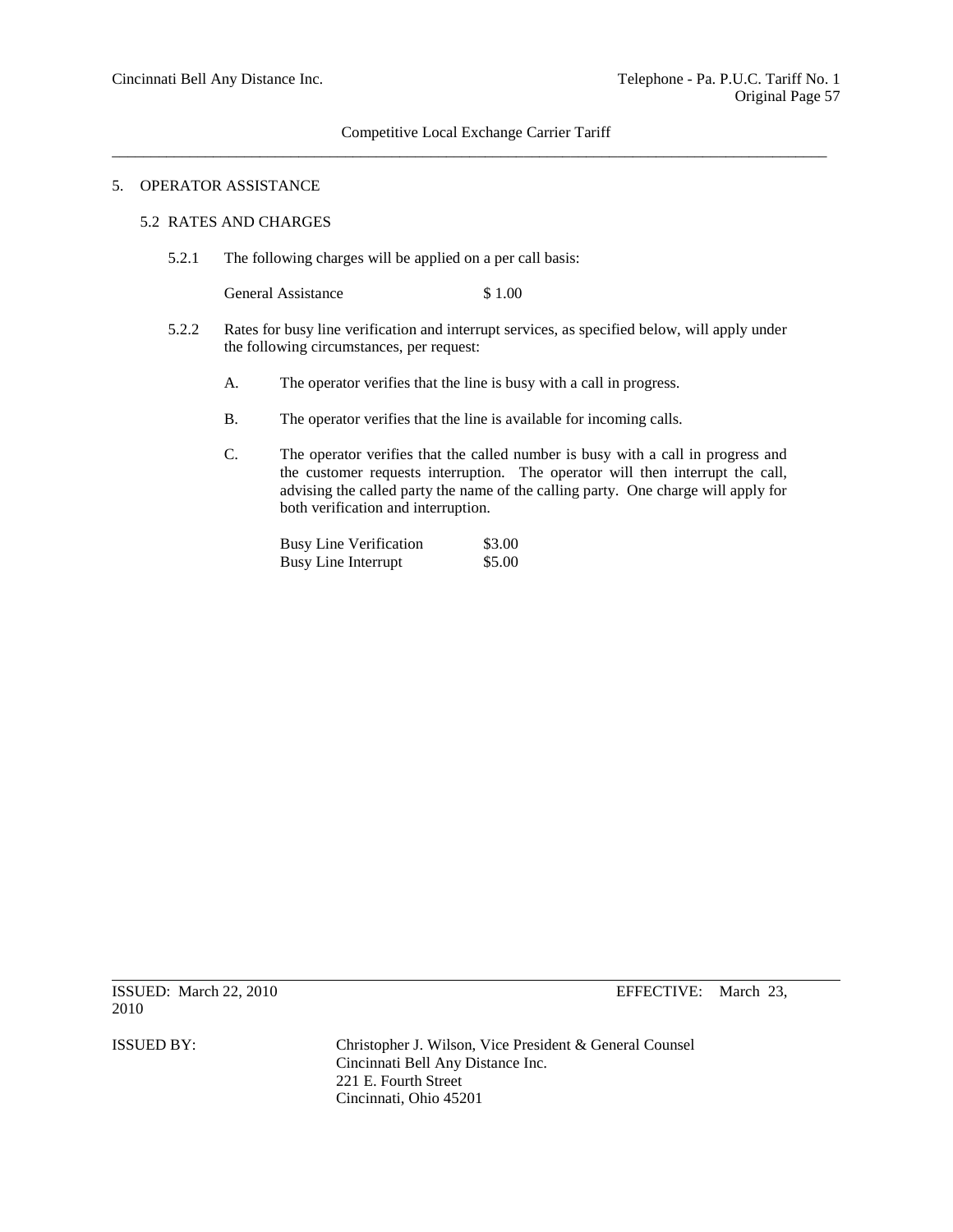## 6. BUSINESS EXCHANGE SERVICE

#### 6.1 General

Business Access Lines may be purchased individually.

#### 6.2 Terms and Conditions

Business Access Lines include the serving central office line equipment and all outside plant facilities including the network interface necessary to connect the serving central office to the customer's premises.

Touch Tone capability is provided at no extra charge on all Business Access Lines.

Business Access Lines provide access to and usage of 911 services where available, access to operator services and directory assistance, and access to telecommunications relays service.

Business Access Lines allow for presubscription to toll services and access to interexchange toll providers.

The local calling area shall be the same as the local calling areas of the facilities-based Carriers with whom a resale agreement exists between such Carrier and CBAD, unless stated otherwise in the tariff.

Local exchange services are only available where facilities permit and may be subject to special construction charges.

#### 6.3 Rates and Charges

| 6.3.1 | <b>Monthly Charge</b>                                                                      |         |
|-------|--------------------------------------------------------------------------------------------|---------|
|       | <b>First Lines</b>                                                                         | \$49.75 |
|       | Additional Lines, All Accounts                                                             | 49.75   |
| 6.3.2 | NonRecuring Charge                                                                         |         |
|       | To establish or move an Business Access Line, per line                                     | 50.00   |
|       | To change telephone number associated with a Business<br>Access Line, per telephone number | 12.25   |
|       | To change billing arrangements associated with Business<br>Access Lines, per line          | 12.25   |

ISSUED: March 22, 2010 EFFECTIVE: March 23, 2010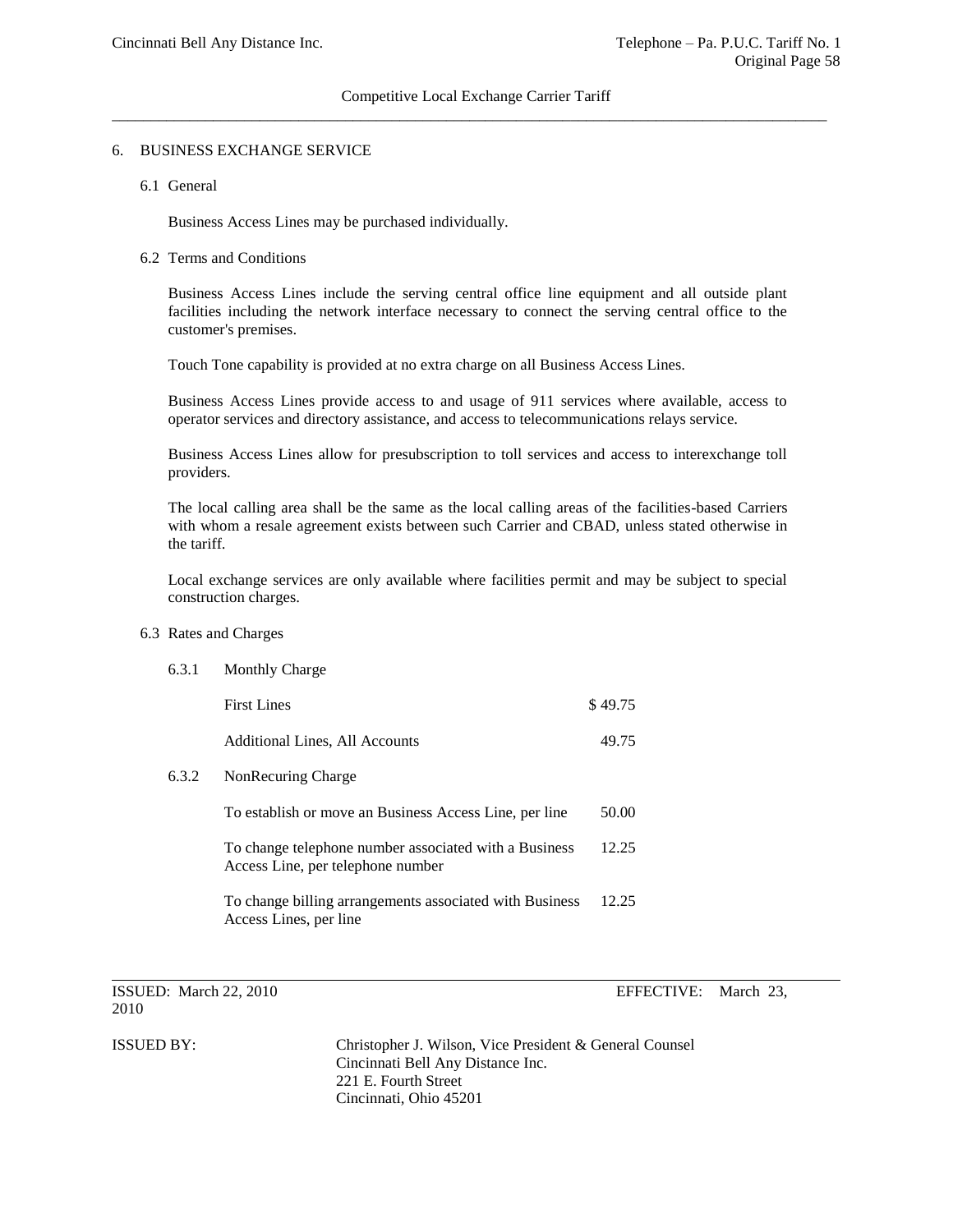# 7. PRI SERVICE

# 7.1 GENERAL

Local ISDN-PRI is provisioned at the 1.544 Mbps rate via the Primary Rate Interface standard of the Integrated Services Digital Network (ISDN). Local ISDN-PRI provides the Customer with the capabilities of simultaneous access, transmission and switching of voice, data and imaging services via channelized transport.

#### 7.2 TERMS AND CONDITIONS

- 7.2.1 Regulations
	- A. ISDN-PRI Service is furnished subject to the availability of suitable facilities and is only served from specially-equipped digital central offices.
	- B. Services from some central offices may not provide all of the features and functionality described in this tariff.
	- C. Local ISDN-PRI Service Arrangement One or more Service Configurations can be combined to create a Local ISDN-PRI Service Arrangement. Customers may have multiple Local ISDN-PRI Service Arrangements per location, however for each Service Arrangement one Service Configuration 1 must be included. The controlling D channel will always reside on Service Configuration 1.
	- D. The ISDN Digital Facility is ordered separately and not included as part of the Service Configuration.
	- E. The D channel is a 64 Kbps channel that carries signaling and control for the B channels. The capabilities of the D channel are contained within the customer's Service Configuration.
	- F. Service Configuration 1 The first Service Configuration for any Local ISDN-PRI Service Arrangement must be a Service Configuration 1. Service Configuration I provides twenty-three (23) 64 Kbps B channels and one (1) primary 64Kbps D signaling channel. The primary D channel is an out-of-band signaling channel used to control and route all of the B channel traffic within the Local ISDN-PRI Service Arrangement.
	- G Service Configuration 2 This configuration is only available in conjunction with Service Configuration 1. It provides additional twenty-four (24) 64 Kbps B channels which are controlled by the D channel on Service Configuration 1. Multiple Service Configuration 2s may be associated with a Service Configuration 1 subject to switching equipment limitations.

ISSUED: March 22, 2010 EFFECTIVE: March 23, 2010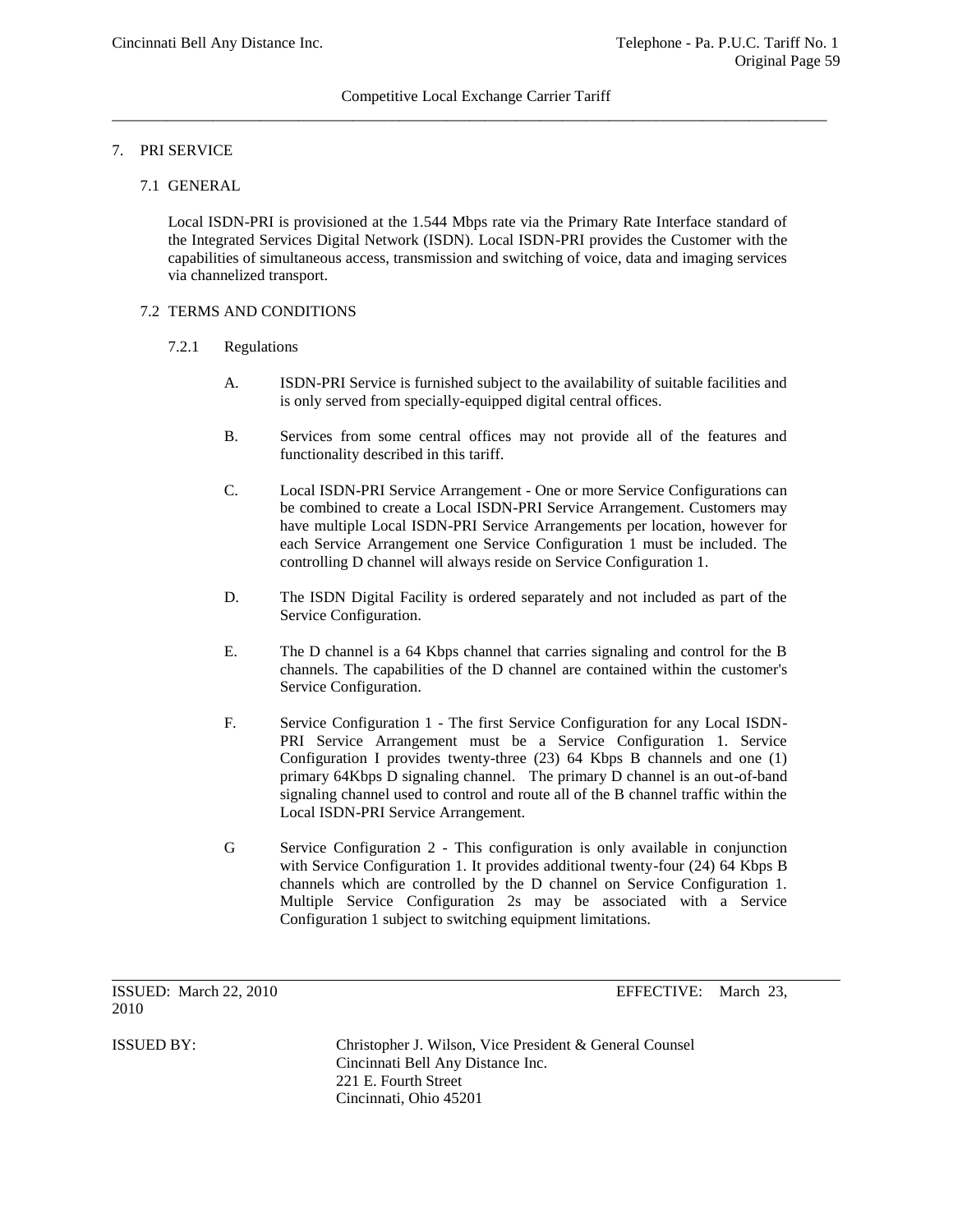# 7. PRI SERVICE

- 7.2 TERMS AND CONDITIONS (Continued)
	- 7.2.1 Regulations (Continued)
		- H. Service Configuration 3 This configuration is also only available to subscribers who have a Service Configuration 1. It provides a backup 64 Kbps D channel and twenty-three (23) additional 64 Kbps B channels, The backup D channel will control and route all of the B channel traffic of a single PRI Service Arrangement in the event the D channel on the primary configuration (Service Configuration 1) fails. *A* maximum of one Service Configuration 3 may be included with each Local ISDN-PRI Service Arrangement. Service Configuration 3 is available subject to switching equipment capabilities.
		- I. The bearer (or B) channels are used for information transfer between users. B channels provide the following features. To receive the DID capability, customers must order separately DID telephone numbers.
			- 1. Voice-grade communications channel(s) to the Customer's Private Branch Exchange or Hybrid Key System;
			- 2. Provisioned to carry one-way outbound traffic, one-way inbound or two-way traffic;
			- 3. Calling number delivery;
			- 4. Hunting
			- 5. DID service which provides the Customer with a single digital connection which can carry one-way inbound traffic.
		- J. Service is furnished subject to the availability of suitable facilities and is only served from specially-equipped digital central offices.
		- K. Service from some central offices may not provide all of the features and functionality described in this tariff.
		- L. This Service is offered under the Variable Term Payment Plan (VTPP). The VTPP rates are payable over a period selected by the customer from those available. Regulations pertaining to the VTPP can be found in Section 2. Early termination charges may apply to variable term contracts as shown below.
		- M. The minimum service period for is twelve months.

| ISSUED: March 22, 2010<br>2010 | EFFECTIVE: March 23.                                    |  |
|--------------------------------|---------------------------------------------------------|--|
| ISSUED BY:                     | Christopher J. Wilson, Vice President & General Counsel |  |
|                                | Cincinnati Bell Any Distance Inc.                       |  |
|                                | 221 E. Fourth Street                                    |  |
|                                | Cincinnati, Ohio 45201                                  |  |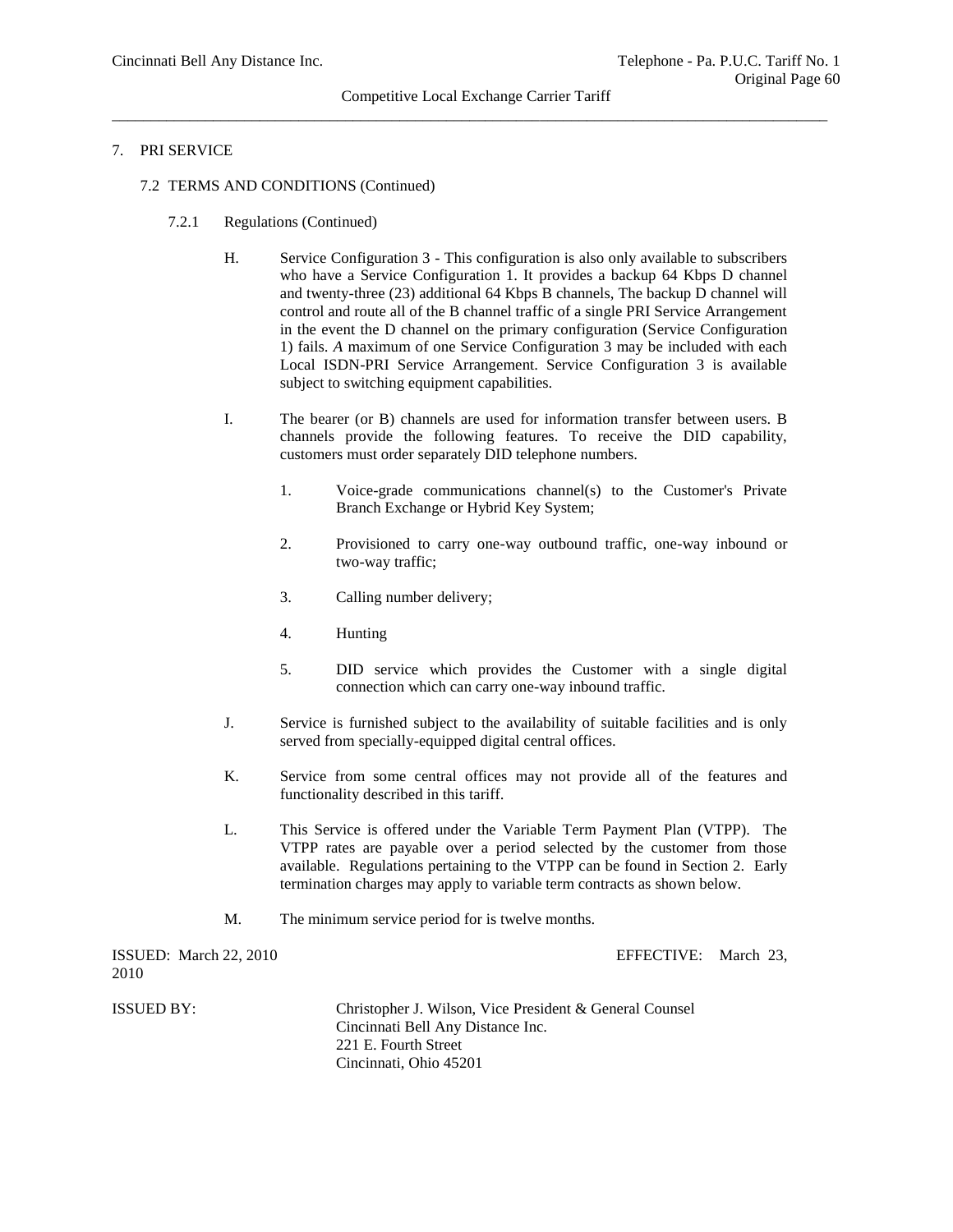# 7. PRI SERVICE

- 7.2 TERMS AND CONDITIONS (Continued)
	- 7.2.1 Regulations (Continued)
		- N. Early Termination
			- 1. If Customer removes one or more ISDN-PRIs from service prior to the expiration of the term hereof, Customer will pay to the Company a termination charge equal to all monthly charges for such ISDN-PRIs for which Customer would have been responsible had Customer not removed such service.
			- 2. If nonrecurring charges associated with the installation of a ISDN-PRI Service are waived and the service is then terminated prior to completion of the 12-month minimum service period or the VTPP (Variable Term Payment Plan) contract period, the customer will become liable for payment of the waived charges.

Commission approval of the termination liability for ISDN-PRI contracts, as described above, is not intended to indicate that the Commission has approved or sanctioned any terms or provisions contained therein. Signatories to such contracts shall be free to pursue whatever legal remedies they may have should a dispute arise.

7.2.2 Optional Features

Optional Features: In addition to providing Local Exchange Services specified above, Local ISDN- PRI can be configured to support the following optional advanced ISDN features where technically available:

- A. Remote Call Forwarding (RCF): RCF allows all calls dialed to a telephone number equipped for RCF service to be automatically forwarded to another dialable telephone number.
- B. Overflow Routing: Overflow routing allows the redirection of incoming calls based on customer conditions of either "all trunks busy" or disaster-based service outages.
- C. Direct Inward Dialing service includes the central office switching equipment necessary for inward dialing from the central office directly to stations associated with the customer premises switching equipment. DID service is furnished from a Company central office on trunk lines (excluding Foreign Exchange, WATS and foreign central office service) to customer premises switching equipment equipped for compatible DID operations. DID Numbers can be obtained in blocks of 20 numbers.

ISSUED: March 22, 2010 EFFECTIVE: March 23, 2010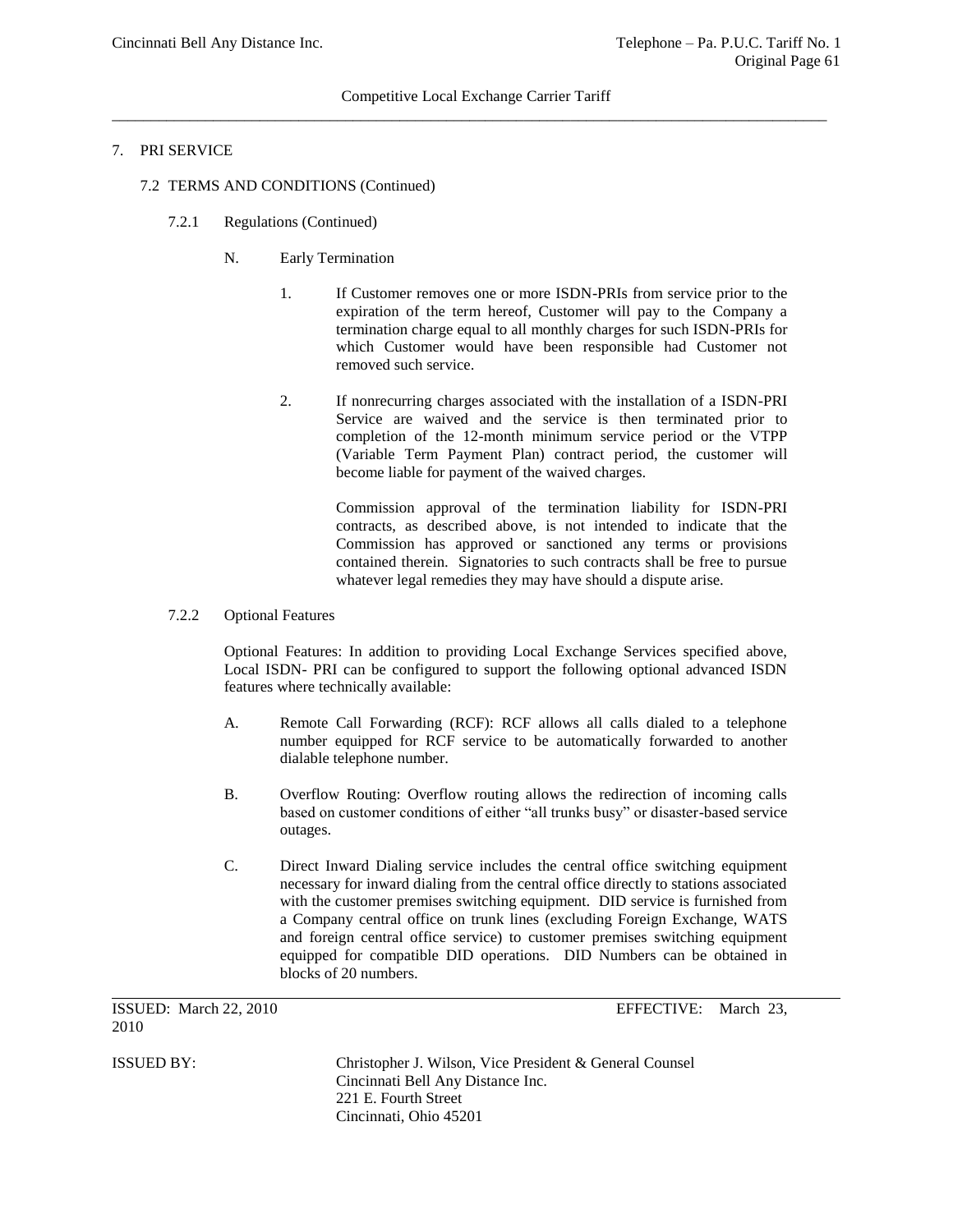# 7. PRI SERVICE

## 7.3 RATES AND CHARGES

Non-Recurring and Monthly Recurring Charges as specified below apply per T-l unless otherwise noted. The Local ISDN PRI T-l non-recurring and recurring charges include Service Configuration and B Channel Service charges. Customers subscribing to DID capability will be assessed DID number charges.

## Non-Recurring Charges

| Block of 20 DID numbers<br>Initial<br>Additional                                    | \$5.00<br>5.00 |
|-------------------------------------------------------------------------------------|----------------|
| Service Reconfiguration Charge                                                      | 55.00          |
| ISDN-PRI T-1 Install Charge                                                         | 500.00         |
| Account Setup (Per Account)                                                         | 33.00          |
| <b>Account Changes</b><br>(Moves, Changes, Additions,<br>per billing record change) | 15.00          |
| Line Restoral Charge:<br>(Per Trunk)                                                | 20.00          |
| Due Date Change (per occurrence)                                                    | 10.00          |
| T-1 Order Expedite Charge (per T-1)                                                 | 900.00         |

ISSUED: March 22, 2010 EFFECTIVE: March 23, 2010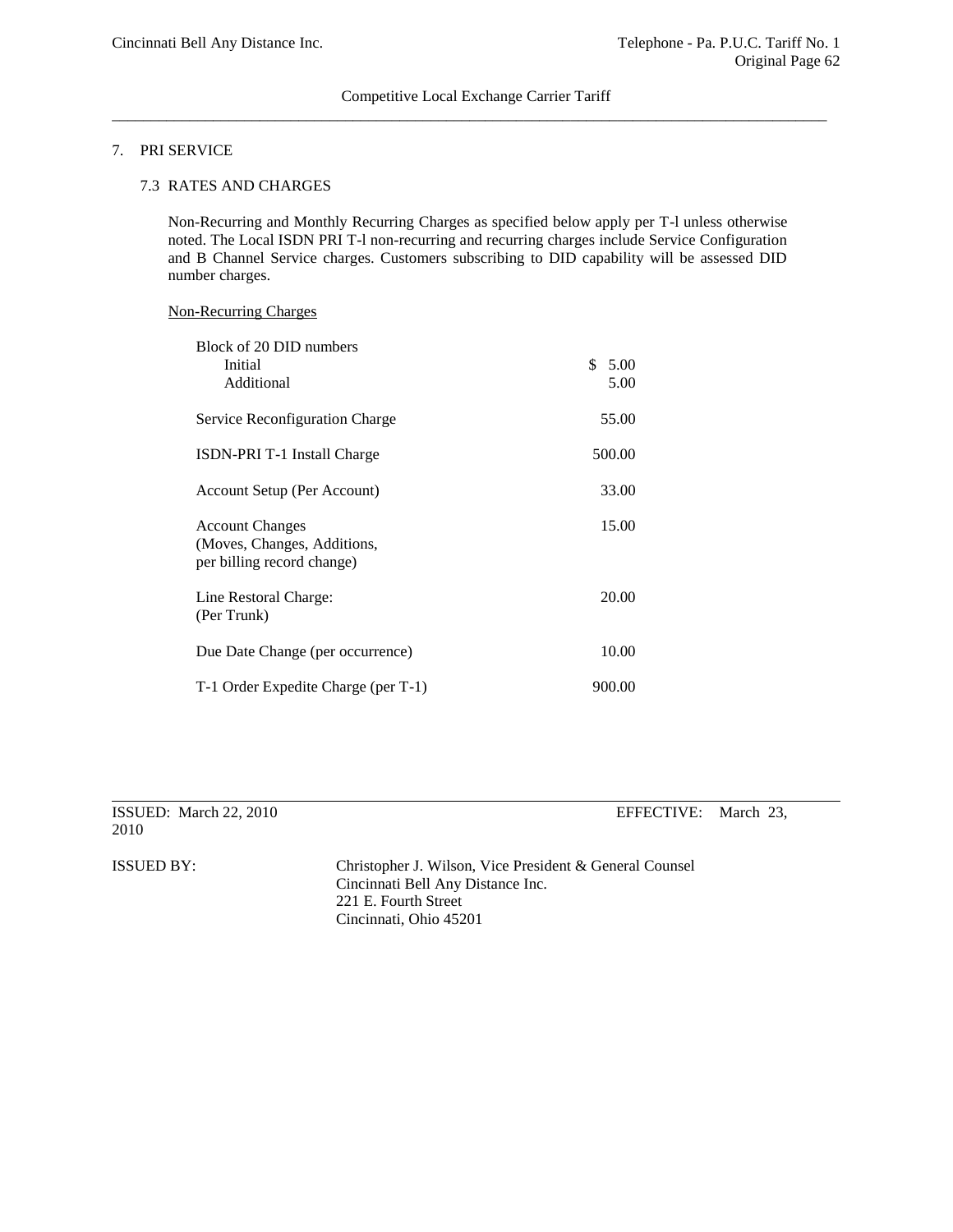# Competitive Local Exchange Carrier Tariff  $\overline{a}$  , and the contribution of the contribution of the contribution of the contribution of the contribution of the contribution of the contribution of the contribution of the contribution of the contribution of the co

# 7. PRI SERVICE

# 7.3 RATES AND CHARGES (Continued)

# Monthly Recurring Charges

|                                        | 12 Month | 24 Month | 36 Month |
|----------------------------------------|----------|----------|----------|
| <b>Local ISDN PRI T-1</b>              | \$799.00 | \$699.00 | \$599.00 |
| <b>Optional Features:</b>              |          |          |          |
| DID number charge (per block of 20 #s) | 5.00     | 5.00     | 5.00     |
| Remote Call Forwarding                 | 25.00    | 25.00    | 25.00    |
| <b>Overflow Routing</b>                | 25.00    | 25.00    | 25.00    |

ISSUED: March 22, 2010 EFFECTIVE: March 23, 2010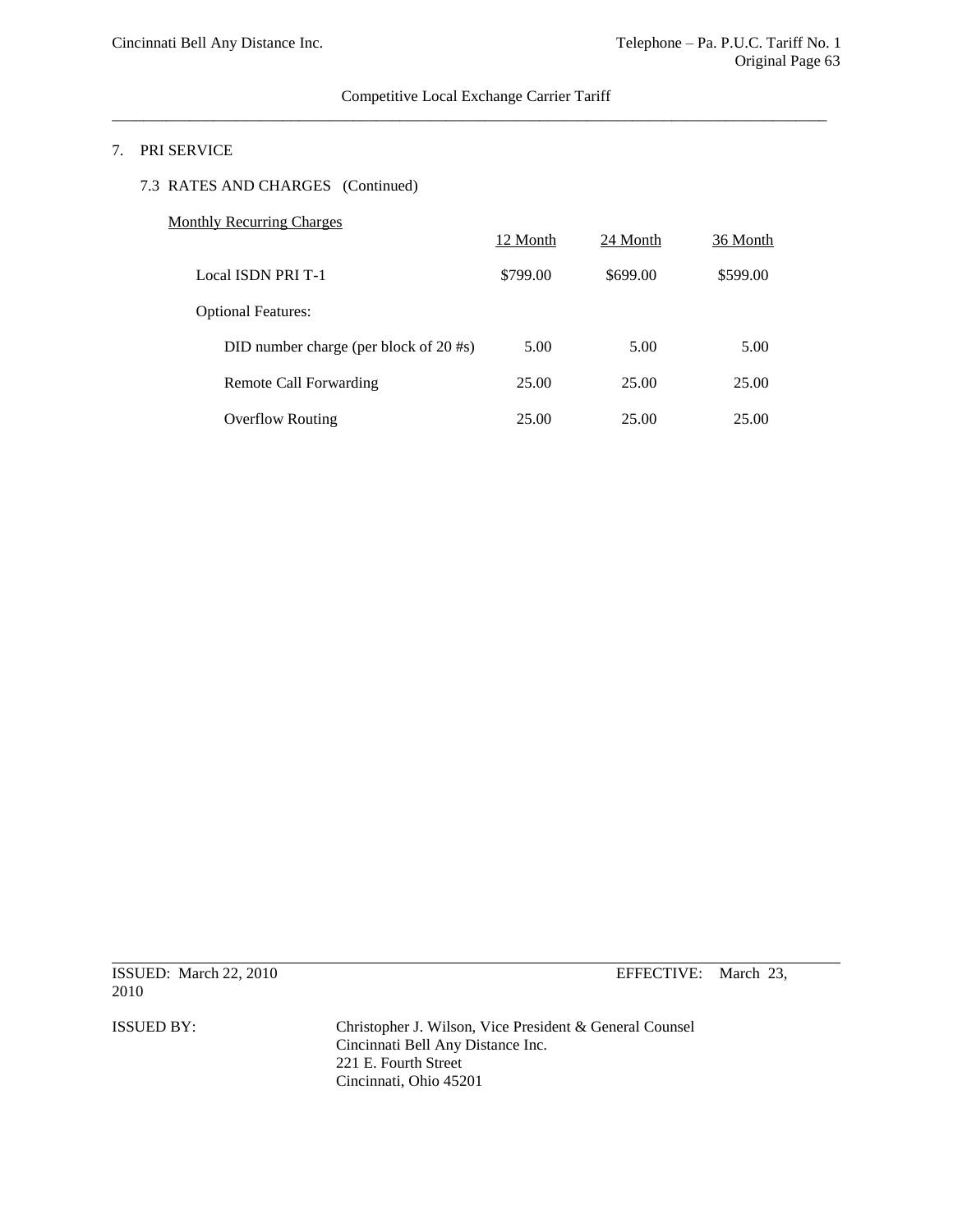## Competitive Local Exchange Carrier Tariff \_\_\_\_\_\_\_\_\_\_\_\_\_\_\_\_\_\_\_\_\_\_\_\_\_\_\_\_\_\_\_\_\_\_\_\_\_\_\_\_\_\_\_\_\_\_\_\_\_\_\_\_\_\_\_\_\_\_\_\_\_\_\_\_\_\_\_\_\_\_\_\_\_\_\_\_\_\_\_\_\_\_\_\_\_\_\_\_\_\_\_\_

# 8. EXCHANGE AREAS

## 8.1 SERVICE AREA

Service will be provided throughout the Commonwealth in the service areas of any local exchange carriers with whom the Company has either a resale agreement or interconnection agreement in effect and the exchange is listed below. Services are provided subject to technical availability and compatibility with Customer facilities.

# 8.2 CALLING AREAS

Local Calling areas of the Company are the same as the Local Calling Areas specified by the local exchange carrier with whom the Company has either a resale agreement or an interconnection agreement in effect.

|                                 | <b>Local Calling Area</b>                                                                                                                                                                                                                                                       |  |
|---------------------------------|---------------------------------------------------------------------------------------------------------------------------------------------------------------------------------------------------------------------------------------------------------------------------------|--|
|                                 | Verizon Pennsylvania Inc.                                                                                                                                                                                                                                                       |  |
| <b>Originating Exchange</b>     | Unlimited usage package local calling area includes all stations<br>bearing the central office designations of the exchanges and zones<br>listed. The incumbent local exchange carrier is listed for reference<br>only, herin Verizon Pennsylvania Inc. unless otherwise noted. |  |
| Bellevue (Includes West View)   | Bellevue, Braddock, Carrick, Coraopolis, Crafton, East Liberty,<br>Homestead, Millvale, Perrysville, Pittsburgh                                                                                                                                                                 |  |
| Braddock (Includes Wilkinsburg) | Bellevue, Braddock, Carrick, Crafton, East Liberty, Homestead,<br>Millvale, Monroeville, Penn Hills, Pittsburgh                                                                                                                                                                 |  |
| Carrick (Includes Mt. Lebanon)  | Bellevue, Bethel Park, Braddock, Bridgeville, Carnegie, Carrick,<br>Crafton, East Liberty, Homestead, Millvale, Pittsburgh, Pleasant Hills                                                                                                                                      |  |
| Crafton (Includes McKees Rocks) | Bellevue, Braddock, Carnegie, Carrick, Coraopolis, Crafton, East<br>Liberty, Homestead, Millvale, Pittsburgh                                                                                                                                                                    |  |
| <b>East Liberty</b>             | Bellevue, Braddock, Carrick, Crafton, East Liberty, Fox Chapel,<br>Homestead, Millvale, Oakmont, Pittsburgh                                                                                                                                                                     |  |
| Homestead                       | Bellevue, Braddock, Carrick, Crafton, East Liberty, Homestead,<br>McKeesport, Millvale, Pittsburgh, Pleasant Hills                                                                                                                                                              |  |
| Millvale (Includes Sharpsburg)  | Bellevue, Braddock, Carrick, Crafton, East Liberty, Fox Chapel,<br>Glenshaw, Homestead, Millvale, Oakmont, Pittsburgh                                                                                                                                                           |  |
| Pittsburgh                      | Bellevue, Braddock, Carrick, Crafton, East Liberty, Homestead,<br>Millvale, Pittsburgh                                                                                                                                                                                          |  |

ISSUED: March 22, 2010 EFFECTIVE: March 23, 2010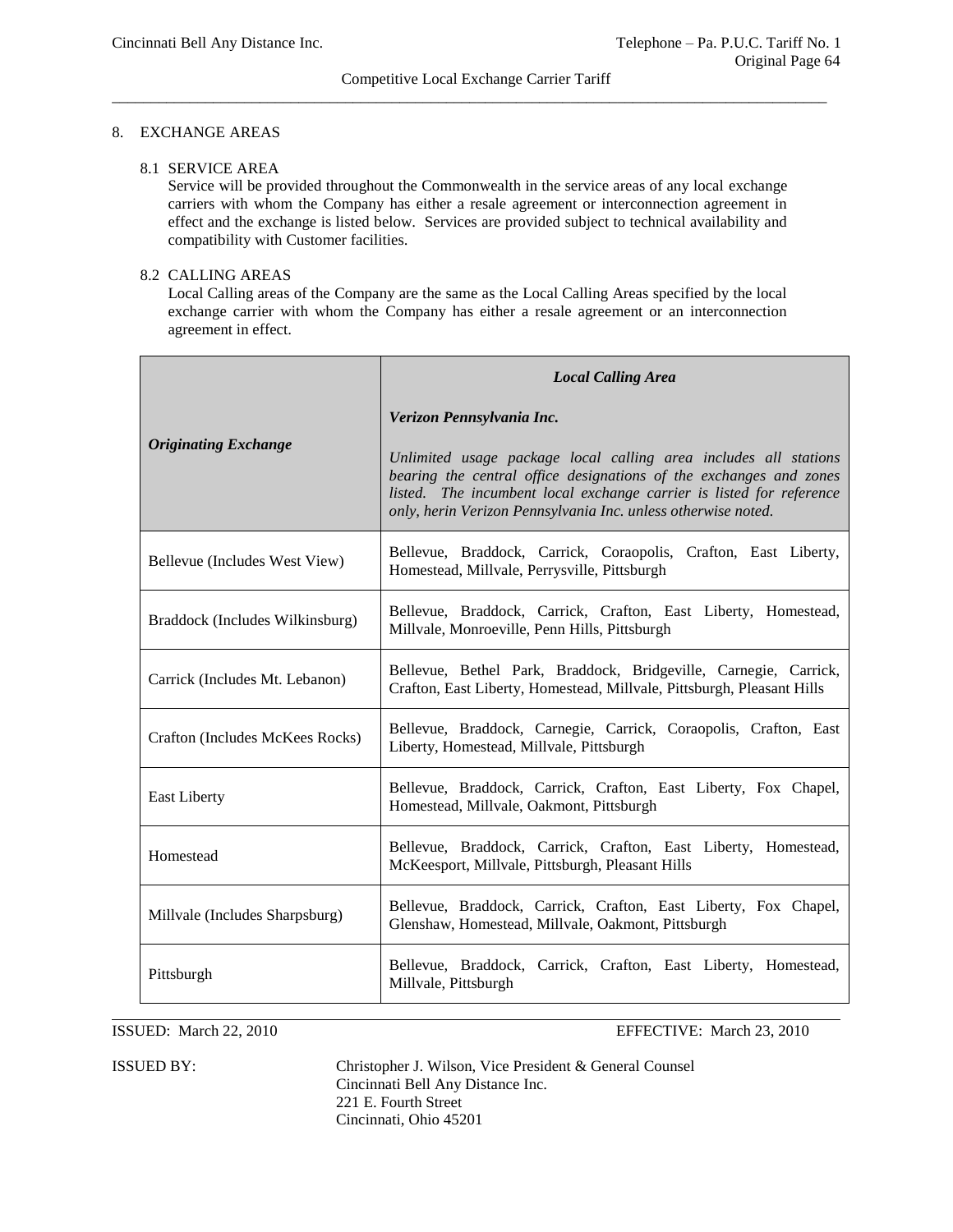# Competitive Local Exchange Carrier Tariff  $\overline{a_1}$  ,  $\overline{a_2}$  ,  $\overline{a_3}$  ,  $\overline{a_4}$  ,  $\overline{a_5}$  ,  $\overline{a_6}$  ,  $\overline{a_7}$  ,  $\overline{a_8}$  ,  $\overline{a_9}$  ,  $\overline{a_9}$  ,  $\overline{a_9}$  ,  $\overline{a_9}$  ,  $\overline{a_9}$  ,  $\overline{a_9}$  ,  $\overline{a_9}$  ,  $\overline{a_9}$  ,  $\overline{a_9}$  ,

# 8. EXCHANGE AREAS

# 8.2 CALLING AREAS (continued)

| <b>Originating Exchange</b> | <b>Local Calling Area</b>                                                                                                                                                                                                                                                       |
|-----------------------------|---------------------------------------------------------------------------------------------------------------------------------------------------------------------------------------------------------------------------------------------------------------------------------|
|                             | <b>Verizon North Incorporated</b>                                                                                                                                                                                                                                               |
|                             | Unlimited usage package local calling area includes all stations bearing the<br>central office designations of the exchanges and zones listed. The incumbent local<br>exchange carrier is listed for reference only, herin Verizon North Inc. unless<br><i>otherwise noted.</i> |
| Airville                    | Brogue, Delta, Red Lion                                                                                                                                                                                                                                                         |
| Auburn                      | Friedensburg, Orwigsburg, Pine Grove, Pottsville, Schuylkill Haven                                                                                                                                                                                                              |
| Avonmore                    | Apollo (Windstream), Saltsburg, Vandergrift                                                                                                                                                                                                                                     |
| <b>Beach Lake</b>           | Galilee, Honesdale, Narrowsburg, NY (Citizens Tel.)                                                                                                                                                                                                                             |
| <b>Beaver Springs</b>       | Middleburg, Mount Pleasant Mills, Selinsgrove                                                                                                                                                                                                                                   |
| Beaverdale                  | Johnstown, South Fork                                                                                                                                                                                                                                                           |
| Berlin                      | Meyersdale, Rockwood, Somerset, Stoystown                                                                                                                                                                                                                                       |
| Bernville                   | Frystown, Hamburg, Robesonia, Womelsdorf, Reading                                                                                                                                                                                                                               |
| <b>Boswell</b>              | Hooversville, Johnstown, Somerset, Stoystown                                                                                                                                                                                                                                    |
| <b>Brogue</b>               | Airville, Red Lion, York                                                                                                                                                                                                                                                        |
| <b>Brookside</b>            | Jersey Shore, Trout Run, Williamsport                                                                                                                                                                                                                                           |
| <b>Buffalo</b>              | Avella, Canonsburg, Taylorstown, Washington                                                                                                                                                                                                                                     |
| Cambridge Springs           | Edinboro, Meadville, Saegertown (Windstream)                                                                                                                                                                                                                                    |
| Central City                | Berlin, Johnstown, Somerset, Windber                                                                                                                                                                                                                                            |
| Chapman Lake                | Carbondale, Clark Summit (Commonwealth Telephone Co.), Jermyn, Olyphant,<br>Scranton                                                                                                                                                                                            |

ISSUED: March 22, 2010 EFFECTIVE: March 23, 2010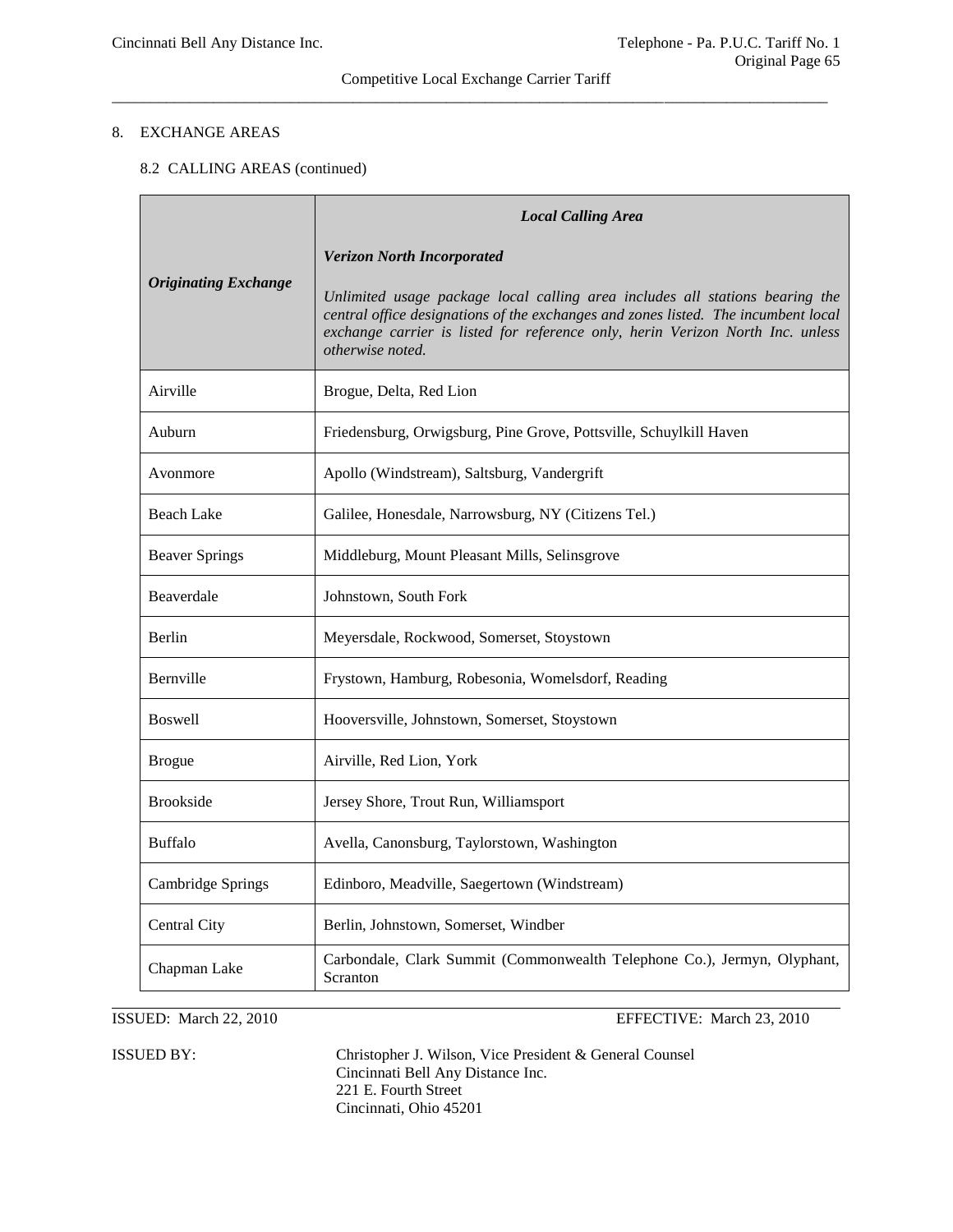# Competitive Local Exchange Carrier Tariff \_\_\_\_\_\_\_\_\_\_\_\_\_\_\_\_\_\_\_\_\_\_\_\_\_\_\_\_\_\_\_\_\_\_\_\_\_\_\_\_\_\_\_\_\_\_\_\_\_\_\_\_\_\_\_\_\_\_\_\_\_\_\_\_\_\_\_\_\_\_\_\_\_\_\_\_\_\_\_\_\_\_\_\_\_\_\_\_\_\_\_\_

# 8. EXCHANGE AREAS

# 8.2 CALLING AREAS (continued)

| <b>Originating Exchange</b> | <b>Local Calling Area</b>                                                                                                                                                                                                                                                |
|-----------------------------|--------------------------------------------------------------------------------------------------------------------------------------------------------------------------------------------------------------------------------------------------------------------------|
|                             | <b>Verizon North Incorporated</b>                                                                                                                                                                                                                                        |
|                             | Unlimited usage package local calling area includes all stations bearing the<br>central office designations of the exchanges and zones listed. The incumbent local<br>exchange carrier is listed for reference only, herin Verizon North Inc. unless<br>otherwise noted. |
| Clintonville                | Franklin, Wesley                                                                                                                                                                                                                                                         |
| Confluence                  | Rockwood, Salisbury                                                                                                                                                                                                                                                      |
| Cooperstown                 | Franklin, Oil City                                                                                                                                                                                                                                                       |
| Corry                       | Spartansburg, Union City, Wattsburg                                                                                                                                                                                                                                      |
| Davidsville                 | Johnstown                                                                                                                                                                                                                                                                |
| Delta                       | Airville, Fawn Grove, Cardiff, Md. (Verizon - Md.)                                                                                                                                                                                                                       |
| Dillsburg                   | Dover, Harrisburg Zone 1, Mechanicsburg                                                                                                                                                                                                                                  |
| Dingman's Ferry             | Milford/Log Tavern, Montague, NJ (Embarq)                                                                                                                                                                                                                                |
| <b>East Berlin</b>          | Dover, Hanover (Embarq), New Oxford (Embarq), York                                                                                                                                                                                                                       |
| Edinboro                    | Cambridge Springs, Erie, McKean                                                                                                                                                                                                                                          |
| Elkland                     | Knoxville, Lawrenceville (Commonwealth Telephone Co.), Westfield                                                                                                                                                                                                         |
| Emmaus                      | Allentown, Bethlehem, Ironton (Ironton Telephone Co.)                                                                                                                                                                                                                    |
| Erie                        | Edinboro, Fairview, Girard, McKean, North East, Waterford, Wattsburg                                                                                                                                                                                                     |
| Fairview                    | Erie, Girard, McKean                                                                                                                                                                                                                                                     |
| Fawn Grove                  | Delta, Stewartstown, Jarrettsville, Md. (Service to NXX 692 and 941 only),<br>Cardiff, Md. (Verizon - Md.)                                                                                                                                                               |

ISSUED: March 22, 2010 EFFECTIVE: March 23, 2010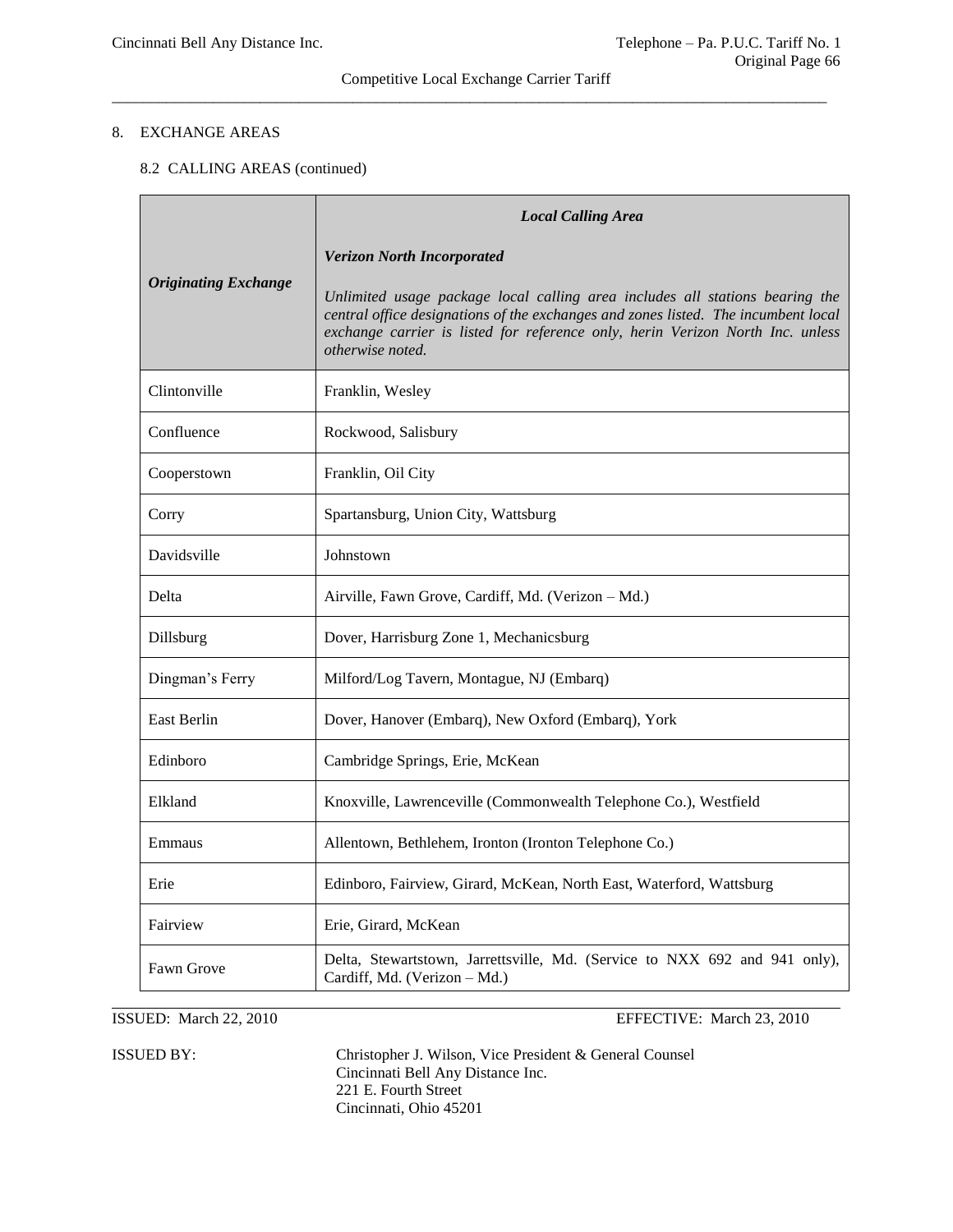## Competitive Local Exchange Carrier Tariff \_\_\_\_\_\_\_\_\_\_\_\_\_\_\_\_\_\_\_\_\_\_\_\_\_\_\_\_\_\_\_\_\_\_\_\_\_\_\_\_\_\_\_\_\_\_\_\_\_\_\_\_\_\_\_\_\_\_\_\_\_\_\_\_\_\_\_\_\_\_\_\_\_\_\_\_\_\_\_\_\_\_\_\_\_\_\_\_\_\_\_\_

# 8. EXCHANGE AREAS

# 8.2 CALLING AREAS (continued)

|                             | <b>Local Calling Area</b>                                                                                                                                                                                                                                                |
|-----------------------------|--------------------------------------------------------------------------------------------------------------------------------------------------------------------------------------------------------------------------------------------------------------------------|
| <b>Originating Exchange</b> | <b>Verizon North Incorporated</b>                                                                                                                                                                                                                                        |
|                             | Unlimited usage package local calling area includes all stations bearing the<br>central office designations of the exchanges and zones listed. The incumbent local<br>exchange carrier is listed for reference only, herin Verizon North Inc. unless<br>otherwise noted. |
| Franklin                    | Cooperstown, Oil City                                                                                                                                                                                                                                                    |
| Friedensburg                | Auburn, Orwigsburg, Pine Grove, Pottsville, Schuylkill Haven                                                                                                                                                                                                             |
| Frystown                    | Bernville, Jonestown, Myerstown, Lebanon                                                                                                                                                                                                                                 |
| Galilee                     | Beach Lake, Callicoon (Verizon – NY), Honesdale, Narrowsburg, NY (Citizens<br>Tel.)                                                                                                                                                                                      |
| Girard                      | Erie, Fairview                                                                                                                                                                                                                                                           |
| Glen Rock                   | Jefferson, Loganville, Stewartstown, York                                                                                                                                                                                                                                |
| <b>Grand Valley</b>         | Pleasantville, Titusville, Youngsville                                                                                                                                                                                                                                   |
| Harrison Valley             | Ulysses, Westfield                                                                                                                                                                                                                                                       |
| Hershey                     | Annville, Elizabethtown (Embarq), Harrisburg Zone 1 and 2, Hummelstown,<br>Lebanon, Middletown, Palmyra, Shellsville, Steelton                                                                                                                                           |
| Hooversville                | Boswell, Johnstown, Stoystown, Somerset                                                                                                                                                                                                                                  |
| Jefferson                   | Glen Rock, Hanover (Embarq), Spring Grove, York                                                                                                                                                                                                                          |
| Johnstown                   | Beaverdale, Davidsville, Nanty Glo, Seward, South Fork, Windber                                                                                                                                                                                                          |
| Jonestown                   | Frystown, Shellsville, Annville, Lebanon                                                                                                                                                                                                                                 |
| Kempton                     | Allentown, Hamburg, Kutztown, New Smithville, New Tripoli                                                                                                                                                                                                                |
| Knoxville                   | Elkland                                                                                                                                                                                                                                                                  |

ISSUED: March 22, 2010 EFFECTIVE: March 23, 2010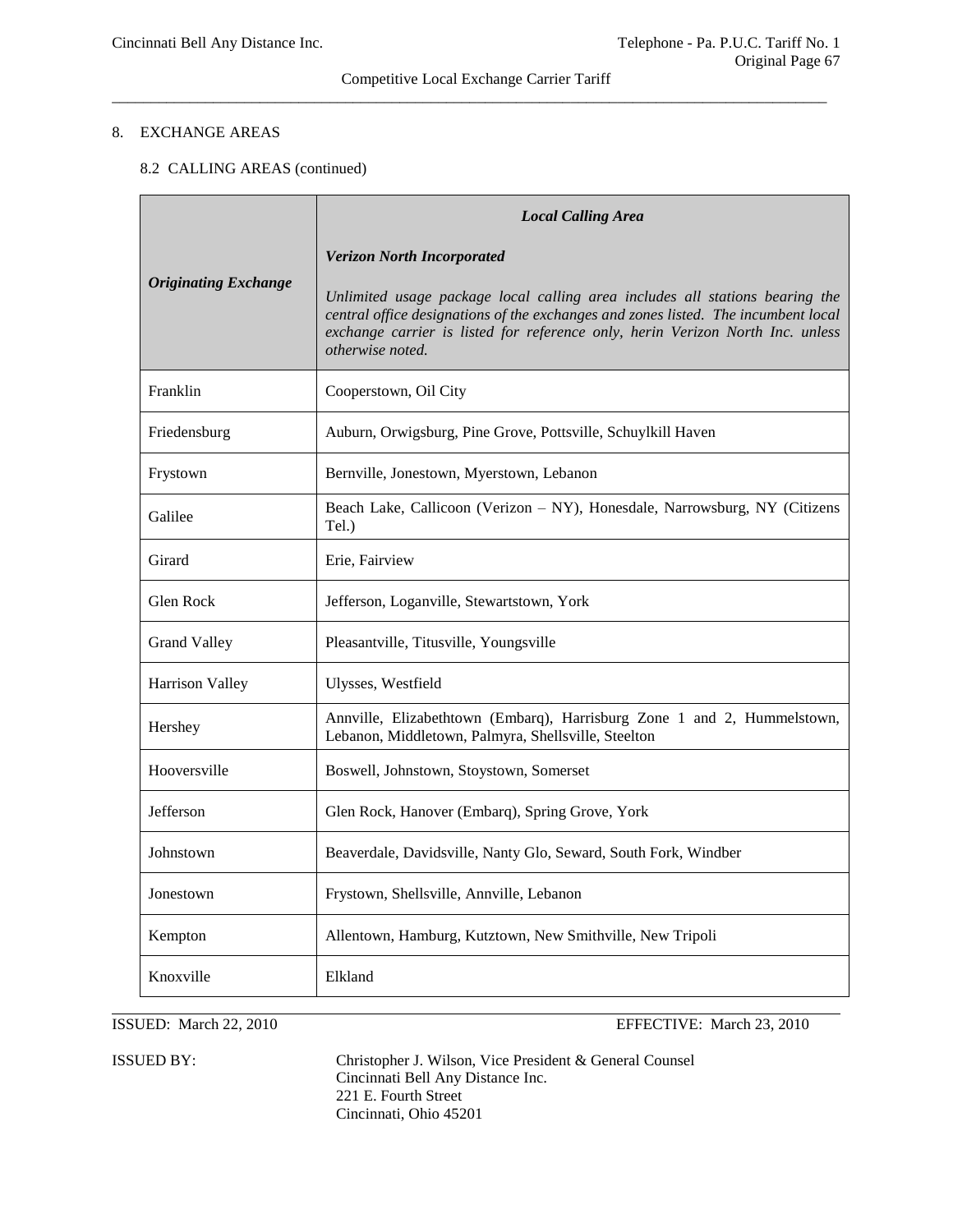# 8. EXCHANGE AREAS

# 8.2 CALLING AREAS (continued)

| <b>Originating Exchange</b> | <b>Local Calling Area</b>                                                                                                                                                                                                                                                |
|-----------------------------|--------------------------------------------------------------------------------------------------------------------------------------------------------------------------------------------------------------------------------------------------------------------------|
|                             | <b>Verizon North Incorporated</b>                                                                                                                                                                                                                                        |
|                             | Unlimited usage package local calling area includes all stations bearing the<br>central office designations of the exchanges and zones listed. The incumbent local<br>exchange carrier is listed for reference only, herin Verizon North Inc. unless<br>otherwise noted. |
| Lincolnville                | Union City, Spartansburg, Townville (Windstream)                                                                                                                                                                                                                         |
| Loganville                  | Glen Rock, Red Lion, York                                                                                                                                                                                                                                                |
| Loyalsock                   | Muncy, Trout Run, Williamsport                                                                                                                                                                                                                                           |
| Manchester                  | Dover, York                                                                                                                                                                                                                                                              |
| Mantzville                  | Lehighton, McKeansburg, Tamaqua                                                                                                                                                                                                                                          |
| <b>Matamoras</b>            | Cuddebackville, NY (Verizon - NY), Milford/Log Tavern, Montague, NJ<br>(Embarq), Port Jervis, NY (Verizon - NY)                                                                                                                                                          |
| McKean                      | Edinboro, Erie, Fairview                                                                                                                                                                                                                                                 |
| McKeansburg                 | Mantzville, Orwigsburg, Pottsville, Schuylkill Haven                                                                                                                                                                                                                     |
| Meyersdale                  | Berlin, Rockwood, Salisbury, Somerset                                                                                                                                                                                                                                    |
| Middleburg                  | Beaver Springs, Mifflinburg (Buffalo Valley Tel. Co.), Mount Pleasant Mills,<br>Selinsgrove                                                                                                                                                                              |
| Milford/Log Tavern          | Cuddebackville, NY (Verizon - NY), Dingman's Ferry, Matamoras, Montague,<br>NJ (Embarq), Port Jervis, NY (Verizon - NY)                                                                                                                                                  |
| <b>Mount Pleasant Mills</b> | Beaver Springs, Middleburg, Selinsgrove                                                                                                                                                                                                                                  |
| Myerstown                   | Frystown, Schaefferstown, Womelsdorf, Lebanon                                                                                                                                                                                                                            |
| Nanty Glo                   | Ebensburg, Johnstown                                                                                                                                                                                                                                                     |

2010

ISSUED: March 22, 2010 EFFECTIVE: March 23,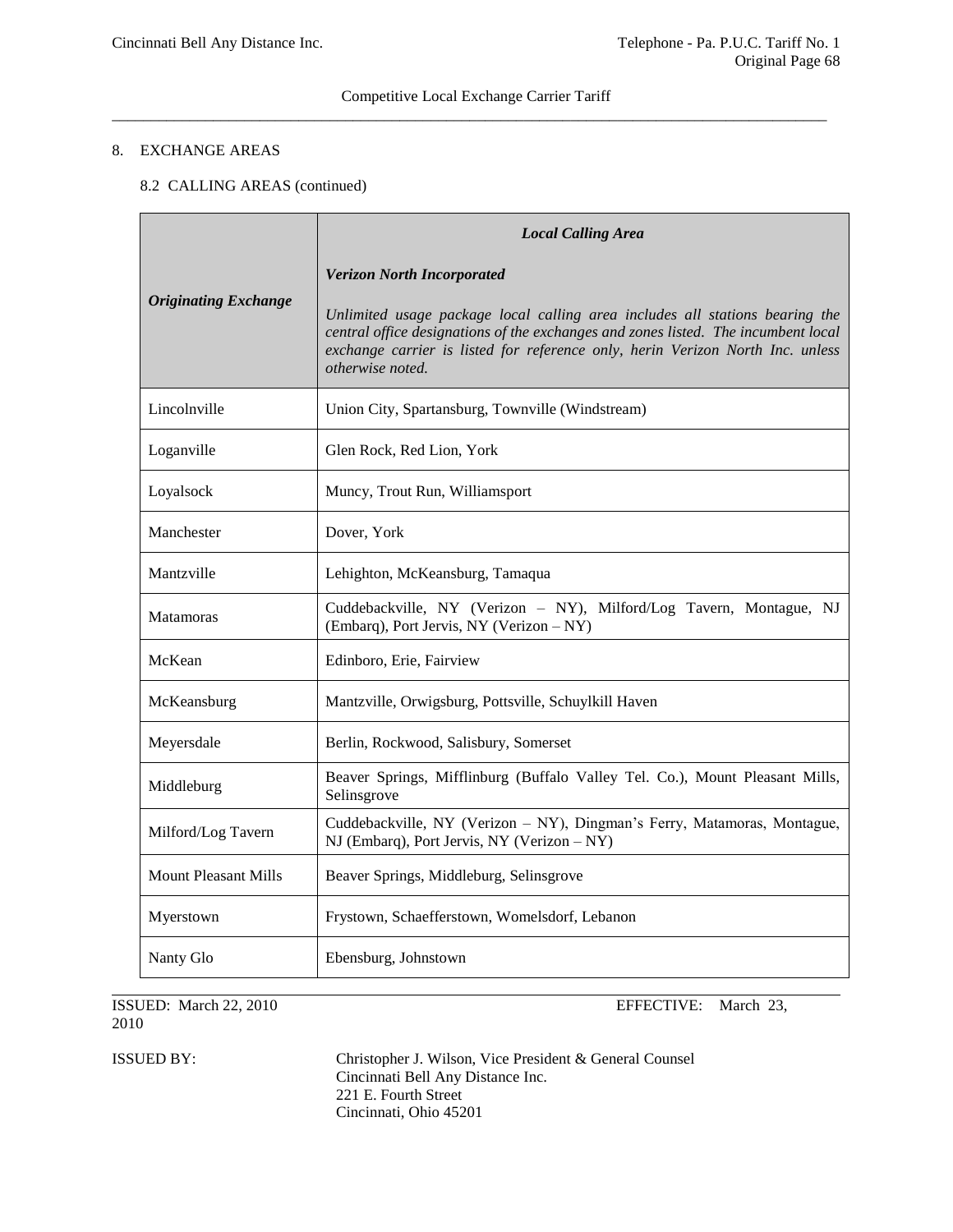# Competitive Local Exchange Carrier Tariff  $\overline{a_1}$  ,  $\overline{a_2}$  ,  $\overline{a_3}$  ,  $\overline{a_4}$  ,  $\overline{a_5}$  ,  $\overline{a_6}$  ,  $\overline{a_7}$  ,  $\overline{a_8}$  ,  $\overline{a_9}$  ,  $\overline{a_9}$  ,  $\overline{a_9}$  ,  $\overline{a_9}$  ,  $\overline{a_9}$  ,  $\overline{a_9}$  ,  $\overline{a_9}$  ,  $\overline{a_9}$  ,  $\overline{a_9}$  ,

# 8. EXCHANGE AREAS

# 8.2 CALLING AREAS (continued)

| <b>Originating Exchange</b> | <b>Local Calling Area</b>                                                                                                                                                                                                                                                |
|-----------------------------|--------------------------------------------------------------------------------------------------------------------------------------------------------------------------------------------------------------------------------------------------------------------------|
|                             | <b>Verizon North Incorporated</b>                                                                                                                                                                                                                                        |
|                             | Unlimited usage package local calling area includes all stations bearing the<br>central office designations of the exchanges and zones listed. The incumbent local<br>exchange carrier is listed for reference only, herin Verizon North Inc. unless<br>otherwise noted. |
| New Bedford                 | New Castle, New Wilmington                                                                                                                                                                                                                                               |
| New Smithville              | Allentown, Ironton (Ironton Telephone Co.), Kempton, New Tripoli                                                                                                                                                                                                         |
| New Tripoli                 | Allentown, Kempton, New Smithville, Slatington                                                                                                                                                                                                                           |
| New Wilmington              | New Bedford, New Castle, Sharon, Volant (Embarq)                                                                                                                                                                                                                         |
| <b>North East</b>           | Erie, South Ripley, NY (Verizon – NY), Wattsburg                                                                                                                                                                                                                         |
| Oil City                    | Cooperstown, Franklin, Pleasantville, Titusville                                                                                                                                                                                                                         |
| Pine Grove                  | Auburn, Friedensburg, Tremont (Commonwealth Telephone Co.)                                                                                                                                                                                                               |
| Pleasantville               | Grand Valley, Oil City, Titusville                                                                                                                                                                                                                                       |
| Princeton                   | New Castle, Portersville (Embarq), Ellwood City                                                                                                                                                                                                                          |
| Red Lion                    | Brogue, Loganville, York                                                                                                                                                                                                                                                 |
| Robesonia                   | Bernville, Womelsdorf, Reading                                                                                                                                                                                                                                           |
| Rockwood                    | Berlin, Confluence, Meyersdale, Somerset                                                                                                                                                                                                                                 |
| Sabinsville                 | Westfield                                                                                                                                                                                                                                                                |
| Salisbury                   | Confluence, Meyersdale, Grantsville, Md. (Verizon - Md.)                                                                                                                                                                                                                 |
| Saltsburg                   | Avonmore                                                                                                                                                                                                                                                                 |

ISSUED: March 22, 2010 EFFECTIVE: March 23, 2010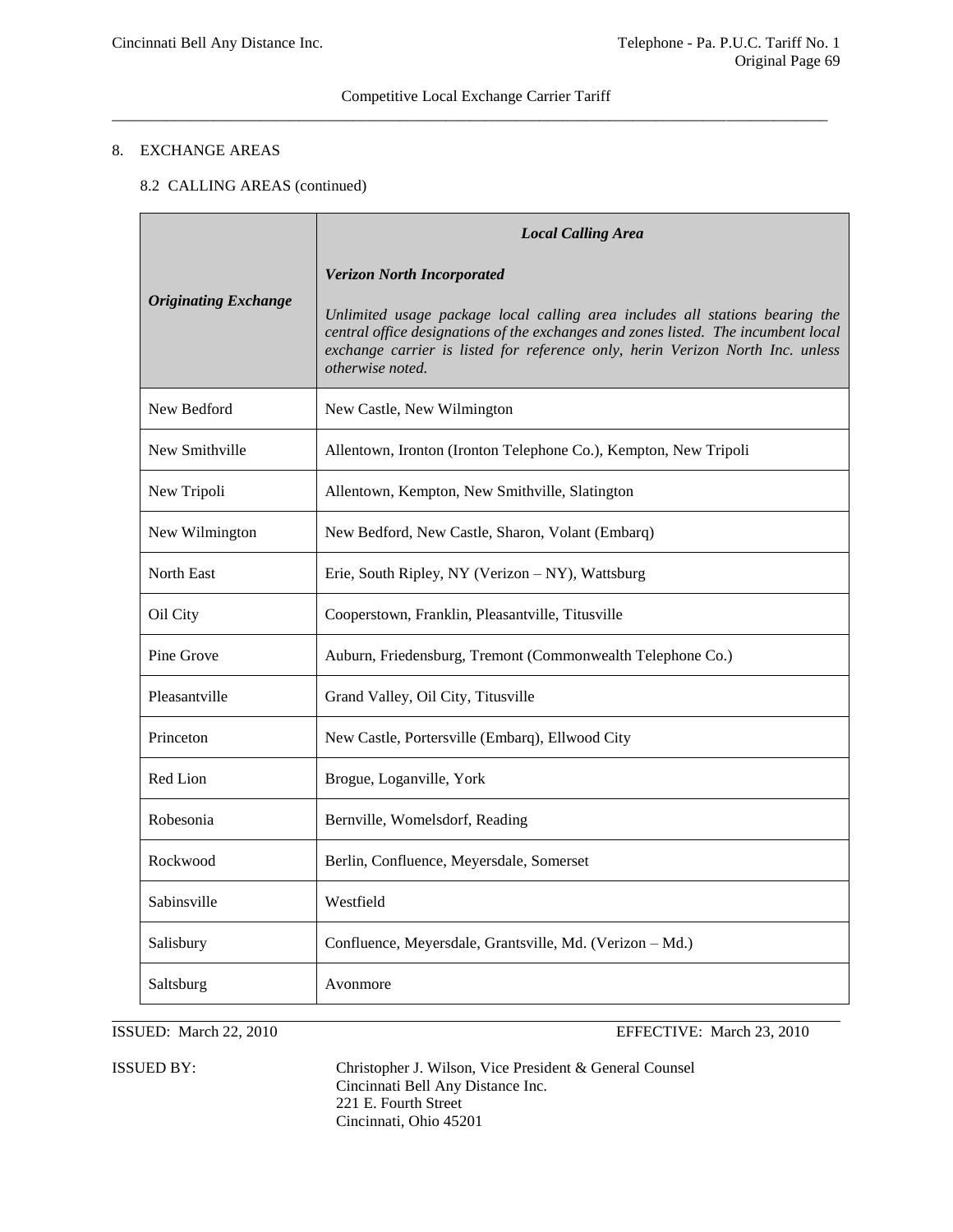# Competitive Local Exchange Carrier Tariff  $\overline{a}$  , and the contribution of the contribution of the contribution of the contribution of the contribution of the contribution of the contribution of the contribution of the contribution of the contribution of the co

# 8. EXCHANGE AREAS

# 8.2 CALLING AREAS (continued)

| <b>Originating Exchange</b>   | <b>Local Calling Area</b>                                                                                                                                                                                                                                                |
|-------------------------------|--------------------------------------------------------------------------------------------------------------------------------------------------------------------------------------------------------------------------------------------------------------------------|
|                               | Verizon North Incorporated.                                                                                                                                                                                                                                              |
|                               | Unlimited usage package local calling area includes all stations bearing the<br>central office designations of the exchanges and zones listed. The incumbent local<br>exchange carrier is listed for reference only, herin Verizon North Inc. unless<br>otherwise noted. |
| Sayre                         | Waverly, NY (Verizon - NY)                                                                                                                                                                                                                                               |
| Schaefferstown                | Myerstown, Womelsdorf, Lebanon                                                                                                                                                                                                                                           |
| Selinsgrove                   | Beaver Springs, Middleburg, Mount Pleasant Mills, Sunbury                                                                                                                                                                                                                |
| Selinsgrove - Shamokin<br>Dam | Beaver Springs, Middleburg, Mount Pleasant Mills, Sunbury                                                                                                                                                                                                                |
| Seward                        | Johnstown, New Florence                                                                                                                                                                                                                                                  |
| Shellsville                   | Jonestown, Harrisburg Zone 1, Hummelstown, Hershey                                                                                                                                                                                                                       |
| Shohola                       | Barryville, NY (Verizon - NY), Milford/Log Tavern                                                                                                                                                                                                                        |
| Somerset                      | Berlin, Boswell, Rockwood, Stoystown                                                                                                                                                                                                                                     |
| South Fork                    | Beaverdale, Johnstown                                                                                                                                                                                                                                                    |
| Spartansburg                  | Corry, Lincolnville, Titusville, Townville (Windstream)                                                                                                                                                                                                                  |
| Spring Grove                  | Hanover (Embarq), Jefferson, York                                                                                                                                                                                                                                        |
| Stewartstown                  | Fawn Grove, Glen Rock, Red Lion, York, Jarrettsville, Md. (Service to NXX 941<br>only)                                                                                                                                                                                   |
| Stoystown                     | Berlin, Boswell, Hooversville, Somerset                                                                                                                                                                                                                                  |
| Taylorstown                   | Buffalo, Claysville, Washington                                                                                                                                                                                                                                          |

ISSUED: March 22, 2010 EFFECTIVE: March 23, 2010